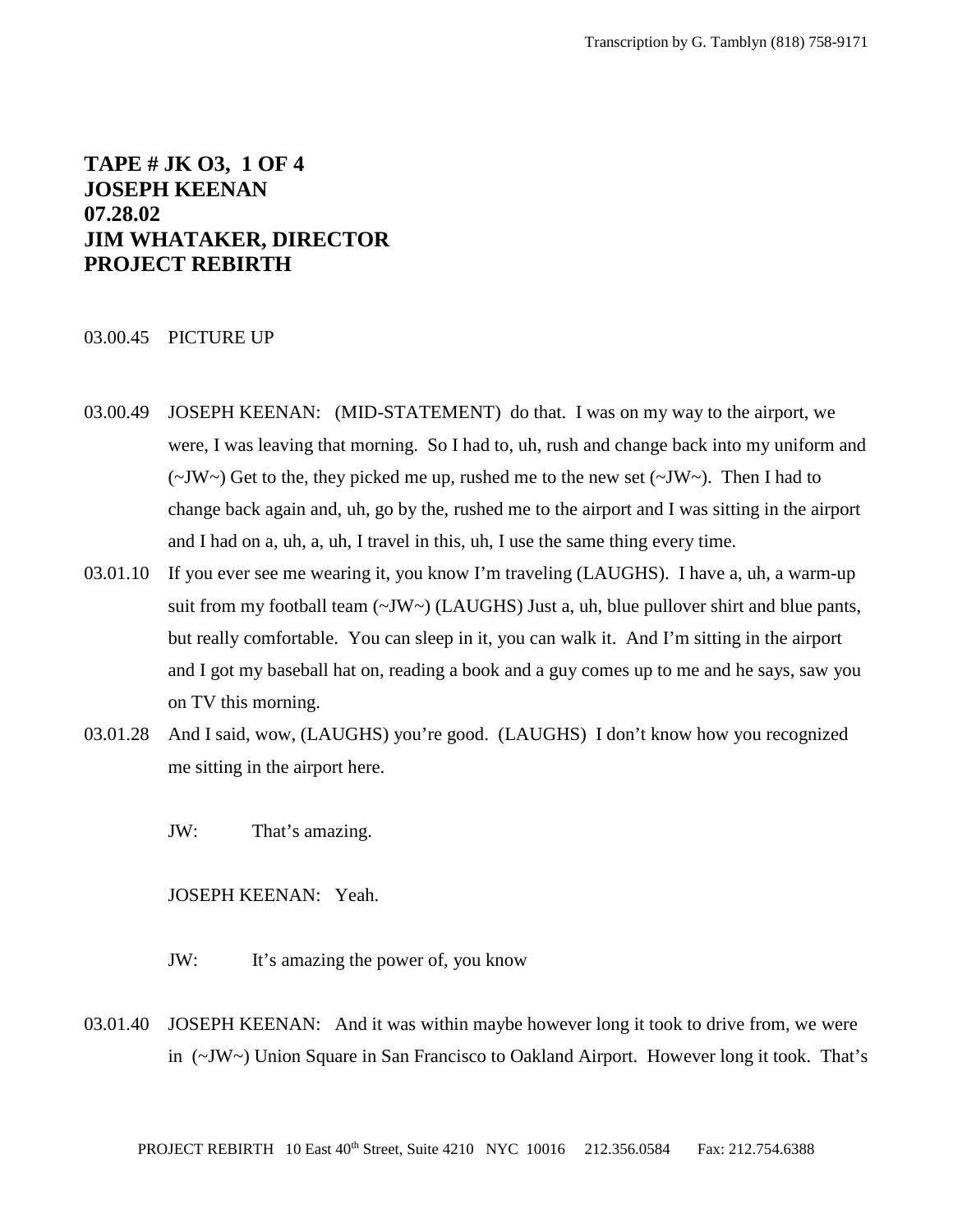the time that lapsed.  $(\sim JW \sim)$  And yet this guy was there and he, so I said wow. A lot of people see this.

JW: Yeah.

JOSEPH KEENAN: You don't think so.

(OFF CAMERA REMARKS)

JW: But your voice is great. Uh, so we were talking downstairs about being a police officer (LAUGHS)

03.02.19 JOSEPH KEENAN: Right.

JW: Uh, and I wanted to know, uh, when you became a police officer.

03.02.28 JOSEPH KEENAN: Well, I've been in police work since November of 1975. I started with the, uh, New York City Police Department in 1980. Before that, I had worked for, uh, I worked for the state in, uh, District Attorney's Office in New York State, every county has their own District Attorney's Office and they have, uh, state investigators that work for them to, uh, work on the cases. So I had started there in '75 and left that after a few years and went with the police department.

03.03.02 So I've been with the police department since 1980. Over 22 years with the police department, but just 25 years or so totally in police work.

JW: Right. Do you remember the day you were graduating and became a police officer?

03.03.16 JOSEPH KEENAN: The day graduated from police academy? Uh, I do remember it. We graduated from, uh, a place in Brooklyn, Brooklyn College, a large area in, uh, in Brooklyn. It was a nice day. I was, uh, my wife was there. At that time, I, uh, I had two children.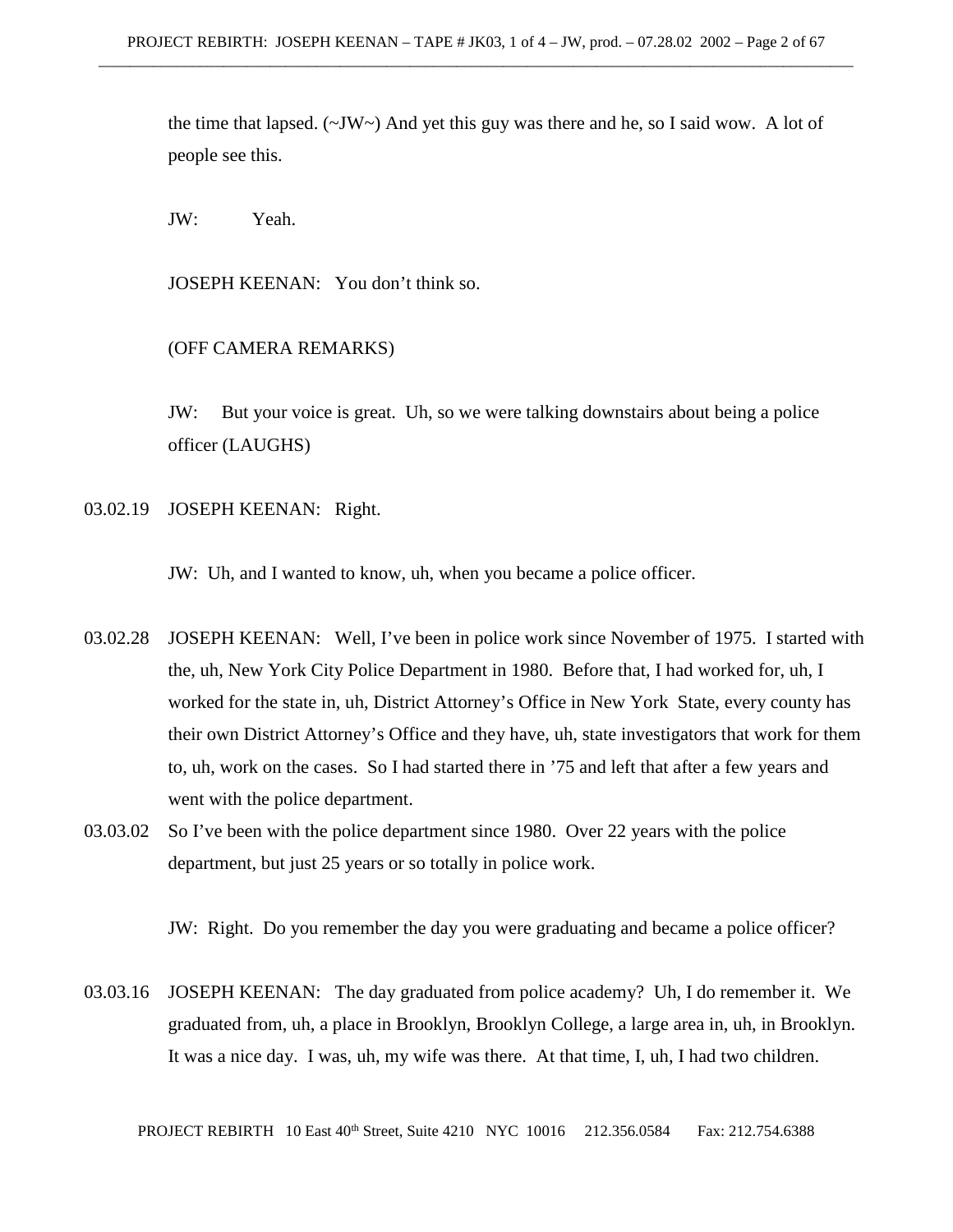03.03.35 So I was a little bit different than the other people in the police academy. I wasn't, uh, a youngster right out of school. I had worked before, uh, so although I do remember it, uh, it was a nice day. It was really a moving on situation. I was ready to get to work. Yeah.

> JW: And you worked, you said, before you had which job were you working before? Before you became

JOSEPH KEENAN: (~JW~) Uh, before '75?

- JW: Right.
- 03.04.01 JOSEPH KEENAN: Well, when I came out of college, I went to work for City University as a, in the counseling department. I was a, I was the director of tutoring for a local college after I came out of, uh, school, but, uh, I moved, I left that, uh, partially on my own, partially not on my own. Uh, the city ran into, 1975, the city ran into a very heavy financial crises and all the, across the board, all the city departments were cut in budget. And I was in one of those situations where I wasn't really in and people who were newly in are usually first to leave.
- 03.04.33 And I left there and I started with the District Attorney's Office. And I've stayed with police work since then. Since '75.

JW: So that's a pretty big decision. I mean, that's a pretty big change regardless of how it came about to go from what you were doing in at City College (INAUDIBLE). I'm not, you know, it's not my inclination personally to like become a police officer, it wouldn't have, so I sort of see it as like, wow, from my outside point of view, that's a pretty big (?)

03.05.09 JOSEPH KEENAN: Well, it was, maybe for somebody else it was. But for me, I came from a police family. Uh, so I grew up in that atmosphere. I was familiar with the workings, although I had never been in the police department, I was familiar with what went on, how police officers worked, shift work, uh, how they talked.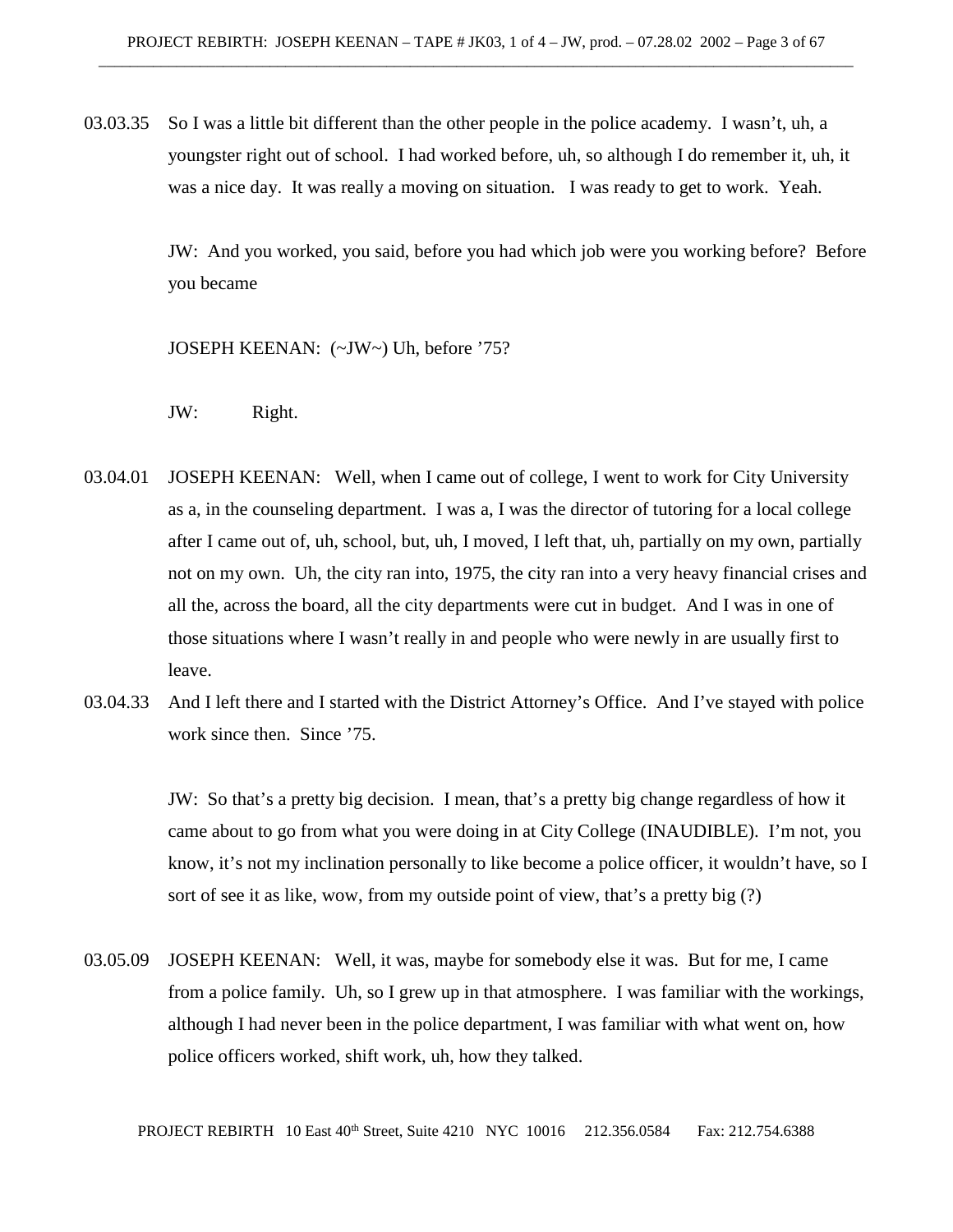03.05.30 Uh, kind of things they became involved in. So it, although I had never done police work before, it wasn't a tremendous jump for me. I guess it might have been a little bit in my blood. Uh, maybe in the beginning I was trying to avoid it by going into the academic field, but, uh, I guess I wound up where I was supposed to be (LAUGHS).

JW: Right. So you had history. Can you tell me about that (?)

- 03.05.53 JOSEPH KEENAN: Well, my father was in the police department and my father's brother. And, uh, my cousin. My father even told me that, uh, he had an uncle, somebody I had never met, who had been in the police department, probably as early as the, uh, maybe the early 1930's or the late 1920's. I'm not too familiar. One of my father's uncles. But when my father came out of World War II, like many others, uh, he had been called for the police department while he was in Europe. It was a long haul to come back to join up (LAUGHS) so he had to put it off, and when he came back from the service after the war, he went right into the police department and that was before I was born.
- 03.06.33 So, before my older sister was born. So we grew up in that atmosphere. That's what we knew our whole lives.

JW: And do you have memories of your Dad as a police officer?

- 03.06.43 JOSEPH KEENAN: Yes, no. Uh, my father was the type, and I think I'm pretty much the type also, we really didn't bring our work home. He didn't bring his work home with him. I knew he was a police officer. I saw him at work. I saw him in uniform. I saw a picture of him in the house.
- 03.06.59 But when he came home, we were small. And were really weren't concerned with what Dad did, when, uh, when he came home, Dad was home. And, uh, he wasn't the type who came home and sat at the dining room table, or the kitchen table, at suppertime and discussed what went on during the day. No. What was always discussed in the house was what's going on with us, you know, the family matters, or what we saw on TV that day. What we were going to do tomorrow. He didn't force his police atmosphere on us, in the family. And, uh, I don't think I've done that either at home.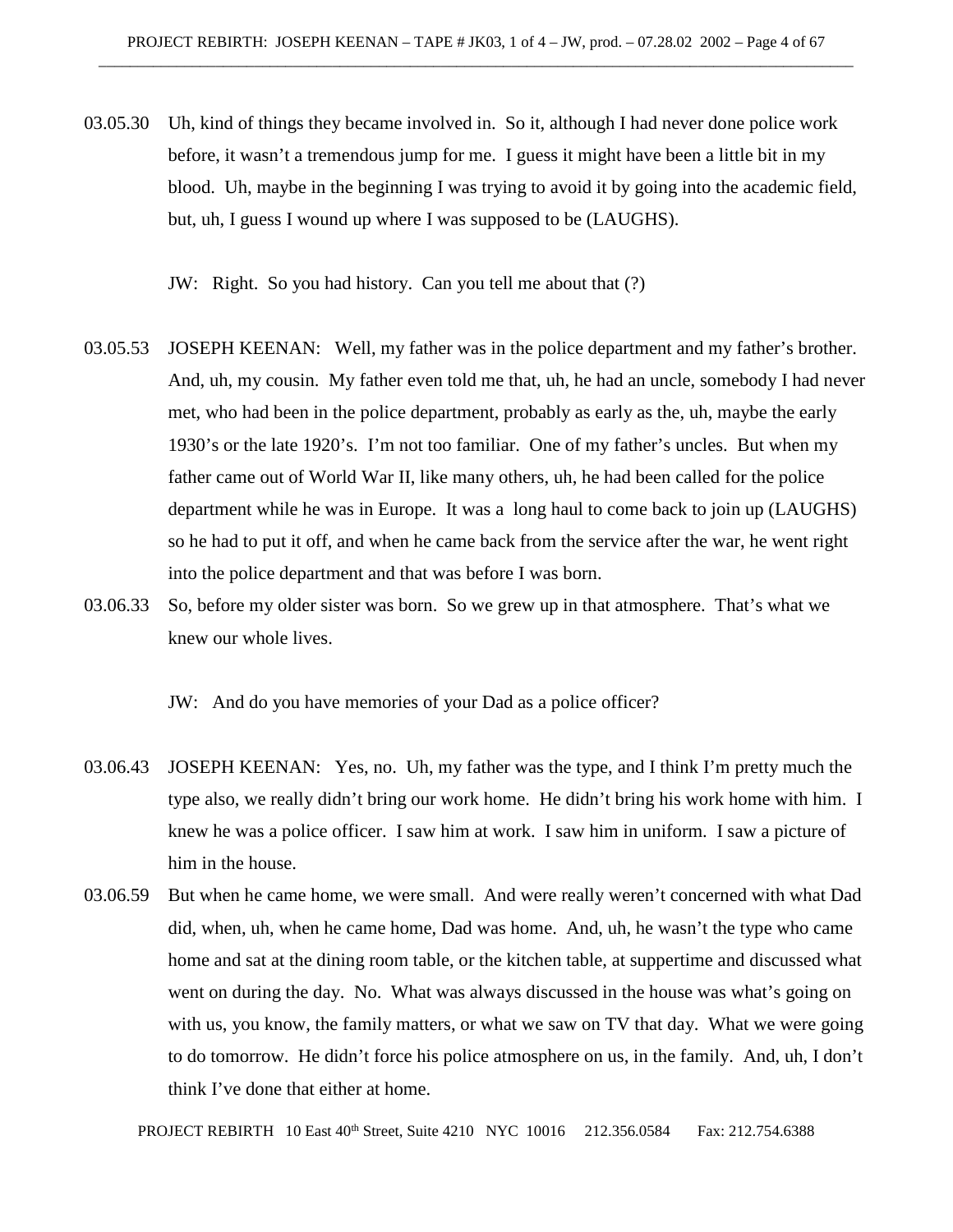- 03.07.31 I, I've tried not to. Uh, there are plenty of things that happen at work that are funny and you bring the funny stuff home and talk about it. Usually with your wife because your kids wouldn't understand. Your children don't understand. But also a lot of things you don't want to bring home. So you don't talk about them. Uh, on a whole, uh, it's probably more. Uh, more things you don't want to bring home and speak about. You talk about that with your police friends. With the other guys. And, uh, I think that's pretty much what I've done.
- 03.08.00 But I was very, very familiar with the atmosphere as I think my children are now too. It's all my children have known me do. Uh, known me to do. Uh, now, of course, my oldest girl and my second girl were born before I started this work. But they were babies. They didn't, you know, the didn't know anything. So they've grown up in a police family also.

JW: And , uh, you talked about that, you mentioned that there may have been a you talked about that there may have been a, uh, a slight resistance that could have been the case, you know, about choosing to do the line of teaching before you went in to police work. Uh, I can tell you from personal experience my Dad worked in government and politics. And I have four older brothers that are in very different fields than I'm in. And all went to different colleges than I did. It's just there was a sort of, a natural resistance to, uh, to kind of not, to not do what they have done (?)

- 03.09.07 JOSEPH KEENAN: I understand that. I don't know if that so much comes from the individual as from their parents. Uh, I can see that now that my children are older. My oldest is 26. My youngest is 20. And I know how over the past ten years, I've tried to direct them. And I'm, pretty sure my father and my mother tried to do the same thing with me and my brother and sisters. Uh, so they probably guided me away from it.
- 03.09.31 Just as I tried to guide my children away from it. Uh, emphasizing education and, uh, getting a better job, sort of speak. You always want just a little bit more for your children than you had for yourself. And I can see that now. Now that I'm in the situation where my children have, uh, finished or are finishing college. Uh, I want them to not have to work as hard as we did, you know. My wife and I put in a lot of hours over the years.
- 03.10.00 It's a, when you're in a police family, and you're married and you have children, your wife is as much a part of that as you are, because you work the shift work, so does she. Uh,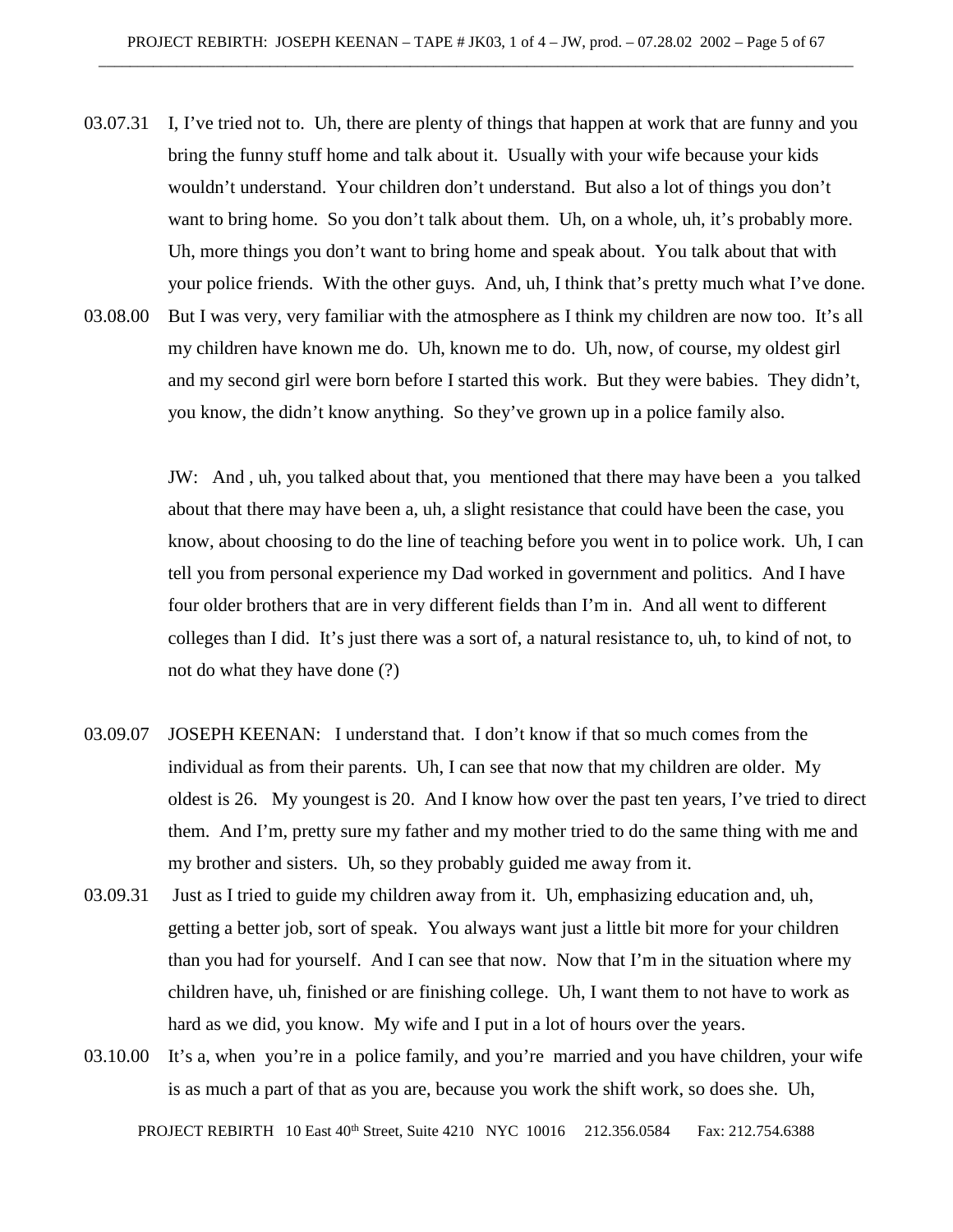because you're not home. And you're leaving the children to her. Many times, uh, she had to keep the children when they were small quiet 'cos I was sleeping, because I had come home at eight in the morning and eight, or after working the night shift, you come home and it's the middle of the summer, and you're trying to sleep and the kids want to play and jump on you.

- 03.10.31 So it's just as difficult for the wife. So, when we got to the point where we were getting ready to send our kids to college, we tried to, we never told them what to do or what not to do. We just tried to help them move away from that. And I think that's probably what happened, uh, with me. And my brother. Yet, we both wound up going back towards law enforcement. My brother is in law enforcement also. He lives in Michigan. And I'm in it now. So, uh, I've been in it a long time. Uh, maybe there's something to it being in our genes, I don't know.
- 03.11.04 Or it's something that we just became familiar with and understood.

JW: You're comfortable with it.

JOSEPH KEENAN: Comfortable with it, yes. (~JW~) And if I had to do it over again, I would do it again.

- JW: No question.
- 03.11.15 JOSEPH KEENAN: No question. Well, uh, all things equal financially, I definitely would do it again (LAUGHS). Right.

JW: Tell me you mentioned your wife, uh, Jane, who, uh, you met. Sounds like you guys met on the younger side (?)

03.11.31 JOSEPH KEENAN: Well, we know each other a long time. We know each other since we were 15. Uh, we grew up, uh, three or four blocks from each other and, uh, at that time, uh, living in Brooklyn, I live in Brooklyn, and, uh, I'm a Roman Catholic, and the way you identified yourself in Brooklyn if, in the late '50's, early '60's, was what parish do you live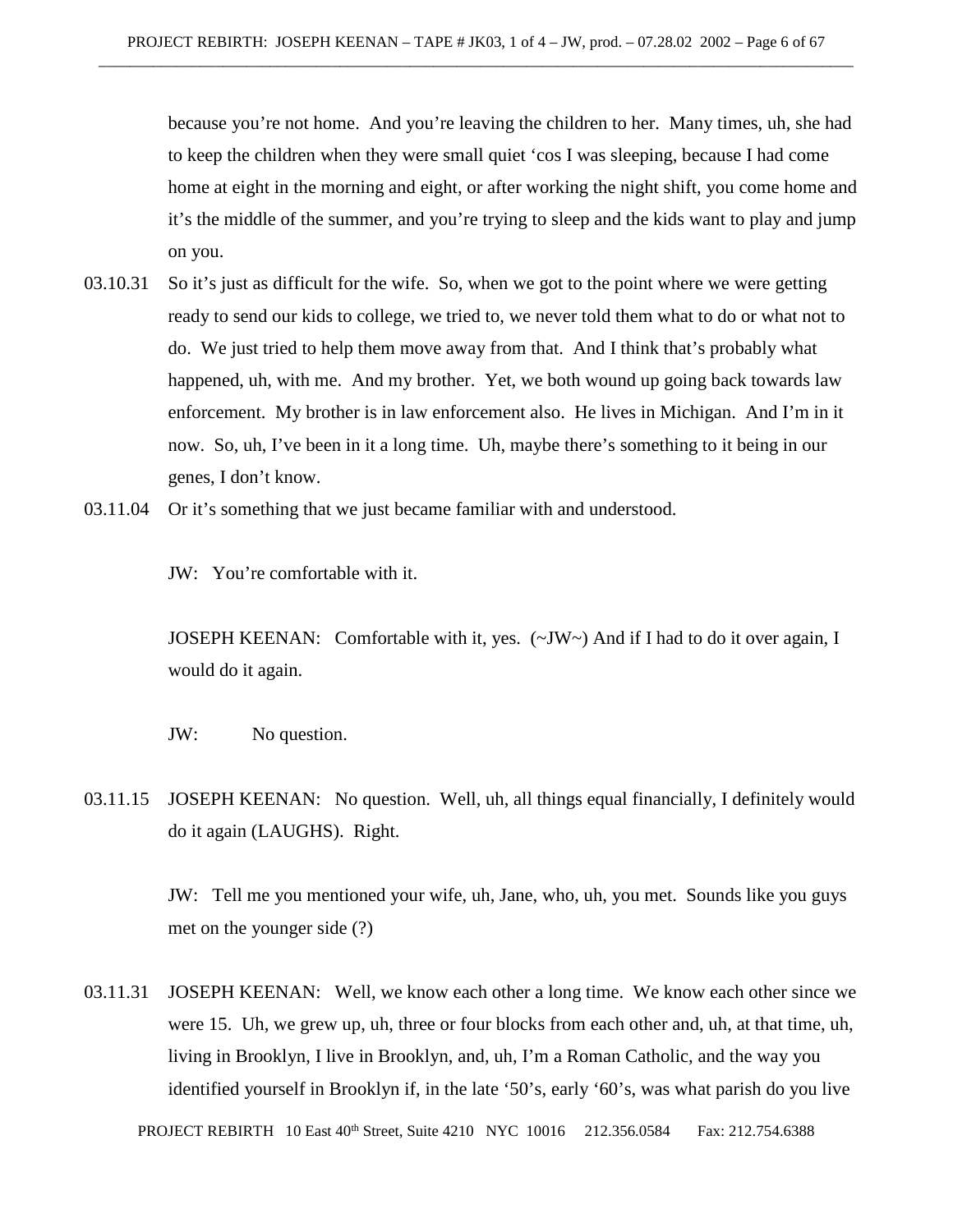in. That's how we used to refer to each other. What parish do you live in. What church did you go to. And we both went to the same church and, uh, that's how we met.

- 03.12.00 I'm not trying to make it sound that we met, uh, spiritually or through church, but that was the crowd we traveled in. You, uh, you stayed with the other guys and girls in the neighborhood who lived in your parish that played ball on the same church teams. We belonged to the same clubs, everything came out of, uh, the church as a focal point, and, uh, that's how we met. We met at a little local teenage club and, uh, at that time, in the early '60's, teen clubs were a big thing.
- 03.12.31 And that's how we met. So, we know each other since we were 15, 16 years old. We only lived three blocks from each other. We traveled in the same group of about, uh, ten or 12 of us and then, as we got older, as with the others, started to gravitate or one or two people would pair off, so we know each other a long time.

# (OFF CAMERA REMARKS)

JW: Do you have any memories from back then?

- 03.13.15 JOSEPH KEENAN: Uh, we do, but we don't, you know. You think it, uh, you think it was just yesterday and you remember it, but, uh, it's, uh, it is a while back in the early '60's. Uh, I remember that, uh, you know, we, I used to play ball a lot.
- 03.13.30 I was always involved in some sort of ball playing and, uh, with my friends, myself and the girls would come to the games with us and, uh, everything was local. Everything was in Brooklyn and we would either, uh, take the bus to the game or we would take, uh, our bicycles to the game, uh, that was the type of, uh, life we lived back then. It was just a little bit simpler. It was before electronic games and before cable TV and, uh, it, the social life was outside the house.
- 03.14.03 You went outside to meet your friends and either play in the street when you were younger, or, uh, hang out on the corner, sort of speak, as is the term, uh, with your friends as you got older. And, uh, that's pretty much what we did. Nothing, we were nothing out of the ordinary. We were just like everybody else who lived in Brooklyn at that time.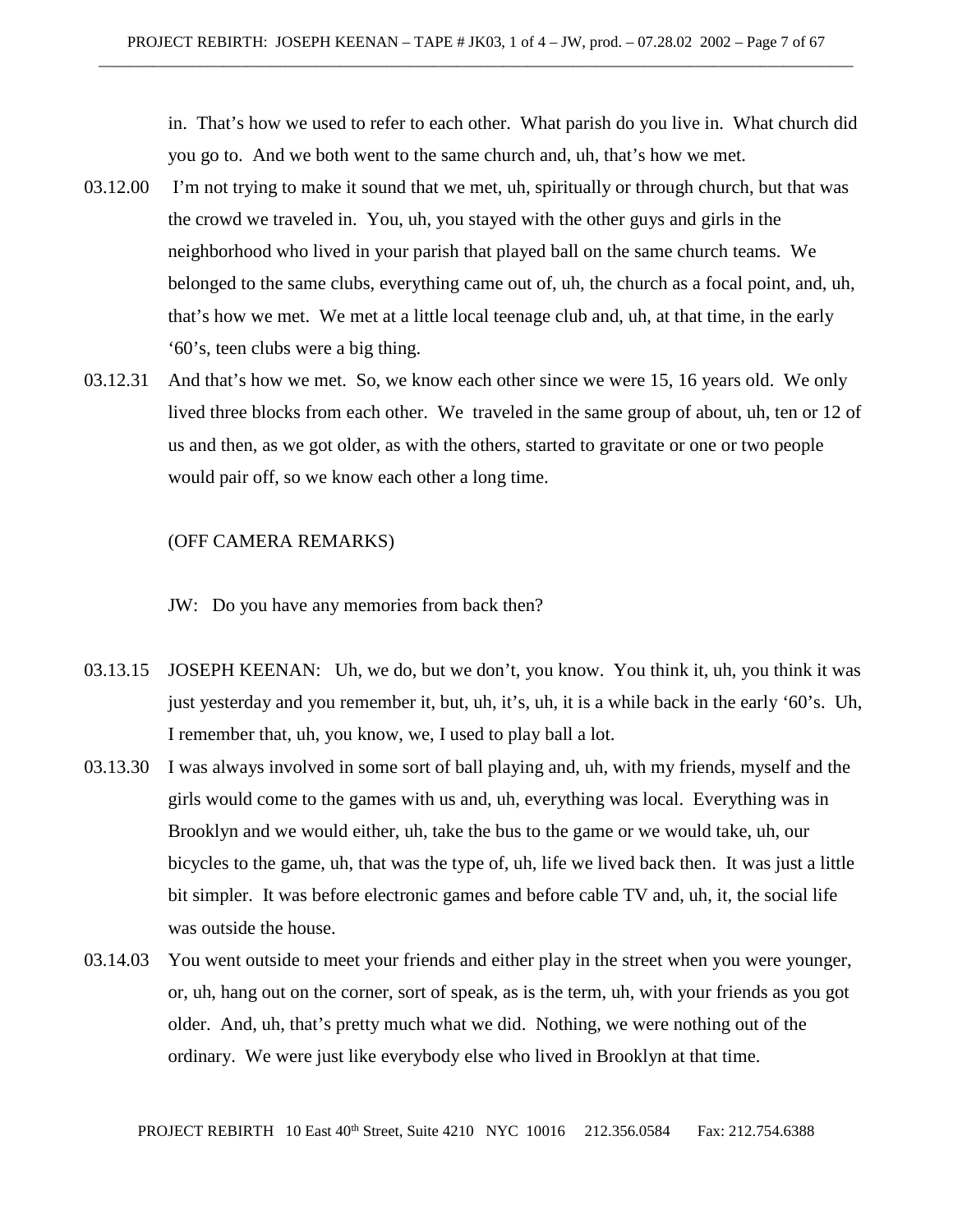JW: And how old were you, you guys were roughly the same age, I would say?

JOSEPH KEENAN: Uh, yes. I'm just a few months older than my wife.

JW: And how old were you when you guys got married?

03.14.34 JOSEPH KEENAN: We got married in 1974, so we were 23 years old. Yeah.

# (SIMULTANEOUS CONVERSATION)

JW: And like me, a good Roman Catholic, you have the children right away (LAUGHS).

- 03.14.44 JOSEPH KEENAN: Well, we had, uh, after about two and half years, my first girl was born. My Jeanine. She was born '76. She's a Leap Day baby. She was born on February 29 in 1976, so we still to this point, tease her about that. She's only about six years old now. (LAUGHS) She's only had a few birthdays.
- 03.15.05 Yeah, but, uh, yeah, we, uh, when we after we were married, we lived locally. We, uh, got ourselves set in an apartment in a two-family house, probably, uh, about a mile from where we had grown up. Everybody stayed locally. There was no, the exodus had not happened yet. It wasn't, uh, wasn't something you were looking to run away. Uh, we got ourselves a little; actually we got a nice apartment in a two-family house.
- 03.15.28 And we stayed there and the girls were born there and they lived there their first few years of their life and then we bought our own place. Yeah.

JW: And, uh, tell me if you would, about, kind of in stages, if you would, a little bit, about you're years as being a police officer. You talked a little bit about the early years (?)

JOSEPH KEENAN: Well, I was (~JW~)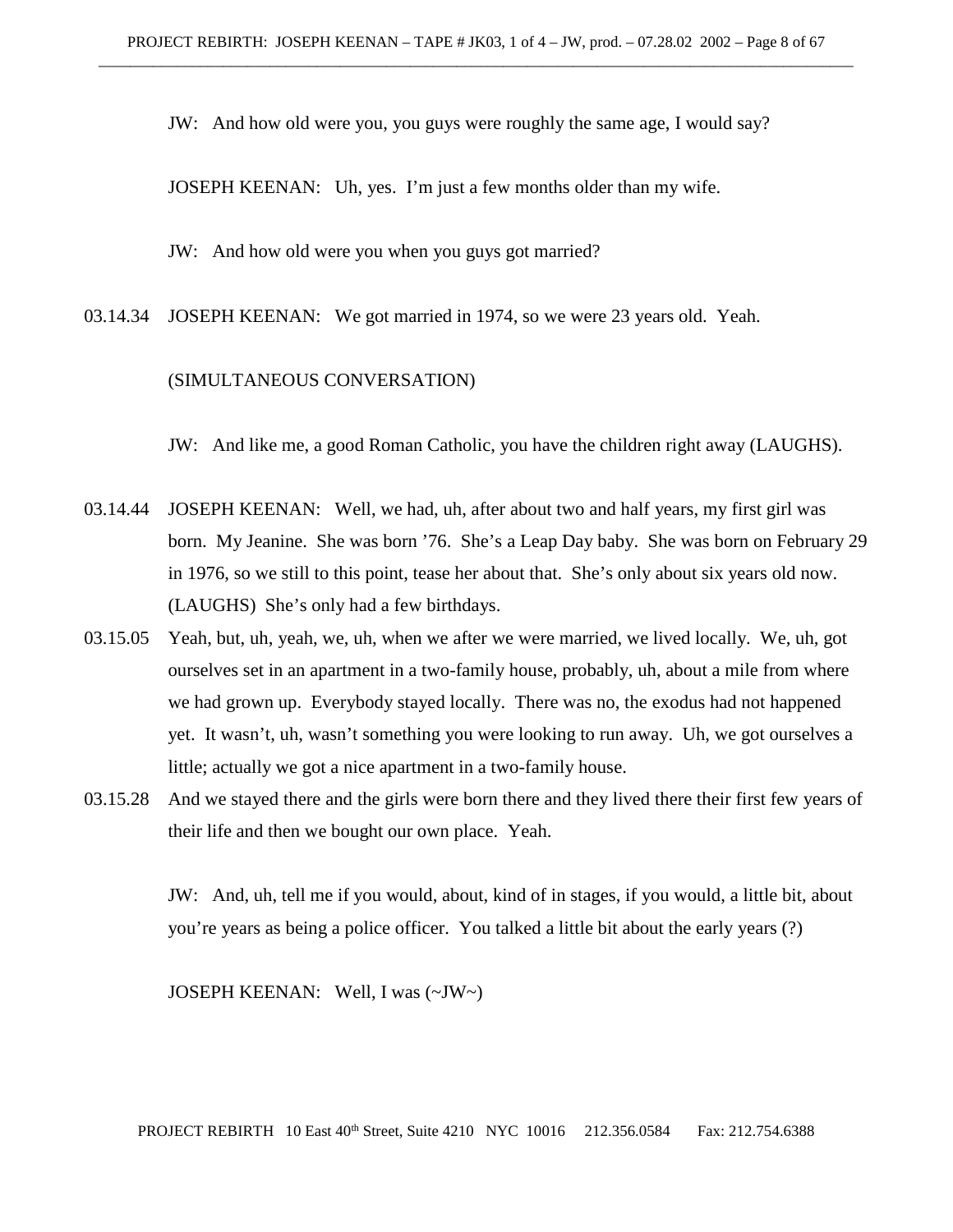JW: And also, on a kind of level of, kind of, you're (?). 'Cos I have a feeling that you have a strong sense of, uh, what it means to be a police officer. So I'm kind of curious about how maybe that (?) Come from a strong family (?)

- 03.16.11 JOSEPH KEENAN: I come from a, uh, police background so I always, I feel I always looked favorably upon the police department. Uh, when we were kids growing up, my brothers, my brother and sisters, uh, when you're younger, you really never know if you're rich or poor. It doesn't come into play. Uh, but looking back on it now, we were, we, we lived a nice life.
- 03.16.30 Uh, my father, my mother provided for us very well. We had a, uh, comfortable life growing up so, probably because of the many hours they put in, but we didn't realize that at the time. Uh, so I never had a negative, uh, negative thought about the police department. I didn't, I didn't look on it as being a, uh, hard, uh, lowly job. I looked at it as, in the favorable sense because my father, and I saw his brother and my cousins were older than me, uh, provide for their families.
- 03.17.02 So I, it appeared to be a good way to go. I've been very fortunate. I consider myself very lucky. I think I've always had good assignments in the police department. You can be in the police department and, and work in terrible, terrible places and have a very difficult time. I worked in some places that weren't nice, but I always felt I had a good assignment. I started off, I'm part of the Brooklyn police department. I worked almost my whole career in Brooklyn. Uh, it's a, uh, a little thing that we have amongst ourselves because, although it's one police department, it's odd.
- 03.17.35 Uh, you, areas you work in. Guys in Brooklyn do things differently than fellows in Queens. We do things differently than guys in the Bronx. I don't know why. It just seems to be that way. But I worked, uh, almost my whole career in Brooklyn. Uh, I started off in a local precinct in Crown Heights, in the  $71<sup>st</sup>$  precinct as a rookie cop and I worked there. I spent many years, uh, over eleven years in highway patrol. Which I really enjoyed.
- 03.17.59 It was, uh, it was a good part of a, a good part of my career. I worked in something that we call accident investigation, which other people might understand better as vehicle homicide. I was an investigator and detective in, uh, in fatal accidents. So I did that for eight years. That was a, a very good and a very rough assignment at the same time. And from there I was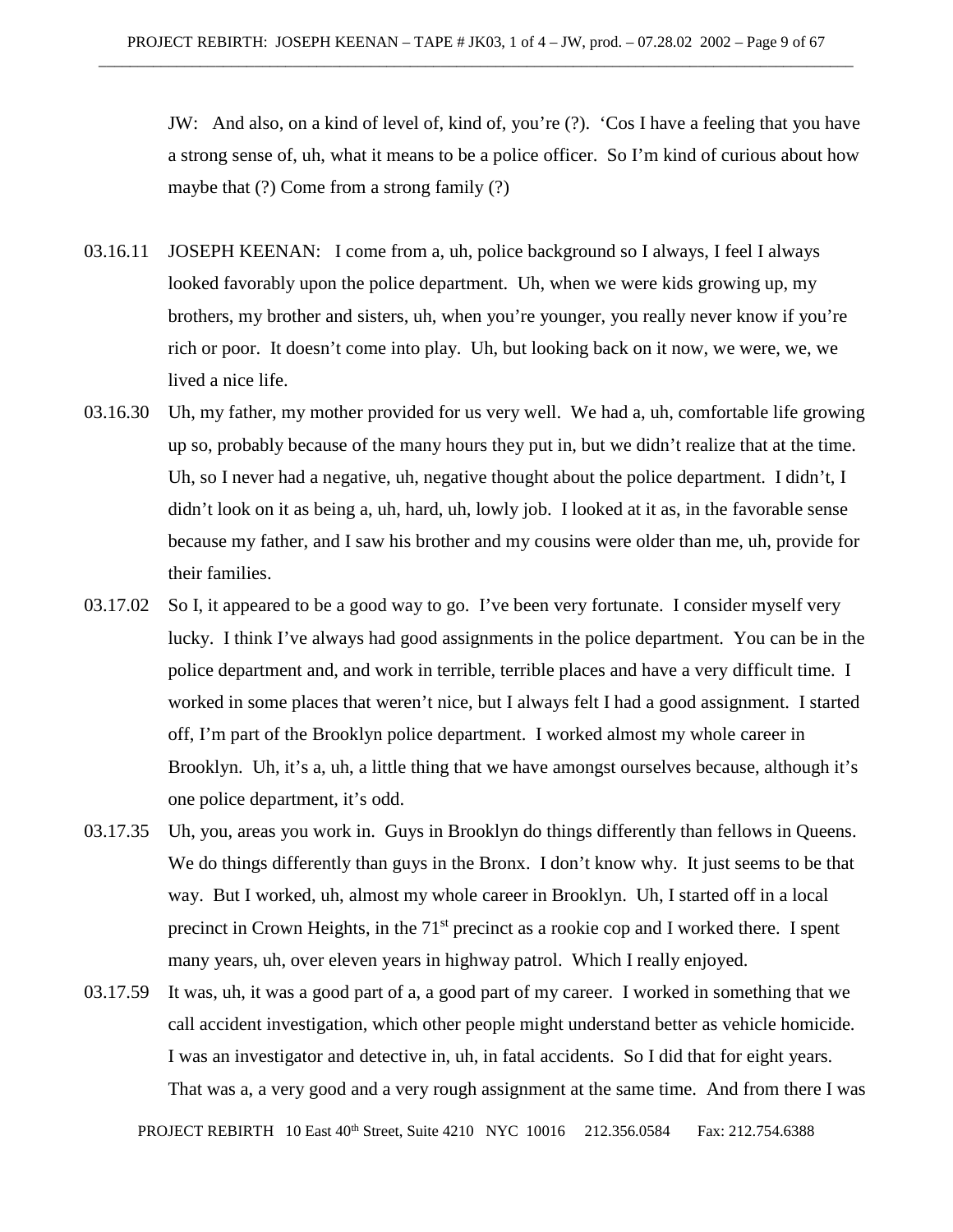promoted twice and I moved on. Now, I work in detective bureau (?) that's where I'm currently working right now.

- 03.18.30 In the detective bureau. So I, I can't look back and say, gee, I wish I hadn't done this. I wish I had better assignments. Maybe you make the best of what you have. Maybe since I had a favorable view on it to begin with, I was happy with what I was doing, was never unhappy that I was with the police department and if you go to work every day, and want to go to work, I think that's good. I, that, that, that means you're enjoying what you're doing. There will always be people who dislike what they're doing.
- 03.19.00 My advice to them is leave. Do something else. It's, it's not the only job in the world. But it's a job you have to want to do. And you have to be committed to it to do it correctly. So I'm, I'm happy with where it's lead me.
	- JW: What do you think it means to be a good cop?
- 03.19.17 JOSEPH KEENAN: You have to understand, uh, where you stand in relation to people. You have to understand that as a cop, uh, you're really dealing with people when they're having problems. Rarely does a cop do something good for somebody, where he either, at a scene, where something bad has happened to you, or you've done something bad, or you've had a tragedy.
- 03.19.38 We very rarely, it's, it's, it's not often that the police (?), if you, if you were to drive down your block this evening going home and you saw ten police cars, you wouldn't say oh, good, you'd say oh no, what happened. And, uh, that's what police have to deal with all the, all the time. So if you can understand that and understand that every time you're dealing with somebody, they might be at their worst, or, or they might be depressed or very unhappy, something's terrible, terrible has happened to them.
- 03.20.04 You have to allow for that. You can't jump right away. You can't, uh, uh, you can't be annoyed with them for the way they're behaving. And, if you can remember that, if you can learn, I don't know how you learn it (LAUGHS). I think you just learn it through experience. You learn it through working. Uh, you learn it through watching older fellows doing the same thing you're doing and, and, uh, mimicking them.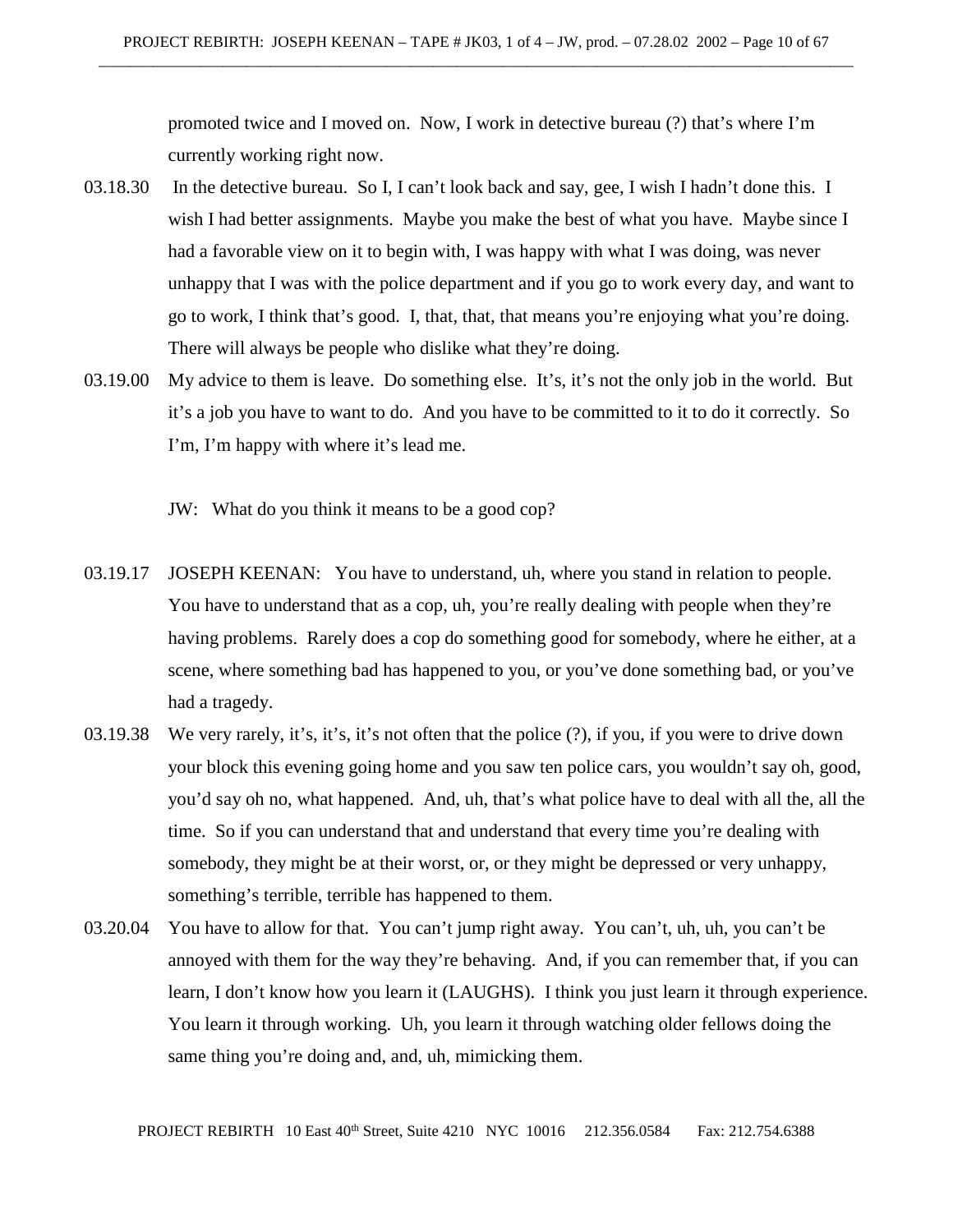- 03.20.28 But if you can conquer that and realize who you are and where you stand in to the, in relation to the people you're working with or for, I think you can do a better job. Might make your job easier also. You have to be aggressive at the time, at the right time. But you don't have to always be aggressive. Sometimes you have to listen. Cops are, uh, cops are priests. Cops are EMTs. Cops are marriage counselors. Divorce lawyers. Uh, years ago we used to marry people in their apartments, and divorce them in their apartments (LAUGHS) just to stop them from arguing with each other.
- 03.21.04 We would tell them, okay, you're not married anymore. Take a walk (LAUGHS) and they'd walk away. But you have to, you have to be able to walk into a situation and diffuse it. And if you walk in there with the attitude of, I'm the boss, you're going to do what I say, it might now always be the right way. Sometimes you have to do that. Sometimes you have to walk in and take control. But not always.

JW: There's a, there's a phrase that (?), that sort of came into vogue maybe, uh, three or four years ago where people talk about various intelligence and they talk about (?), you know, I.Q., which is, you know, like your, what your, book smarts (and stuff like that?). But another term that they, they, that came into vogue is emotional intelligence? It sounds like you need to have a lot of emotional intelligence. You know what I mean (?)

JOSEPH KEENAN: Well I never heard that expression before.

JW: It's, it, it's sort of like being able to, uh, as you say, hold on to yourself, but also be emotionally attune to the pain.

03.21.59 JOSEPH KEENAN: I think you might have to be emotionally mature. Uh, you can't walk in situations, uh, a police officer always has to be aware of where he is. And who he's with. Because most times, it could be a dangerous situation. So you can never let your guard down. But you also have to understand how the other people feel. Uh, and, uh, if you're mature in your own emotions, if you don't, if you're not the type that acts quickly, if you're not the type that makes quick judgments, uh, I think it serves you better in that situation.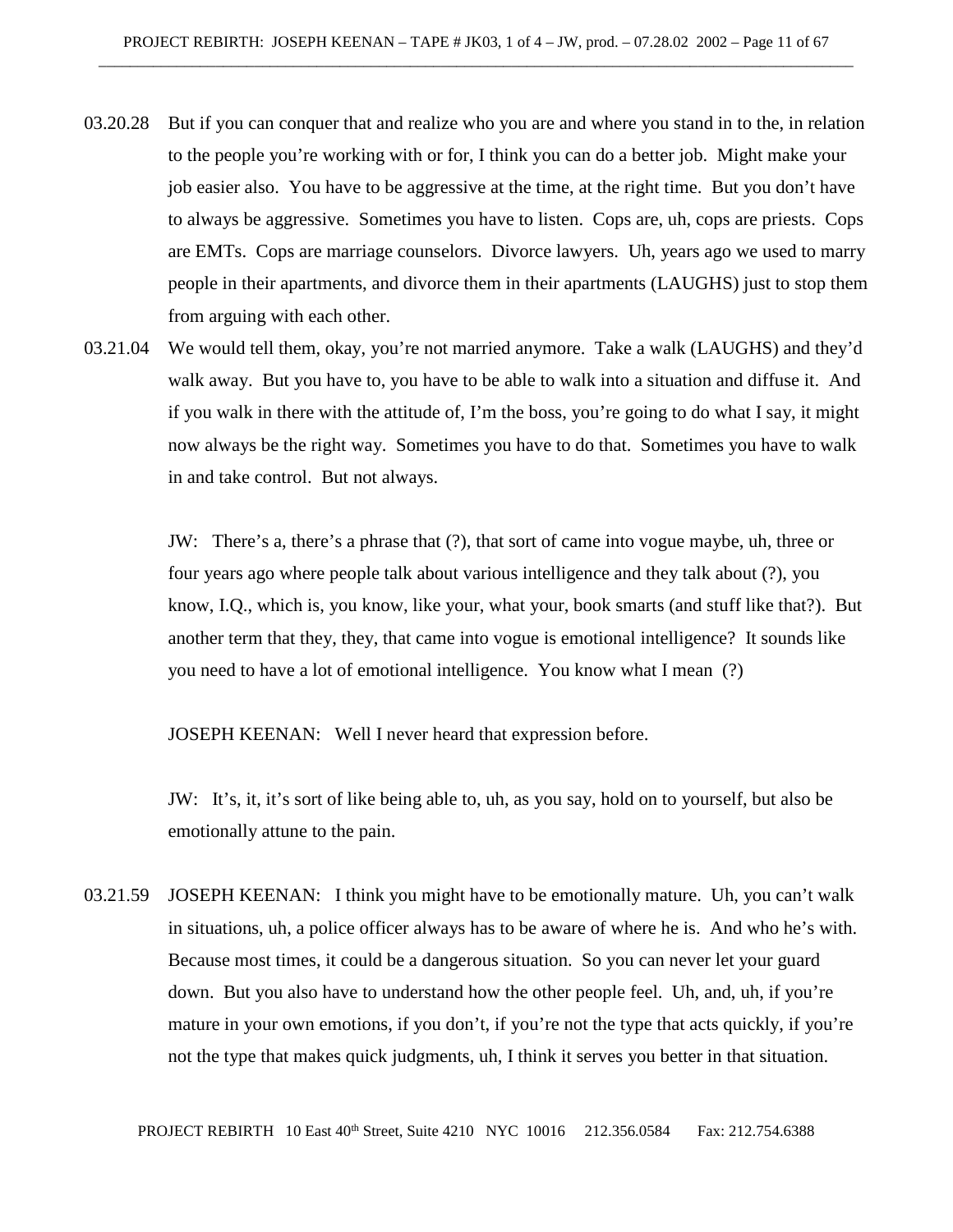- 03.22.32 Even though you are keenly alert, you have to been keenly alert at all times. You and your partner. You have to rely on your partner one hundred percent. Uh, whether you like the person or not. At that particular moment, when you're working, he's your partner and he relies on you and you have to rely on him. But, at the same time, you have to realize where you are. And I think if you're mature, regardless of your age, if your, if your emotions are under control, then you probably have a better chance of understanding the other person's emotions.
- 03.23.01 Because usually, they will be a little bit out of control. Uh, they'll be very unhappy. Very excited. Uh, depressed. They want action. They want, they want to know, if it's as simple as their stolen car. Or maybe their lost child. Or maybe somebody's dead. Uh, they want action right now. And you're the person that has to do it for them. When you walk into that room, they see you as the authority. The one and only person who can and will help them and you have to make, you have to convince them that you are willing to help them.
- 03.23.31 Even sometimes, you can't. Uh, but you have to let them think that you're willing to listen to them. Willing to help them. How do you teach somebody that in the police academy, I don't know. Uh, I think the way you teach them is to open up the possibility to them and then convince them that they have to watch others work. And, uh, when you begin to work it's always best to work with somebody who's been around longer. When you, when you come out of police academy and you go to a precinct and you start to work, you always want to work with the guy you just got there with.
- 03.24.02 And that's wrong. You shouldn't do that. A good boss won't allow you to do that. A good boss will put you with somebody who's been around. Uh, somebody who can, uh, so to speak, show you the ropes a little bit. Who, maybe keep you out of trouble. Hold you back a little bit. Put his, put your hand on the back of the belt and pull them backwards a little bit. But, but that's how you learn. And maybe one day, it clicks. It turns on for you. And then when it turns on, I think it helps your work. Helps, helps your work.

JW: It's really, uh, the learning process is important in terms of teaching. In terms of, because they, uh, the knowledge is really passed down through the events from, from generation to generation. Seems like. And, I mean, in a way, as good police, it sounds like police officers can learn from their (?)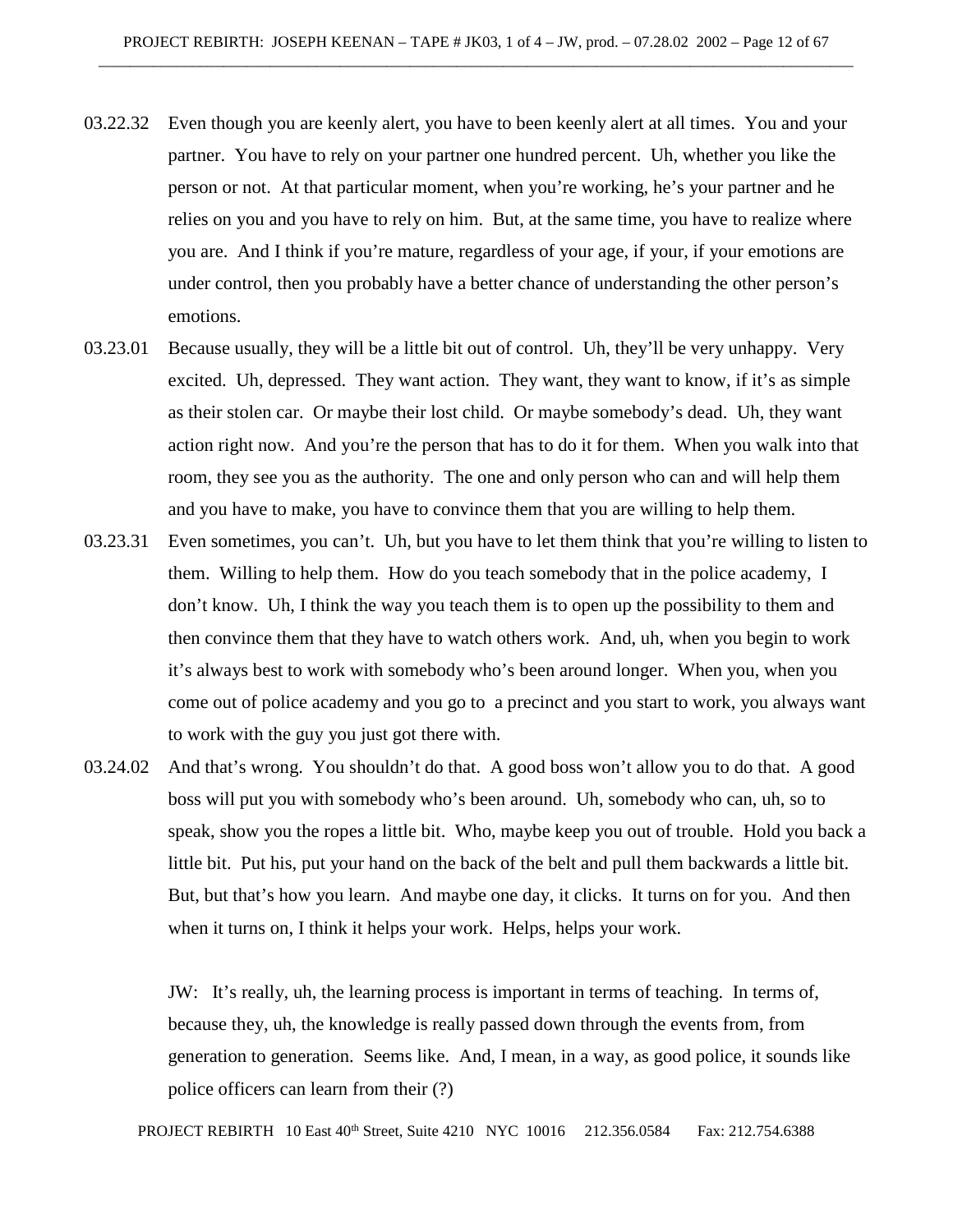- 03.24.54 JOSEPH KEENAN: (~JW~) Oh, absolutely. Absolutely. When you, when you go to the police academy, or when you're in your first training assignment, they teach you, they show you what you need to know. But then you have to learn how to use that. Uh, you can, you can be aware of everything you're supposed to know, but if you don't know how to do it, uh, you can't function properly. So you take all that knowledge and you watch other people and, uh, and you see how they use it. And maybe once in a while you'll see a guy who acts a little gruff, who doesn't speak the way you speak or doesn't use the same language you use. But you'll say, wait a second, that's what he did. Okay. I catch on now.
- 03.25.30 That was pretty smart. And, uh, and you, and you learn how to deal with each (?), situation. And then maybe you, you reach a point where you'll be going into a, uh, a job and the, the older guy will say, okay. You handle it. You, you, you go first. Then he watches you. And that's how you have to learn. And you'll make mistakes. You have to make mistakes. And that's the only way to learn. Hopefully, you're mistakes will be small, and it won't have, uh, major repercussions, but, uh, for a short time, early on, I taught in the police academy.
- 03.26.01 They had a, uh, in the early 80s, they had a large influx of police officers and they needed, uh, to put uh, a class in immediately. And they, they checked, they did a computer check within the department to see who had teaching experience in the past, and, uh, they sent me to the police academy to teach, teach a class of recruits. And that's what I tried to tell them, uh, I tried to tell them, look, you'll, we'll show you here what you need to know, but you're not gonna learn how to be a police officer 'til you get out on the street. And watch others.
- 03.26.35 And, uh, I've had guys, 18, 20 years come back to me, later on, and say, I remember what you told me once. And that's good. That, that makes the whole experience worth while. Uh, sometimes you don't remember them. (LAUGHS) You're thinking to yourself, gee, who's this guy (LAUGHS) and he's saying, I remember when you told me, simple thing. Uh, police officers work shift work. And it's, it's easy, it's easy to sleep until it's time to get up and go to work.
- 03.27.02 But what you do then, is you're, you waste, you waste your own portion of the day. You waste your own life. When a police officer works a four to twelve at night, and he, and he comes home, I used to tell the kids in the, in, in my class, look don't fall into that pattern of sleeping until, going home and going out with your friends. That's okay. Or, sitting up and watching TV all night and then sleeping til twelve or one o'clock, get up and then you have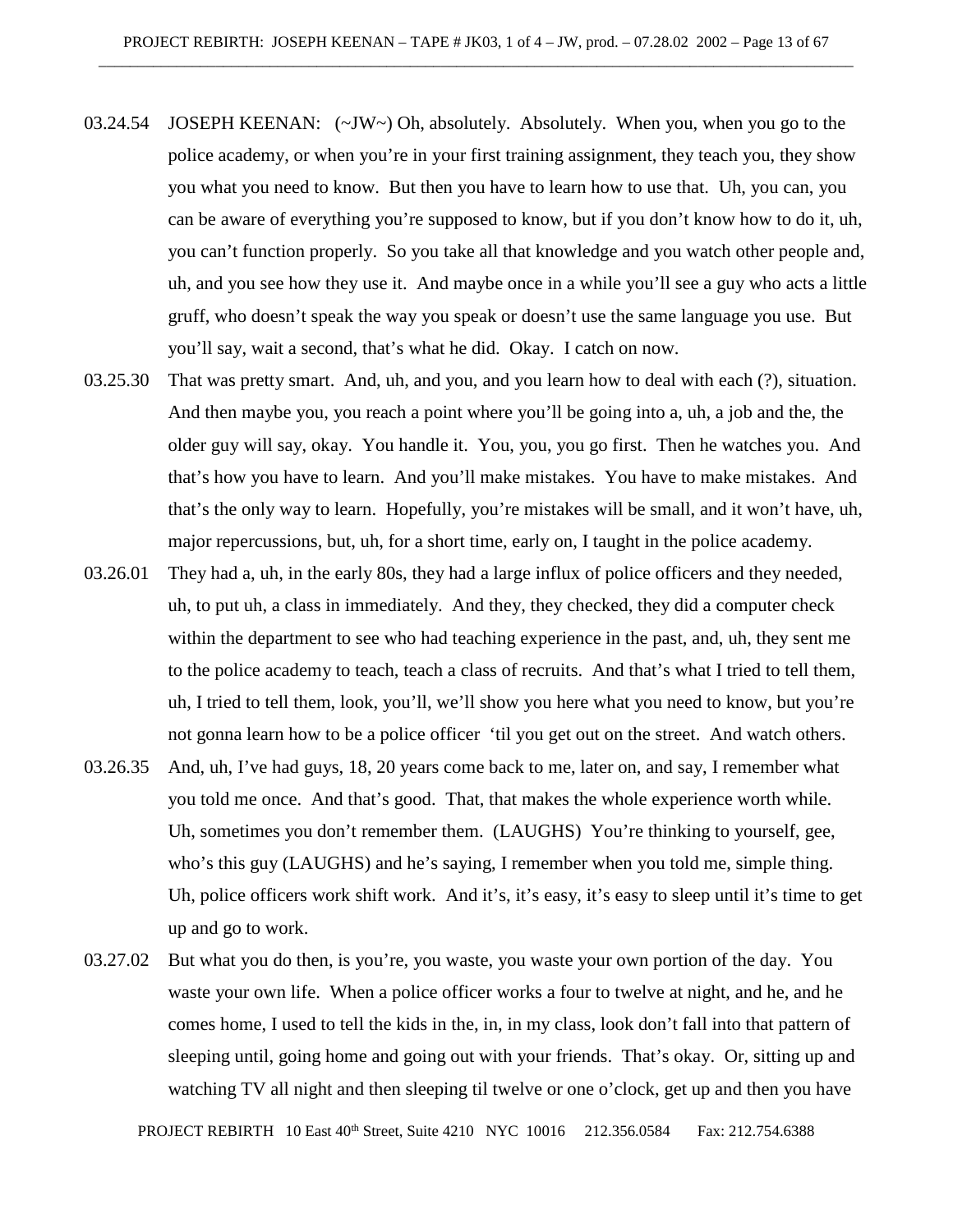to go to work in the morning. It's not good. How do you, how do you deal with your family? How do you get your own personal business taken care of?

- 03.27.32 You have to allow time in the day for you, plus time in the day for work. Now, is that important. I don't know. But it does make life simpler. It, it allows you to be able to take care of what you have to take care of while at the same time, work doesn't take over your life. Uh, as a police officer, uh, I said a couple of years ago, one day when, when we were at uh, a meeting somewhere that a cop, a police officer is not what I do, it's what I am.
- 03.28.00 Because 24 hours a day, no matter where I am, I know I'm a police officer, and I always have to be careful of that. And I always have to be aware. So if you know that, and then you still can make time to deal with your personal business, to take care of what you have to take care of, I think you have it under control. Uh,

JW: Can you say that one more time?

- 03.28.21 JOSEPH KEENAN: Police officer is not what I do, it's what I am. I'm a police officer all the time. When I sleep, I'm a police officer. When I'm going to my son's baseball game, I'm a police officer. When I'm at work, I'm a police officer. I always have to be aware of who I am and where I am. I have to conduct myself that way, while at the same time, if I see something happening around me, I have to realize who I am. And, uh, and, and do the right thing at that particular time. So it's difficult. If a, if a young police officer gets involved in a, in a situation of being somewhere he's not supposed to be, well, gee whiz, he should of, he should have known better. He should have realized who he was.
- 03.28.59 And where he was and what he was doing at that time. So we have a 24-hour job. Even though we only work our eight, eight and half hours a day, uh, all day long, we're police officers. We have to be aware of that. It's important.

JW: Before you talked about early on, you talked about your, you were in a little bit of a different place going into, uh, coming out of the police academy, uh, a little bit more mature and I find that interesting. 'Cos we also, we're talking about being, how maturity is important to being, uh, a police officer. Do you think in a way, well, (?) you were, a, (?) not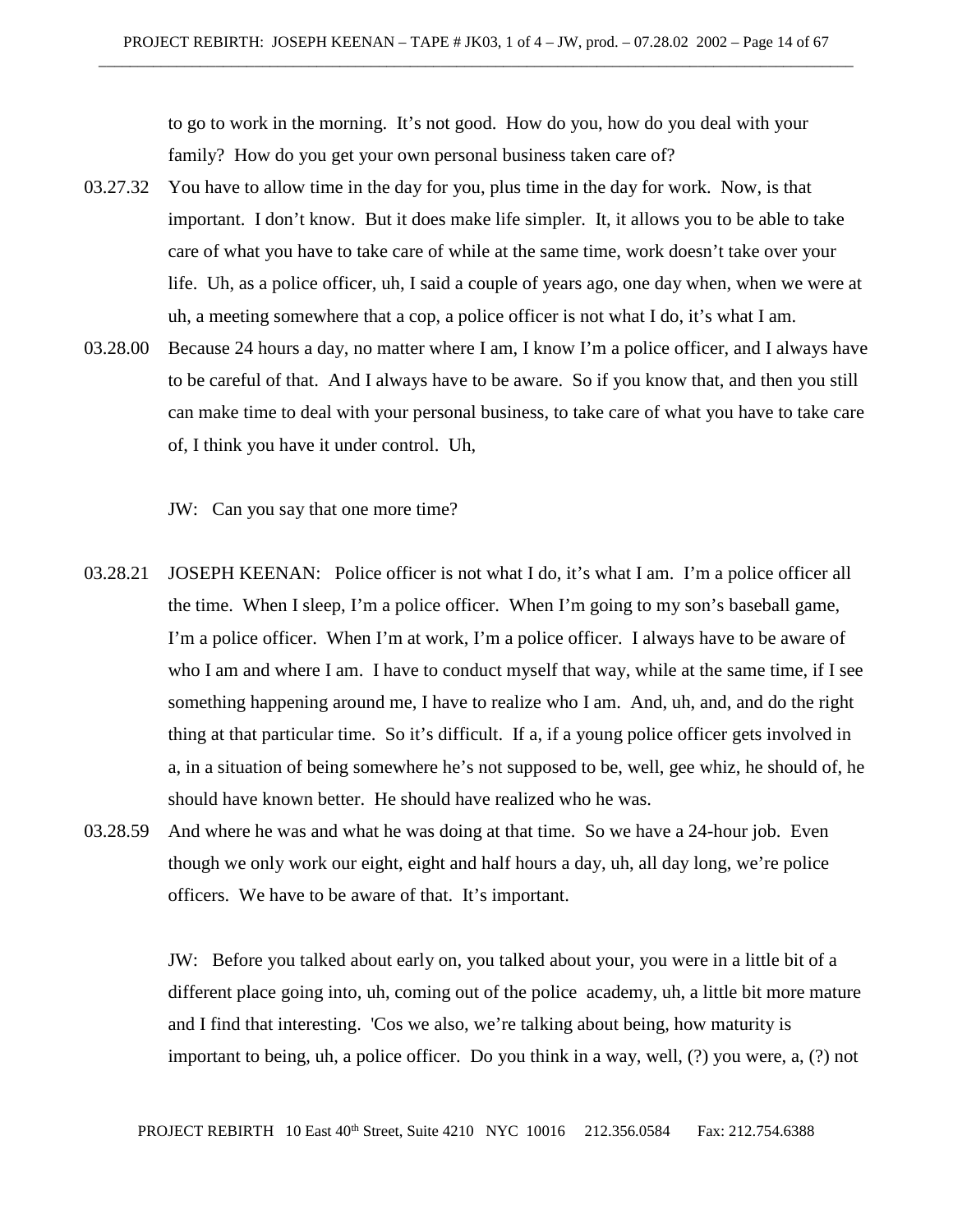only a little bit older, but you were a little more mature it sounds like than a young kid coming out of (?)

- 03.29.44 JOSEPH KEENAN: Right, I, I was, I, I feel I was more mature. I was older also. I had worked, uh, outside of the police department. I was married. I had children. I'm supporting my family. Uh, in a real world, in a perfect world, not in the real world, in a perfect world, I think you should have to be a little older to become a police officer.
- 03.29.58 Uh, somebody who comes directly out of college, uh, we're looking for good people in the police department. We're looking for college people who are willing to work, who are smart, who are sharp. But they, at that point in their lives, they really have no work experience. They have no interaction with people. Maybe they should go out and work someplace else first. And, uh, and then come on the police department later. The real world doesn't allow for that, though. You have to bring people in, uh, it's a, we have an expression that it's a young man's job. And it is. Uh, it's a young guy's job. I couldn't do, out in the street, in, in the 7-1 precinct, in a sector now, what I did when I first came on, my first day on the job, I might know more.
- 0330.38 But, (?) I don't move as quickly as I used to. (LAUGHS) So I couldn't do the same things. So it is a young person's job. Uh, but it has to be coupled with the maturity of experience. And, I think it's always better if you had worked someplace else first. And then came on the police department. Years ago, we were sitting around, uh, when I was in highway patrol one day, we were sitting around the, the lunch table.
- 03.31.02 Uh, during a lunch break of, two or three teams were in at the same time and we, sitting there talking and, uh, uh, you might have heard stories about young people in the police department being ostracized a little bit. That they're not talked to. And, uh, yes. Uh, uh, that's true, but it's not done in a negative sense. It's just that, I know the other fellow better. I, I worked with him longer, so I tend to stay with him more. So, there's this young guy sitting at the table who had, uh, pretty much, just come on the police department.
- 03.31.28 He was working with us and we're talking about, uh, what we had done in the past and, and, and, uh, uh, types of jobs we had and he took the unfortunate time to chime in (LAUGHS). And one of the old timers at the table who had been on the, at this time, had been on the job much longer than me, he told him, hey, young fellow, be quiet over there. You're last job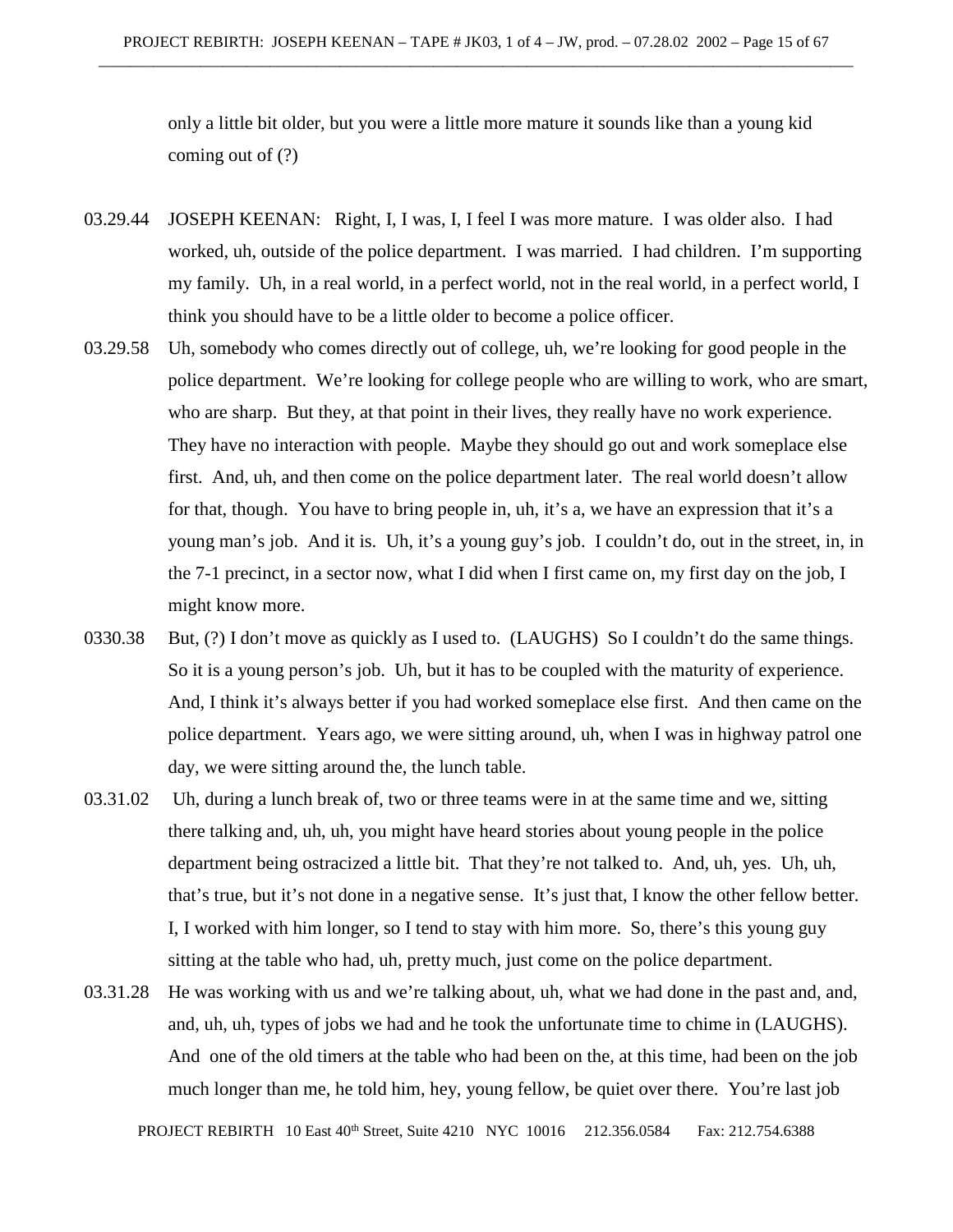before this was delivering newspapers (LAUGHS) and, uh, and he laughed. Because, you know what in a way it was true. He had come right out of school, to come on the police department. It's some that we're looking for, but he hadn't yet gained the experience. The, he almost hadn't gained the right to chime in yet.

- 03.32.10 Uh, so, uh, now, 20 years later when we see him, we still tell him, hey (LAUGHS) you're still delivering newspapers. He says, that will never leave me. You guys give me a hard time all the time. But, uh, it's just all an example of, the police department involves a number, being a good police officer, involves a number of skills.
- 03.32.33 And it's just not what you learn in the police academy. What you learn in the police academy is very important, but you have to couple that with your field experience. And when, once you do that, then you're a police officer. Then you can confidently walk down the street, (?) cops walk down the street by themselves. And they turn around and there's nobody there but them. And they have to, in the best situation, you're with one other person. So you have to be able to, uh, you have to know where you are, you have to know what you're doing.
- 03.33.01 You have to know how to handle yourself. Sure, there's plenty of help around, but a lot can help, happen before that help gets there.

JW: Do you consider it dangerous?

- 03.33.12 JOSEPH KEENAN: You know, it's, it's an odd thing. If you ask any police officer that, he'll tell you it's usually dangerous for the other guy. Uh, you never, uh, you never see it for yourself. Uh, but yes, it's a dangerous job. Sure it is. Sure it is. There aren't too many jobs where, uh, your client tries to hurt you (LAUGHS) and the police department, your client (LAUGHS) is the one, he's trying to get away.
- 03.33.38 Uh, you have two, you have two types of people you deal with. You have the victims and the ones who victimize them. Now the victims, uh, you deal with them on their level. You try to help them. Take care of them. But the other guy, the guy who victimized them, uh, he doesn't really want to come with you to the police station to go to jail for a few years. Uh, so you have to, you have to realize that. And it is dangerous.
- 03.34.00 Sure it is. Sure.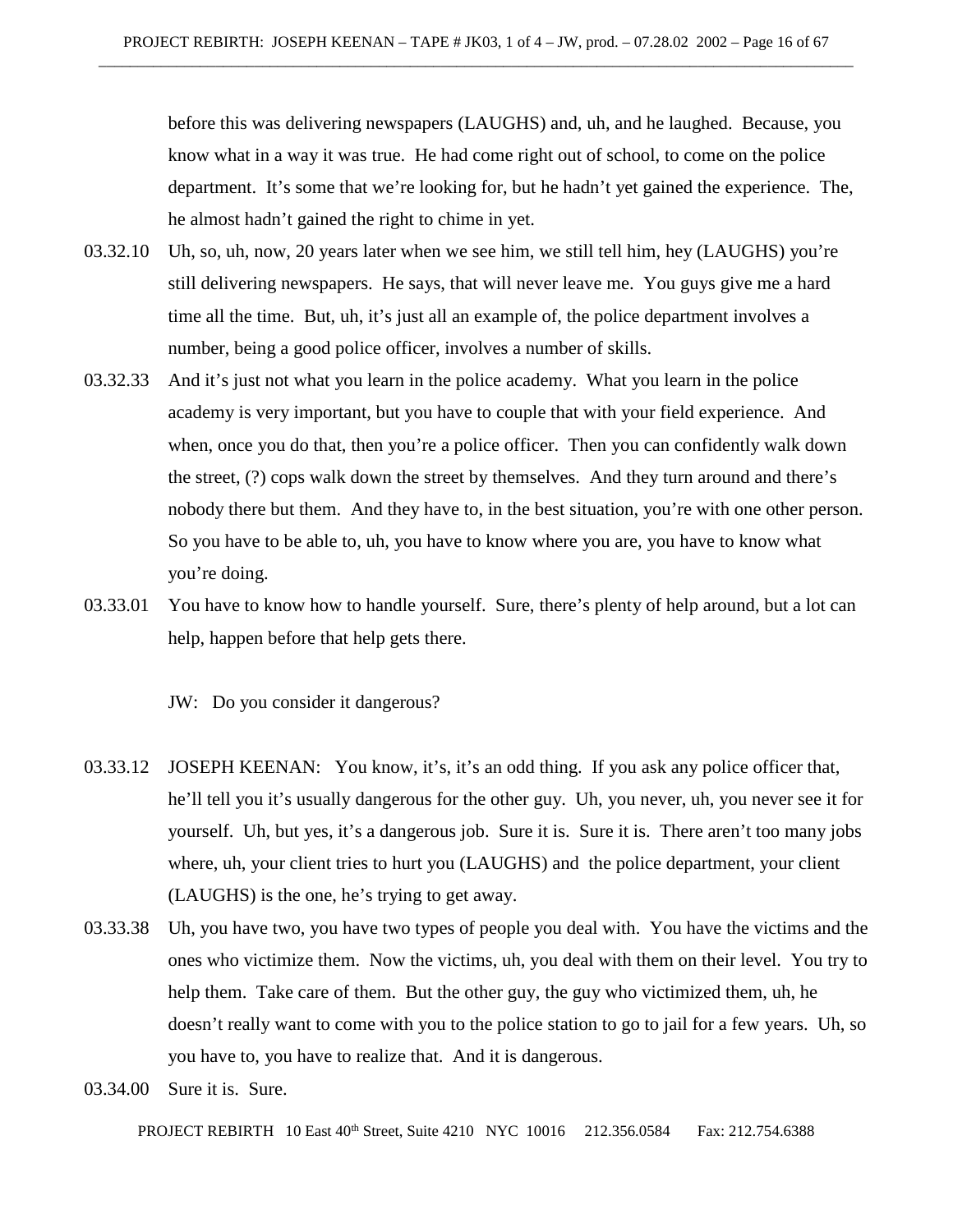JW: But you said, you know, they (?) a lot of officers don't think that it's dangerous but, is that a, is that a, is that a mentality that's helpful to do the job?

- 03.34.10 JOSEPH KEENAN: I think so. Because, uh, if you were always thinking of the danger, you might now react as quickly to what you've been trained to do. What you know. Sometimes you'll, uh, do something in the street and when it's all over, you'll go, (LAUGHS) why did I do that (LAUGHS). I must have been out of my mind. But it was the right thing to do at the time. It was the right way to react, uh, you got the job done and, uh, again, it's that mentality of being a police officer at all times.
- 03.34.37 You have to, have to be confident in what you do. You have to be confident in the way you react at any given moment.

JW: Any experiences (?)

- 03.34.47 JOSEPH KEENAN: Every police officer has them, but we don't, we really don't talk about them. Uh, uh, that's sort of a John Wayne movie, and we don't (LAUGHS) we don't get into that. There, there have been situations that I've been that I wish I wasn't, uh, and I've seen things that I wish I hadn't seen, but, uh, that's what we signed on for.
- 03.35.07 Again, as I mentioned earlier, if you don't like what you're doing, leave. (?) if you were a school teacher and didn't like school teaching, you'd leave. And you'd do something else. If you were a banker and you didn't like that, you'd leave and become a stock broker or, or something else. Well, if you were a police officer and you don't like it, there's no shame. Leave and become something else. Because you can only hurt yourself or not do a good job for the public, maybe hurt your partner.
- 03.35.32 And, uh, that's very important. You can't do that.

JW: When you talk about the police officer, I appreciate and get the feeling underneath what you're saying, uh, a sense of, of, uh, this may be from your history of having a family, uh, strong family connections. But is there an honor, a certain ability about what it is you do. Do you (?)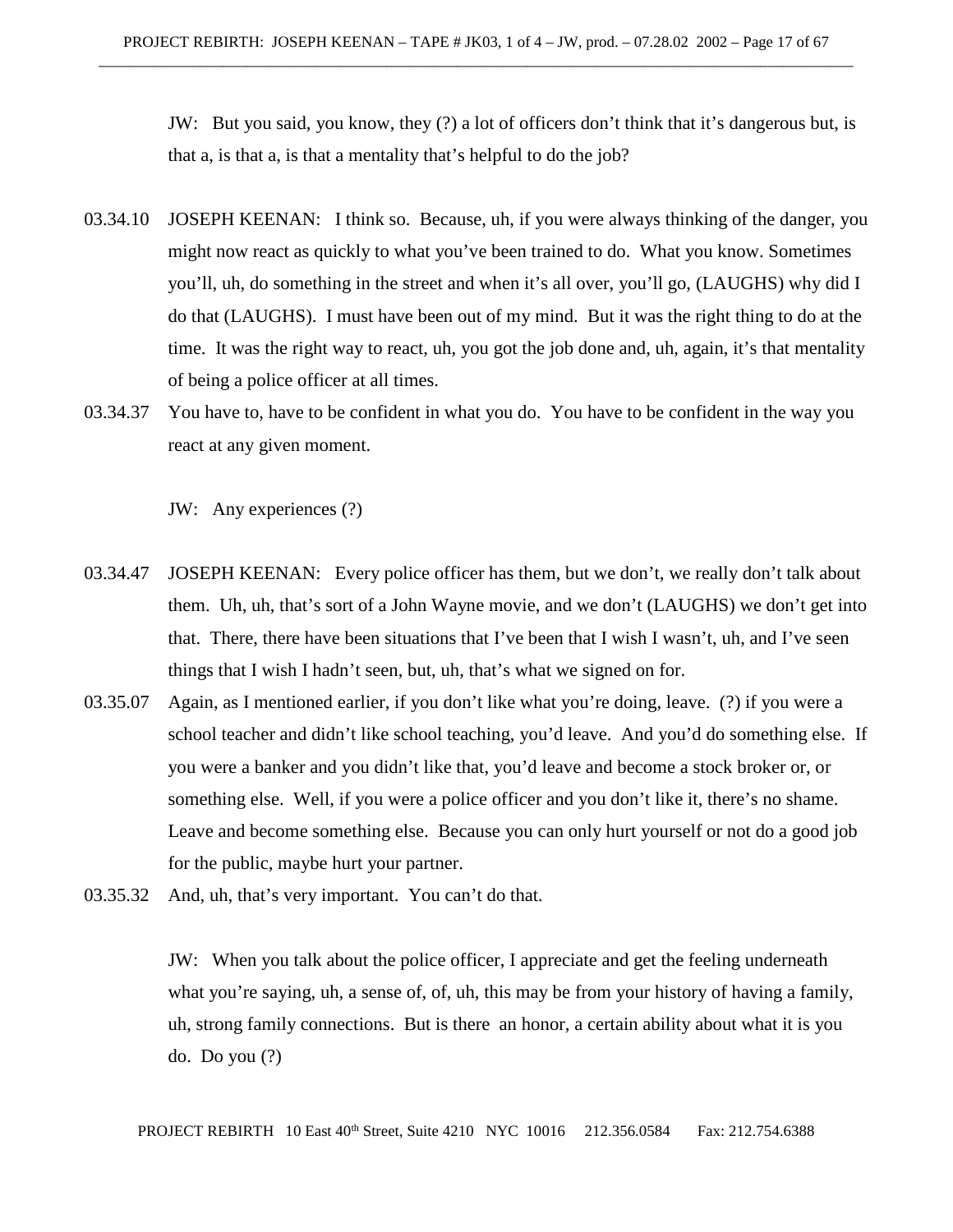- 03.35.57 JOSEPH KEENAN: I think so. I think if all things were considered equal in the world, if all, if we lived in a society where, and it would never happen, and it shouldn't happen, where all jobs were exactly the same and everything cost the same for everybody and everybody made the same money, I think police officer would be high up on the list. High (?) high up on the food chain. I think it's a very important job. Uh, but, I'm a very pro-police. Uh, I'm, I, it's just the way I am. Uh, I grew up, as I said, I grew up in that atmosphere. I enjoy being in it, and I don't look forward to the day where I'm not going to do it anymore.
- 03.36.34 Uh, I wish I could do it forever. Uh, but the, uh, you know, reality of life is that it's not that way. Uh, I might be, uh, I'm a, I'm a good, I'm a good spokesman for the police department. Uh, maybe other guys wouldn't see it that way. Maybe you'd get a, uh, a different answer from somebody else who had a tougher career. Who maybe things didn't go right for him. But as I mentioned earlier, I had good assignments. I always enjoyed where I was.
- 03.36.58 Uh, I'm, I'm happy that I did this.

JW: Well, it seems that way. Uh, you talked a little bit earlier about, I think it's really important what you're saying. There's, there's a bit of an analogy, although somewhat of an analogy, which, uh, you know, in the film business we work pretty long hours and there can be a pattern when you're working on a film, for example, where you get your work in 18 hour days and, and you come home and (CLEARS THROAT) you're tempted by sitting in front of the television set for an extra hour and a half and then you go to sleep. You wake up and, you get into that pattern. But it, uh, but it, it's, it's not necessarily good as you say, for the whole person. It's also something, if you're, if you're as mature as you were when you got into it, it can be hard on the family. Can you talk to me a little bit about that challenge, specifically with you (?).

03.37.55 JOSEPH KEENAN: Sure. That is difficult. There, there were many times, a police officer doesn't work 18 hours every day. It's a rare thing. Uh, but there are times where, where you'll string in two, three weeks together where you, especially detectives. Guys in, uh, office, police officers and special details will catch a case and they run with it, as we call it. And they work a lot of hours. And sure, it takes away from, uh, it takes away from your home life. You have to, uh, come home and make sure that, uh, when your child, your son or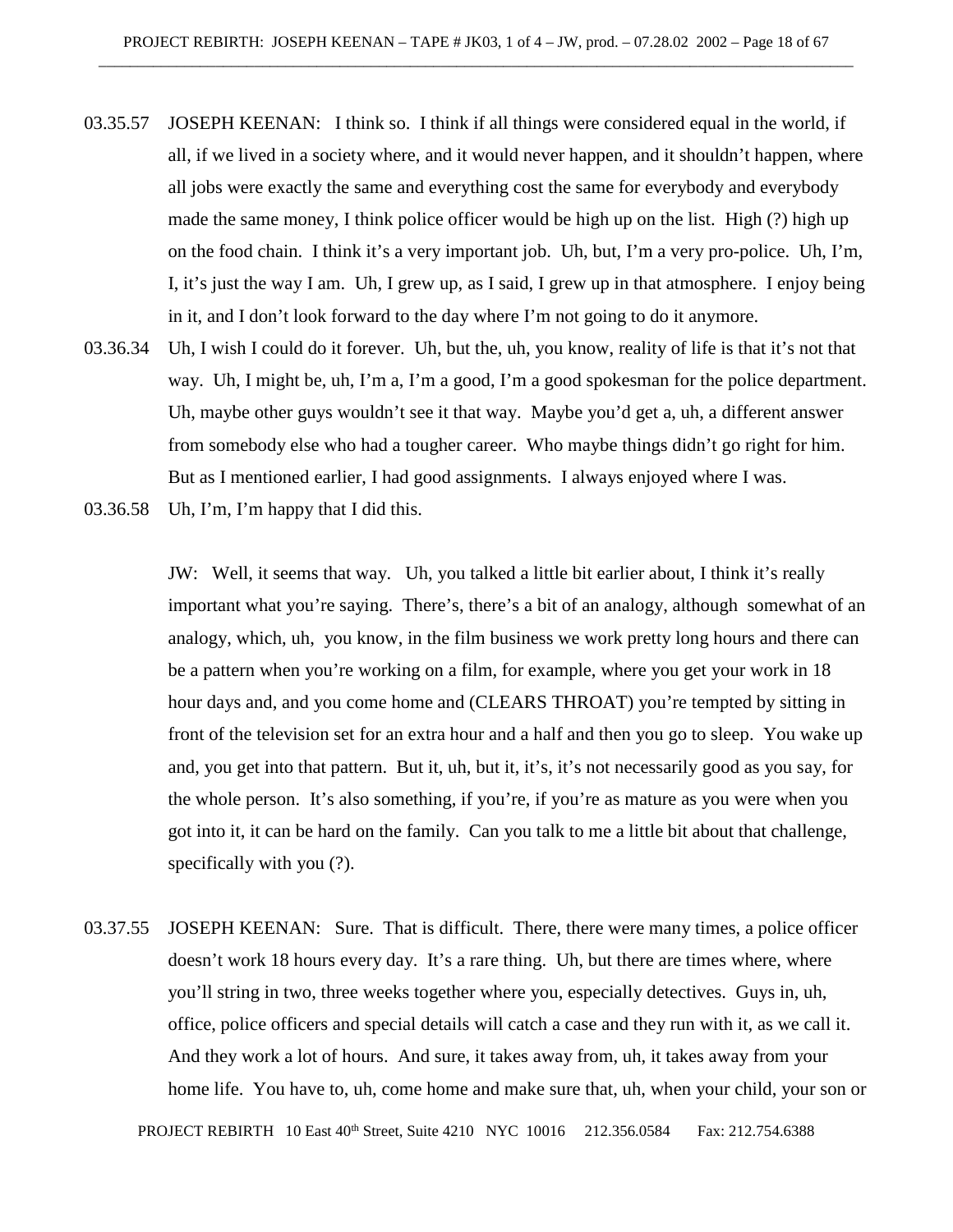your daughter wants to show you that little cow that they drew that sort of looks like a, a star as opposed to a cow, you're not quite sure what it is until they tell you what it is, you have to make sure that you look at it.

- 03.38.36 You can't, you can't push them aside or shun them aside, because although all day long you've been waiting to go home for whatever reason, they've also been waiting for you to come home. And when you walk in that house at that particular moment, you have to be, uh, uh, careful and, and, and, and deal with the (?) it's so easy, and I've probably done it at times also, it's so easy to say, just not right now, just let me, let me get in the house.
- 03.39.03 Uh, I'll see what you have later. And later on they'll show you. But it's not with the same emotion that they had at the moment you walked in the door. Uh, so police officers have to be careful about that. I guess all people, whatever your profession is, you have to be careful about that, you know, and doctors work long hours. Nurses work long hours. And they're tired when they come home. And, uh, they have to, they have to do the same thing. Uh, maybe in, in, in police work it might be a little more emphasized because if a, if a, a doctor or a nurse or a, a lawyer working on a big case, works a lot of hours, they concentrate on a certain area.
- 03.39.40 But maybe the police officer was out doing rough things that day and he's tired and he really doesn't want to talk about what he did when he got home, when he gets home, uh, so it's very easy to come home, uh, tired and not wanting to listen. Sometimes it's, it's good. You come home and everybody's already asleep. You say, oh good.
- 03.39.58 And you relax for a few moments (LAUGHS). You, you, you know, make yourself something to eat or whatever you want to do, and then you go to bed and you had that moment to unwind. But, uh, a police officer has to unwind when he comes home after a tough day. Just like everybody else. But, uh, I think we might do, when we have a tough day, it's usually tougher than somebody else's tough day. Uh, long hours in an office are long hours and tiring. But, uh, long hours in the street, uh, if a police officer worked fifteen, sixteen hours in the street that day, there was a reason.
- 03.40.29 It wasn't just because he was working extra hours. Something happened. Something, uh, something happened to make him have to stay. And, uh, we get wound up. We get caught up in the situation. And it takes time to, to wind back down when coming home. You have to be, uh, uh, I think cops are aware of that even though they don't know it. Uh, when they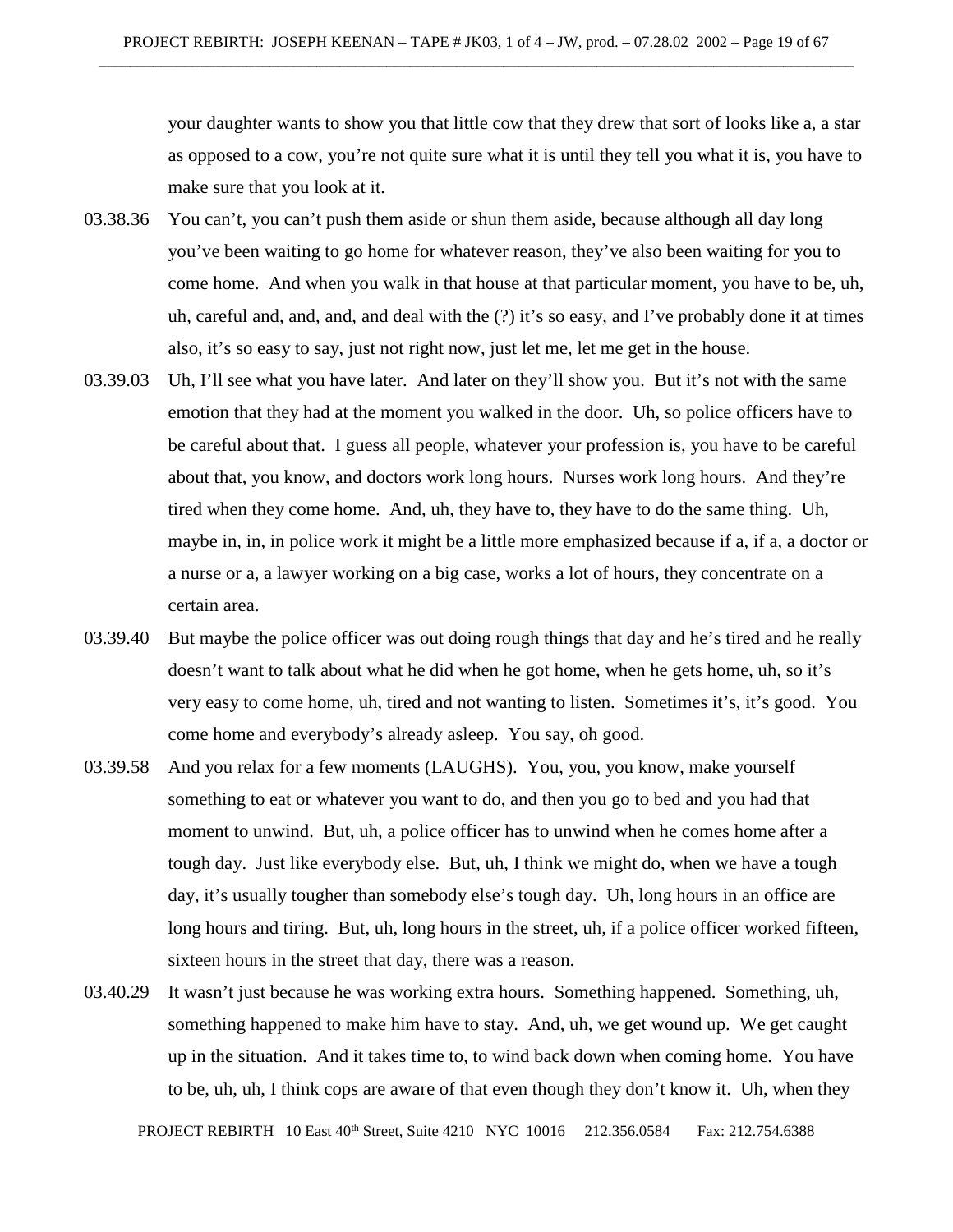drive home in the car and they turn on the radio and they listen to whatever they're listening to, when they get in the house and maybe they play with the dog or see what the children are doing. I think they're aware of it without being aware that they're aware of it.

- 03.41.07 Uh (~JW~) Aware of, uh, knowing that you have to put aside. You can't bring home the bad stuff. You have to put it aside. If you bring home the bad stuff, it makes it bad wherever you are. Uh, you don't want to come in the house, uh, angry over what happened at work. Whether it be a confrontation you had with the boss or a confrontation that you had with somebody in the street or, or you saw a terrible thing in the street.
- 03.41.35 You, you really don't want to bring that home and, uh, uh, put that on a, a seven or eight year old who's been waiting for you to come home so you can, uh, play catch in the back yard. Last thing in the world is, that you want to do at that moment, is play catch in the back yard. But, uh, if you do it for two or three minutes, then they run away and do something else (LAUGHS).
- 03.41.56 So, uh, uh, you get your time to, uh, uh, to wind, unwind yourself.

JW: But you need time for yourself too.

- 03.42.04 JOSEPH KEENAN: Police officers need time for themselves and that's pretty much why they tend to (?) social with other police officers. Because, uh, uh, a number of things probably lead into that. That hours that we work. Uh, police officers and, uh, you'll see that in, in every jurisdiction no matter where you work, uh, you'll find a lot of police officers and nurses together. Because of the hours they work, uh, police officers are in hospitals a lot.
- 03.42.29 Uh, and they, and they tend to have free time at the same time. Uh, understand each other. I don't have to explain to somebody, uh, another police officer how I felt about today. He understands. It just goes without saying. Uh, when you have Tuesday and Wednesday off in the middle of the week, and everybody else on the block is working except for the cop who lives down the block, you tend to, tend to socialize with him. So, police officers, uh, stay together because of their hours and, uh, they can tell each other things. (~JW~)
- 03.43.04 Camaraderie, yes. And that, and, uh, uh, it's not that they, uh, do that at the exclusion of others, it's just, uh, that's it's easier to be with people who are like you. Uh, in a, (?) free situation, you would (?) normally pick people who were like you. Other police officers are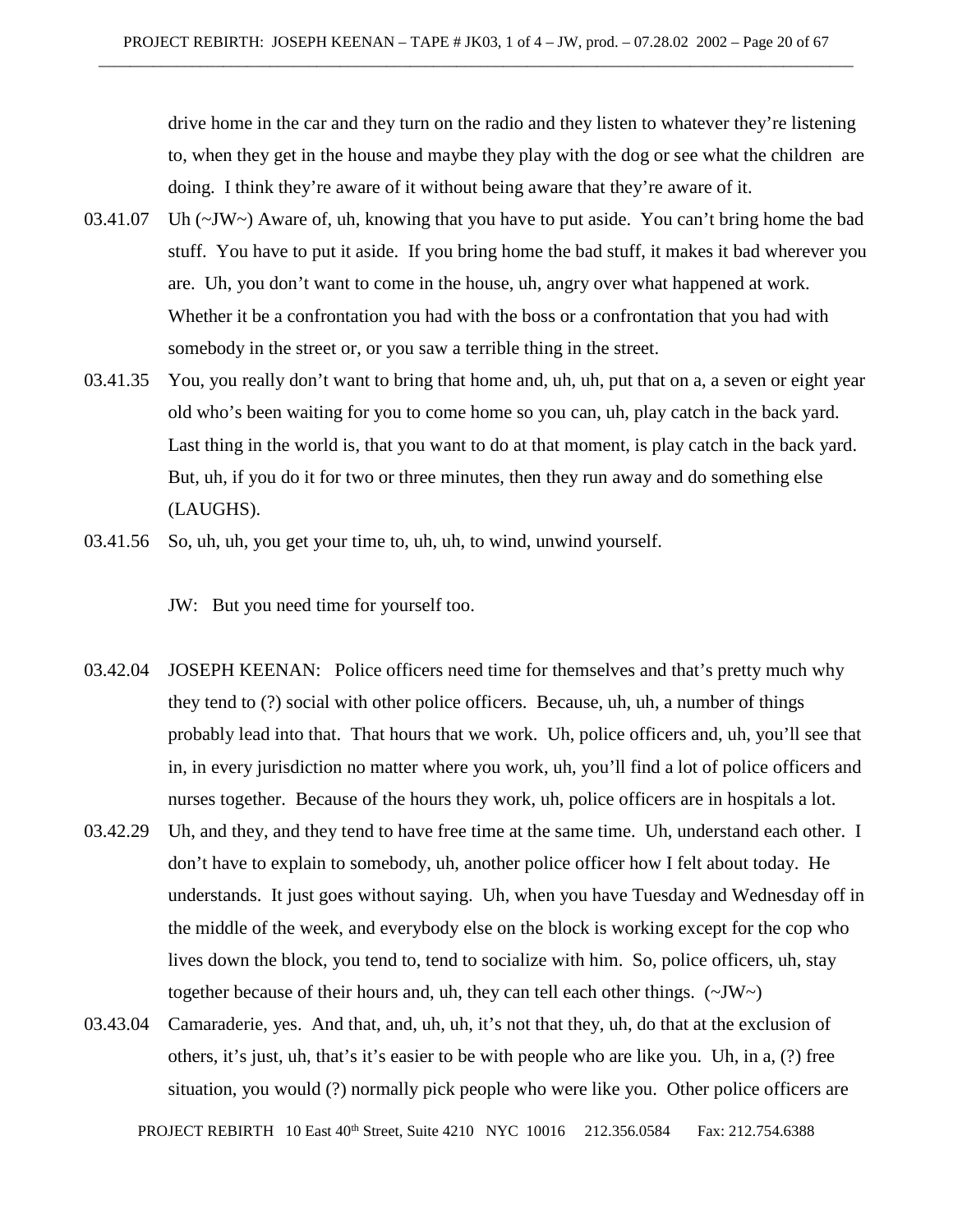like you and they're, and they're time schedule fits with yours, your wives tend to become friends with their wife's, uh, so we travel in our own little circle, which I think other people do too.

- 03.43.37 Probably film people travel in their own little circle and, and, uh, stock brokers travel in their own little circle. It's just sometimes it becomes a stigma for us. People don't understand it. The think we're trying to keep everybody else out. Uh, look at those cops, they're always together. Well, yeah, but so were you and the people who work in your factory.
- 03.43.55 You're always together too.

# (OFF CAMERA REMARKS)

03.43.59 END OF TAPE # J.K 03, 1 of 4

#### 04.01.00 PICTURE UP

## (OFF CAMERA REMARKS)

JW: Nick, Nick also had this interesting experience. He was doing a eulogy for Mom and, uh, in the middle of it this bird came into, into the church and landed right on his head.

## 04.01.54 JOSEPH KEENAN: Really? Wow.

JW: And he thought it was something on his head and he grabbed it like this and the bird just sat there on his finger, just looking at him. It was amazing.

04.02.04 JOSEPH KEENAN: Well, I'm a, I'm a believer in everything. I don't, uh, I don't make fun, we used to have, uh, (LAUGHS) years ago in Brooklyn, uh, it's still there. There used to be this cult called Santaria. And they used to go in the parks at night and they used to, uh, uh, sacrifice and build little fires, whatever. And you'd come, somebody'd be walking their dog the next morning and find, uh, uh, bones and they would call the police.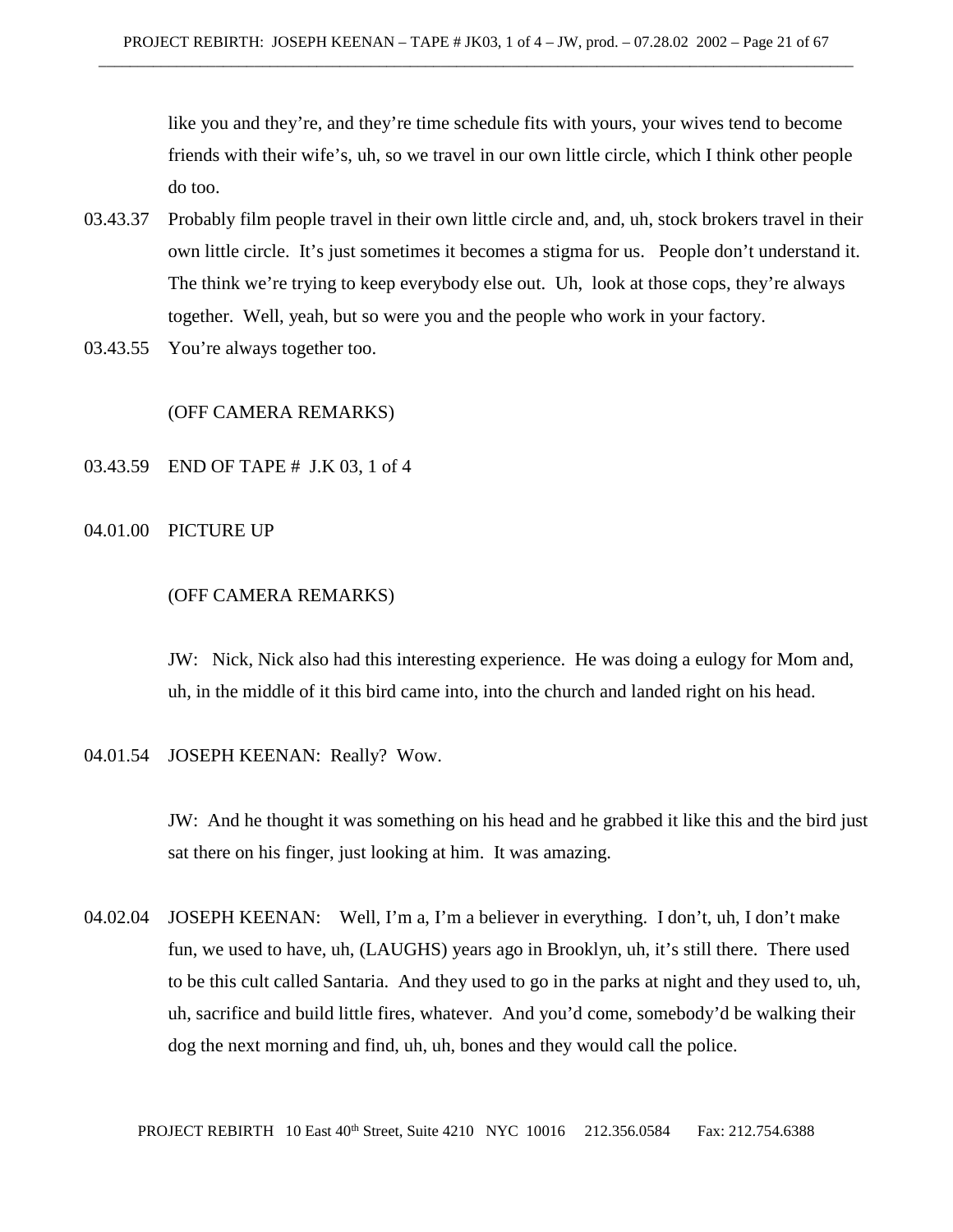- 04.02.29 It was always like chicken bones or stuff like that from their little sacrifices. Which were illegal, of course. But (?), I always used to tell the guys, I don't, you know, maybe their right and we're wrong. You know, I'm not making fun of anybody. I don't want to wake up tomorrow with this little head sitting on my shoulders 'cos I made fun of some guy last night (LAUGHS). I believe in everything. I believe in ghosts, I believe in no ghosts (LAUGHS). I believe we, somebody says they talked to somebody who's dead, okay. You believe it. I believe it (LAUGHS). I don't make fun of anybody.
- 04.03.00 I just don't want to take the chance. I'm a coward (LAUGHS). We might be wrong and they might be right.

JW: Well, you never know. I mean who's to know. (?) I always have this image, I have this reoccurring image when I was, I was living in Nova Scotia, which is where my family lives, when I was, I, I grew up in Washington D.C. til I was 12 years old and then my Dad was sick, had a heart attack and doctor said, you know, you should, you should consider a life style change. So he moved to, uh, we moved to Nova Scotia where we had gone every summer for all of my (?) Big, change. He was, he wrote for a newspaper and, you know, just got out of the rat race as he puts it. Uh, but I went up there and, uh, and, uh, learn, learned how to play hockey, right. So I was, I was skating actually in Washington, D.C. But I went up there and I thought, okay, I'll play hockey and you know, all these kids have been playing hockey since they were in, in the womb practically. They were skating around. And so I was this little bean pole of a kid, anyhow, I was like, 135 , 6 feet tall, 135 pounds (?) with my, wet, (LAUGHS) with my clothes wet. And, uh, I got slammed into the boards going through, for a puck and everything just went out. And I thought, I wonder if that's what's gonna happen to you when you die (LAUGHS). Just all of a sudden, boom, you get hit and who knows. You know?

04.04.29 JOSEPH KEENAN: It's a big difference. Big, my son played, uh, my son was football player and, uh, he, he was pretty good. And he played locally, you know, at the high schools, whatever. Then when he went on to college, uh, I asked him, uh, he was like two or three days into his first football camp, and I was talking to him on the phone, I said, what's the difference. Because I had always, I had been telling him, be ready now, you know.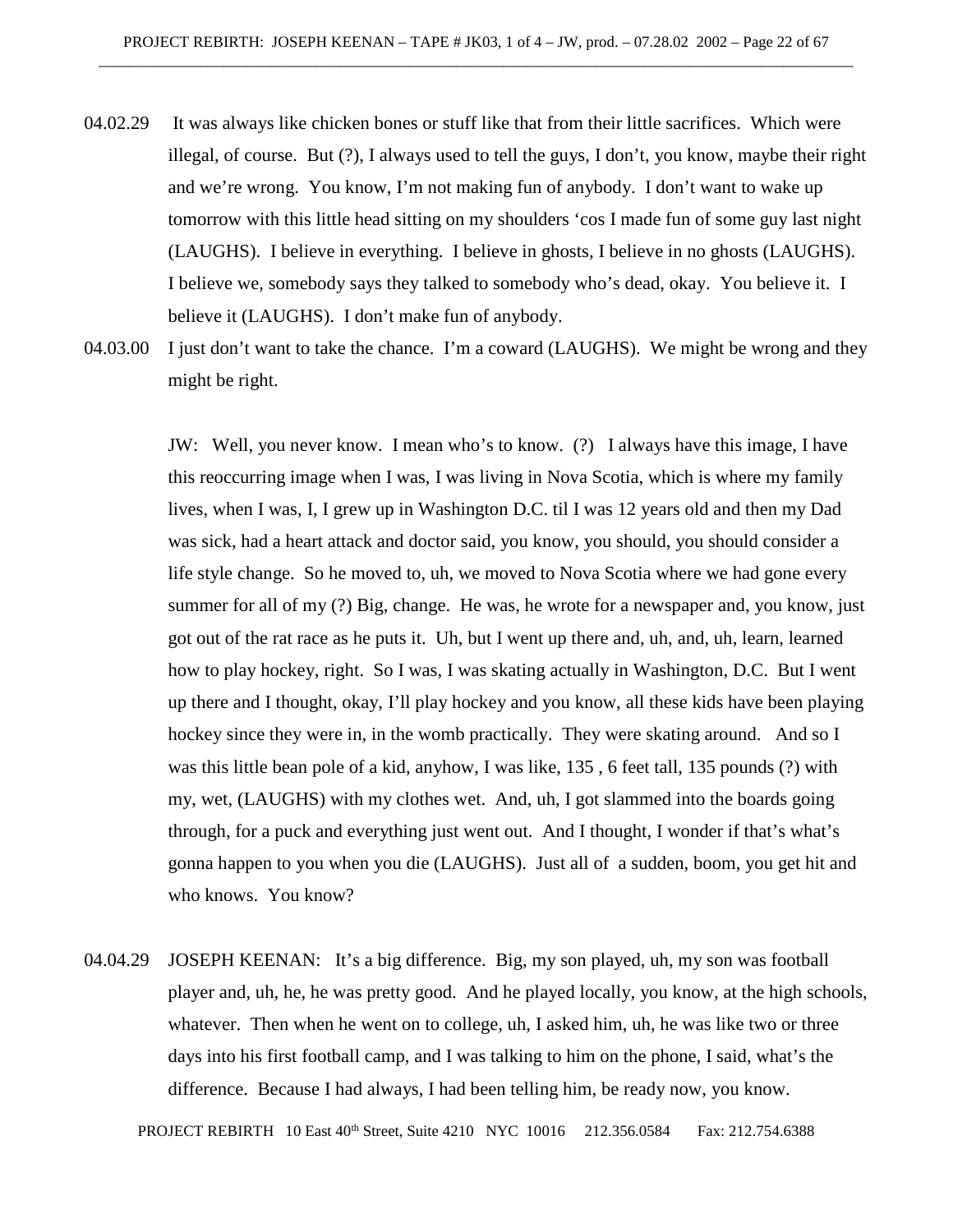Everybody on every team is the best guy from the team they came from. So, remember that, you know. You're not gonna be able to just dance around these guys. I said, what's the big difference. What's the meaning, you know, what's the camp difference and what's the structure difference.

04.05.4 That's what I meant. And he said, oh, when these guys hit you, you stay hit. (LAUGHS) And I said, oh, that's a big difference. (LAUGHS) He said, wow. These guys hit. There's no fooling around. So that's the same thing. Being a little, being a little, uh, beanpole,  $(\sim JW \sim)$  I mean, uh, I mean you, saw him. He's not, he's not an overly big kid. He was, he was, he was quarterback and he's (?) oh if one of these guys hit you, you stay hit, you know.

JW: I saw actually a picture of him on (?) your table number 7, I think was his number?

- 04.55.33 JOSEPH KEENAN: Yeah, that's uh, a picture from college. Yeah, when he was, he, he actually got hurt and had to come home. They, they pulled his NCA eligibility because he was hurt. They honored the scholarship, but he was, (?) NCA wouldn't let him play anymore, so he wound up coming home. Then it was a whole 'nother story. Yeah, something we had to deal with 'cos he got, came and he was, he was depressed over that and, so we had to, we were in the re-grouping stage right now (LAUGHS).
- 04.06.02 So, I hope we're on the same page. Yeah.

JW: Seems like from yesterday, given, you know, the way we saw you guys interact and you seem like a very close family.

- 04.06.11 JOSEPH KEENAN: Well, he can be, he, he, he tries to be the comedian. He's a, you know, it's, uh, he grew up in a family with two older sisters and a mother all the time I was working. So, uh, in a way that was good for him because he grew up in a, in a house with three older females.
- 04.06.28 And he's learned how to, he's learned how to play that situation (LAUGHS) so he's, he's the family comedian. But the girls don't, they don't give him any quarter. They don't let him get away with anything.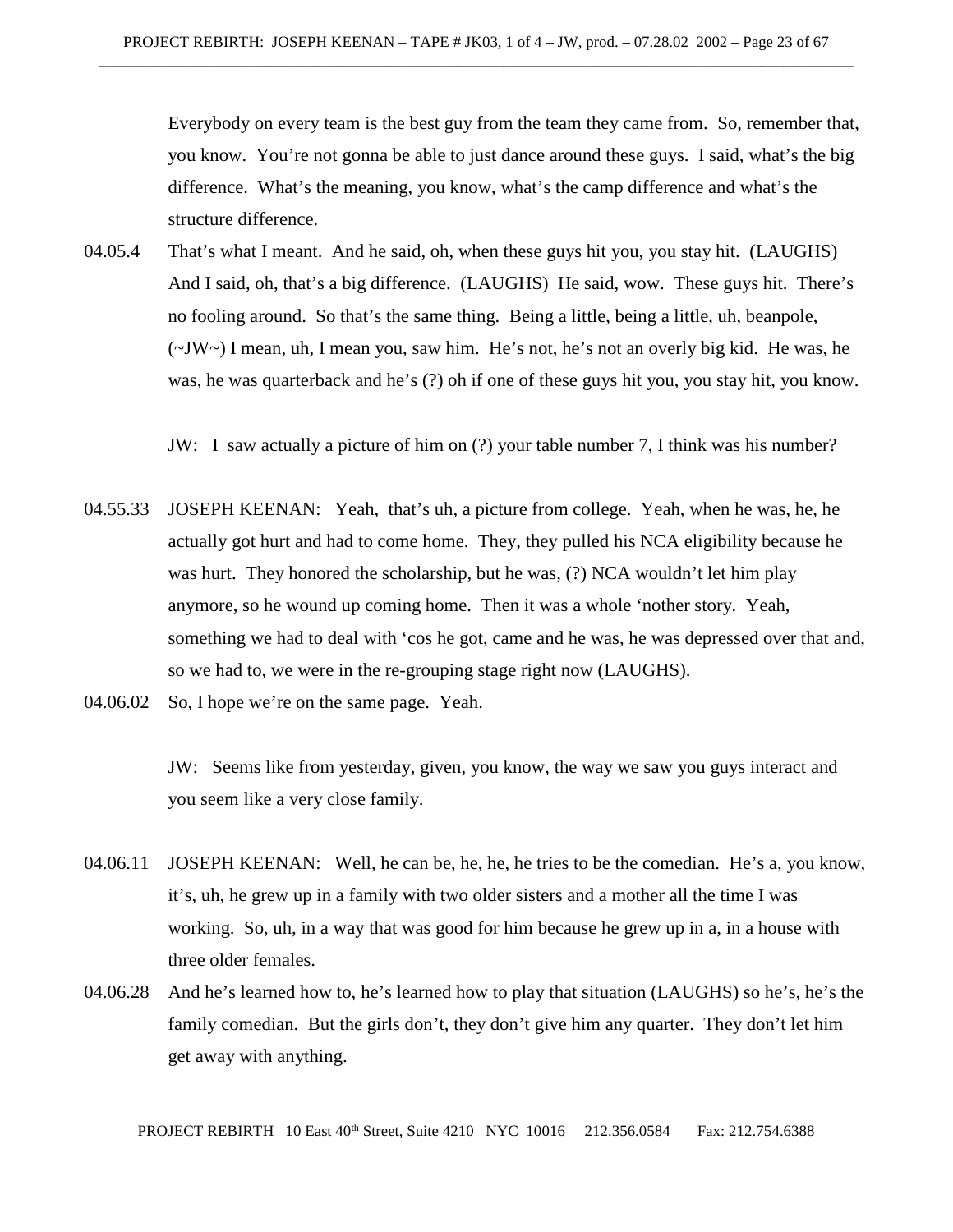JW: I kind of noticed that. I saw that in their interaction. It was nice. Tell me a little bit, if you, if you wouldn't mind, (STOPS)

## (OFF CAMERA REMARKS)

JW: Tell me if, if you wouldn't mind, uh, a little bit about, uh, the girls, if you (?)

- 04.06.54 JOSEPH KEENAN: Well, uh, I guess Jane and I have been fortunate, uh, the kids are good, uh, my eldest girl Jeanine, she was our student. They were all athletes and, uh, my oldest girl Jeanine, she was really our, uh, a student. As, as, as was Karen. Karen and Joe were good students. Uh, Jeanine being the first, she was the first grandchild on either side of the family, so it was a, it was a big deal. Uh, so she was a little, a little princess when, uh, when she was little, but she always did, uh, she always did well in school.
- 04.07.34 And, uh, she won a, a scholarship to go to Manhattan College. She's a CPA now. Uh, she did and went to Manhattan College, did very well. Uh, she played sports through high school. She could have played sports in college also but she, she chose not to. She, uh, uh, accepted an academic scholarship from, uh, uh, uh, Manhattan College because she didn't want to, she said she didn't really want to continue playing, playing ball and she did very well in school.
- 04.08.00 We were very happy with it. She came out, uh, at first she went to work for, uh, uh, Arthur Andersen. She, she interned with Price Waterhouse, but took a job with Arthur Andersen. And, uh, at one point was assigned out, I'm not exactly familiar with how they work, but the impression I got is that they send teams out to companies and, uh, she and others were sent out to work on a job for, uh, Rupert Murdoch, with, uh, uh, Newscorp.
- 04.08.32 And I could tell, I got the feeling from the way she was speaking when she came home from work, I told her, I says, you know, be prepared. It was a two or three month assignment, maybe four or five month assignment. I told her, be prepared when you come home. I said, I think they're gonna try to steal you. They're gonna offer you a job. She said, oh, no, they'll never do that, they'll never do that. So she was, finished the assignment and she was home two or three days, and people she worked with called her up and invited her to lunch.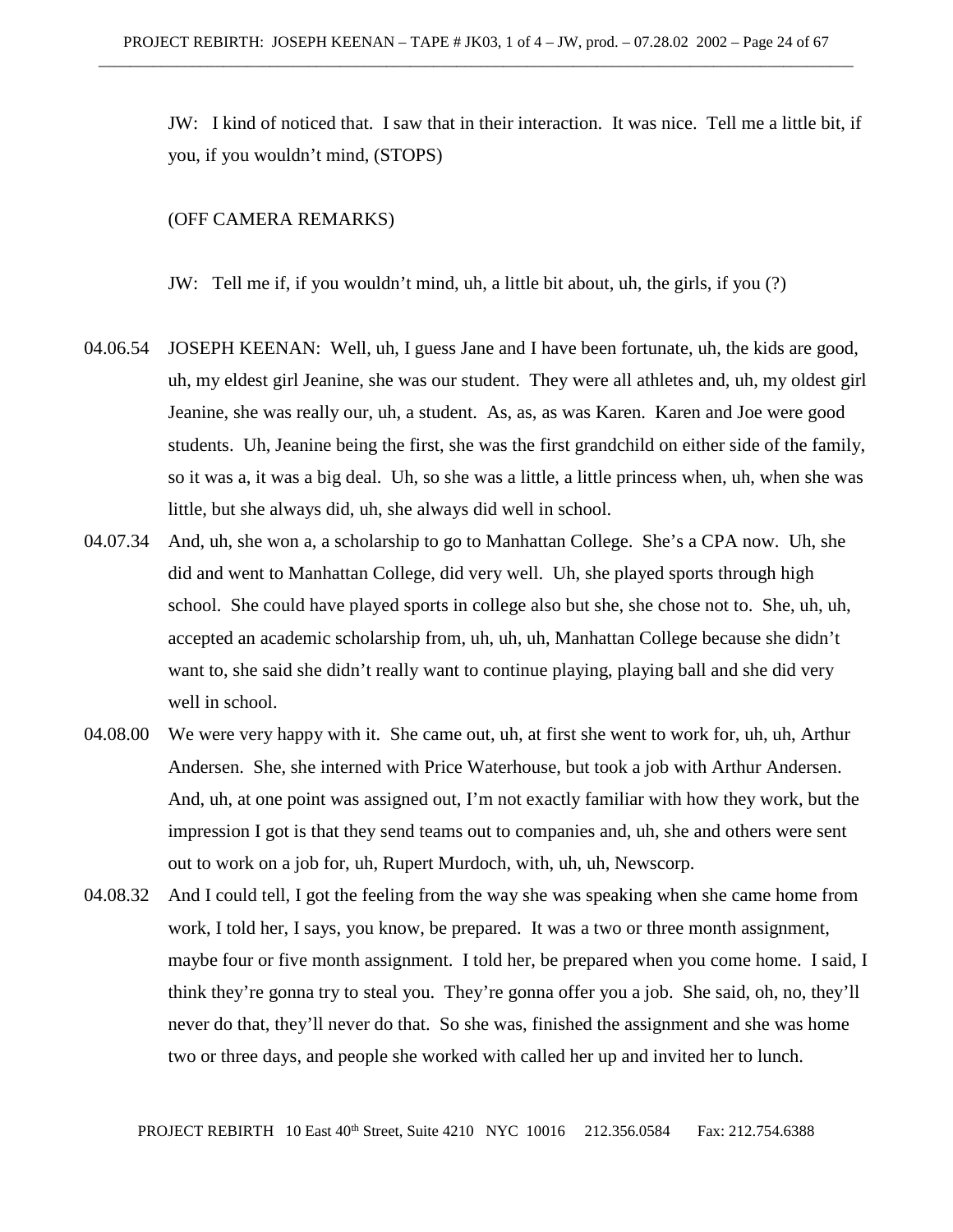- 04.08.58 And I told her, I said, be prepared now. They're gonna offer you job. Just, uh, listen to what they have to say and tell them you'll get back to them tomorrow. Then she came home, she said, you know, I couldn't believe it. They offered me a job. And, it, it turned out to be good and better for her and she left Arthur Andersen and she now works for, uh, Newscorp. She works for, uh, Rupert Murdoch. And she's doing very well there. And, uh, she'll be married in uh, September, September  $6<sup>th</sup>$ , uh, a nice boy who she met in college. Uh, they, uh, as I mentioned earlier, Jane and I traveled in the same crowd.
- 04.09.32 Well they traveled in the same crowd also in, in college and then after a couple of years, they coupled off. So she knows Andy about, uh, probably knows him about six, six years or so, and they're, they've been together probably about four of that and they'll be married in September and, uh, I think it will work out. Hopefully. Uh, Karen, the second one, Karen's two years younger than Jeanine.

JW: That'll be a big day?

- 04.10.04 JOSEPH KEENAN: That will be a big day. Yeah, be a big day, uh, September 6. So it's a Friday night and, uh, so it will probably be a big weekend. My family, uh, uh, in particular my wife's family, although my family also, they, they know how to have a party. So, (LAUGHS) I think it will be, I think it will go a little longer than Friday night. They'll probably (LAUGHS) probably do well into Saturday. Uh, but it will be good. It will be nice. Everybody's looking forward to it. And again, now, now it's the, uh, she was the first grandchild so now she will be the first grandchild married, which is a whole 'nother experience and, uh, everybody, all her aunts have views on that, you know, on how to help her (LAUGHS).
- 04.10.40 But I think she's, uh, I think she's level headed enough to, uh, uh, she's taking control of the whole situation and she's gone on on her own so it will, it will work out.
- JW: First out of the next for you.
- PROJECT REBIRTH 10 East 40th Street, Suite 4210 NYC 10016 212.356.0584 Fax: 212.754.6388 04.10.53 JOSEPH KEENAN: First out of the next for us. Yeah. Uh, it's good. Uh, of course, a piece of you is leaving, you know, it's, uh, you know I, I think it's probably different when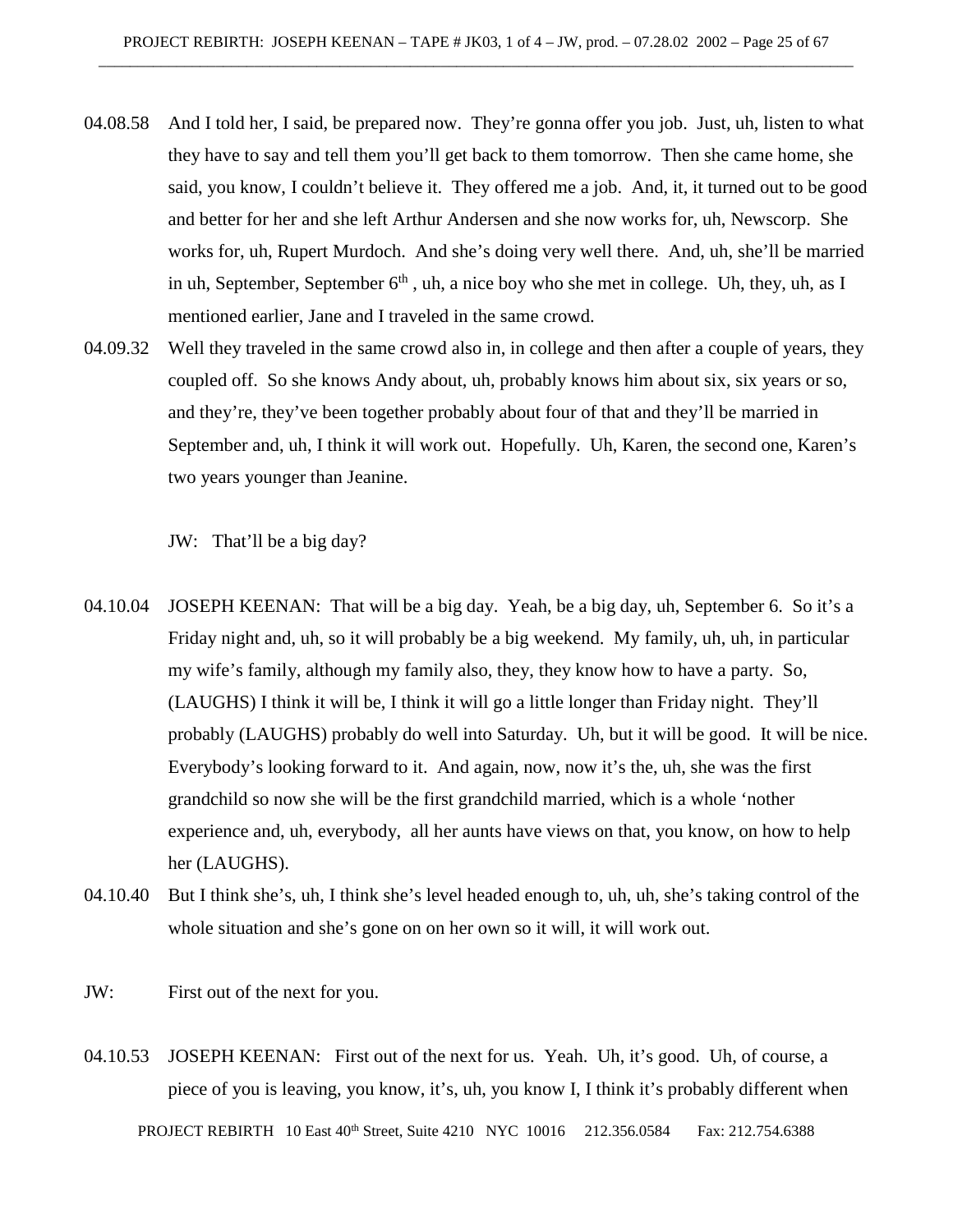it's the first but there are others still home. Maybe if she were the, the one who was the last to leave, it, it might be, uh, it might have more of an effect. Uh, I'm sure there's going to be a hole. There has to be a hole after she leaves. Uh, but the house will still be busy. She's not moving far away. She's only moving to Valley Stream, which is, uh, you know, a close distance from Brooklyn. Uh, so I'm sure there will still be that, uh, uh, constant contact.

04.11.30 But it's, it's, it's gonna take an adjustment. It's, uh, because she's, uh, reliable at home. Uh, she's always been there when her brother and sister needed her. It's a, a good situation. The three of them get along. And, I don't know how it's going to be. I'll tell you, uh, on the  $7<sup>th</sup>$ . (LAUGHS) I don't know how it's, how it's gonna work out exactly. Yeah.

> JW: Especially, you know, I, I appreciated, uh, (?). I appreciated, uh, yesterday, being able to see how close your family is. Not only in the kitchen but right next door (LAUGHS). Want to tell me a little about that.

- 04.12.13 JOSEPH KEENAN: Yeah, well that's, that's, it's an unusual situation. I don't think, uh, I don't think too many people have that situation. Uh, a lot of people who don't know us a long time, uh, they assume that, uh, Jane and I grew up next to each other. That's how we met. But that's not, that's not the way it happened.
- 04.12.30 My parents bought a house, uh, on the block I live presently, in 1963. We had moved from a different part of Brooklyn out to the Flatbush area in 1963. And, uh, my wife lived two or three blocks away at, at, at that time. Uh, the house, uh, directly next door to my parents, an elderly couple lived in it and, uh, when, when the husband retired, their children were married and, and moved away years before we even moved into the neighborhood.
- 04.13.04 And, uh, when he decided to retire, they moved to South Carolina. And, uh, a cousin of mine bought that house. Bought the house next door to my parents. Which was nice. He was a, he was just getting married and, uh, uh, he and his wife, uh, bought the house. I, I, I, don't know what more to say than that, but they did. They bought the house next door to my parents.
- 04.13.28 Sometime later, uh, I don't know exactly when they, they bought that house, I don't remember, but sometime later I was in the market. Jane and I were married and we were uh, our apartment was growing smaller as the kids grew bigger. The two girls were born and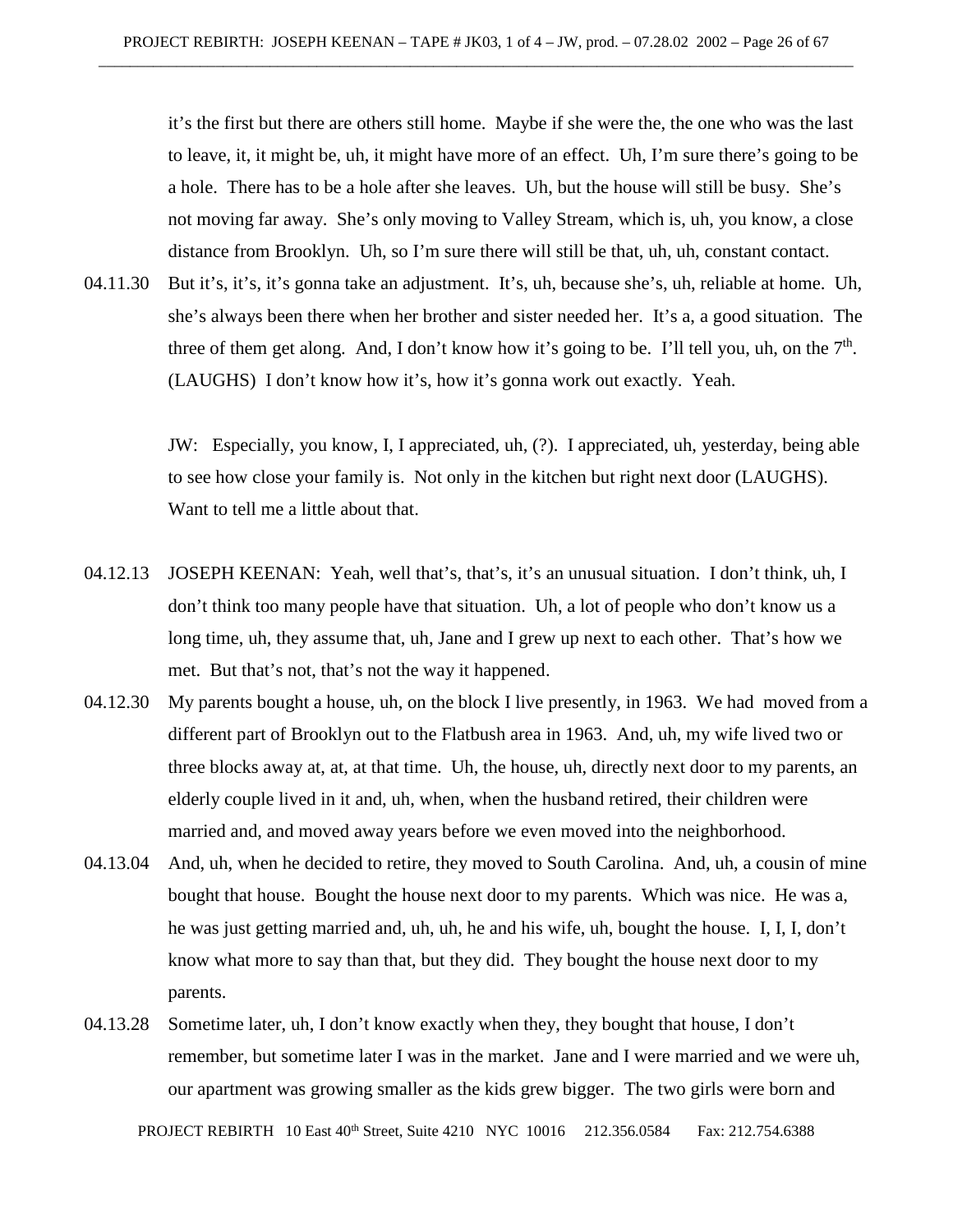Joseph was on his way and we were, had a nice apartment. We had a two bedroom, four room apartment, but it just wasn't going to work for, uh, three kids. So, we started to look for a house. And friends of mine who lived in the very next house now, uh, the third house in the row, uh, the house went into an estate situation.

- 04.14.01 The father died and the brother and sister owned the house and the brother called me and he asked me if I would be interested because he knew I was looking for a house. So we went and we made a deal. I was interested and, and Jane and I bought that house. Now we had three houses in a row. We had my mother's house, my mother and father, my father had passed away in, uh, in 1980, so, uh, it was my mother and my sister living in that house, my cousin and his wife in the house next door, then Jane and I and the kids in the, uh, third house.
- 04.14.30 Uh, I guess, maybe eight or nine years after we moved in, my cousin became ill. He had cancer. And, uh, he died from the cancer. And his wife moved back to Staten Island where her sisters live. Now that house became available. At that time, my, uh, in-laws were looking to move from where they were. They were in a two family house that used to be, uh, uh, my wife's family and my, my mother-in-law's sister lived downstairs.
- 04.14.59 But, uh, they were older, the sister was much older than my, than my mother-in-law and she and the, and her husband had passed away. And they didn't really want the two family house any longer. They wanted to move out. And they wound up buying the house in between my mother and I from, from my, uh, cousin's wife. So it was a very unusual situation, because we have a, we have the, the mother-in-laws both living next door to each other, and we have the families both living next door to each other. I think it was great for my kids. I don't know how good it was for everybody else, although everybody's always gotten along.
- 04.15.31 My mother-in-law and my mother are very, very good friends. Uh, but the kids had the availability to just, uh, almost like a maze. They'd walk out the back door of one house, into the back door of the other house, out the front door, into the next door, go down the basement. There'd be times where we would have to look for them, because we would say, where are they. And, and go into my father-in-law's house and I would say, Joseph here. He says, well, he just went out the back. And, uh, I go out the back and he would be in the next back yard playing basketball or so for the children, it was great.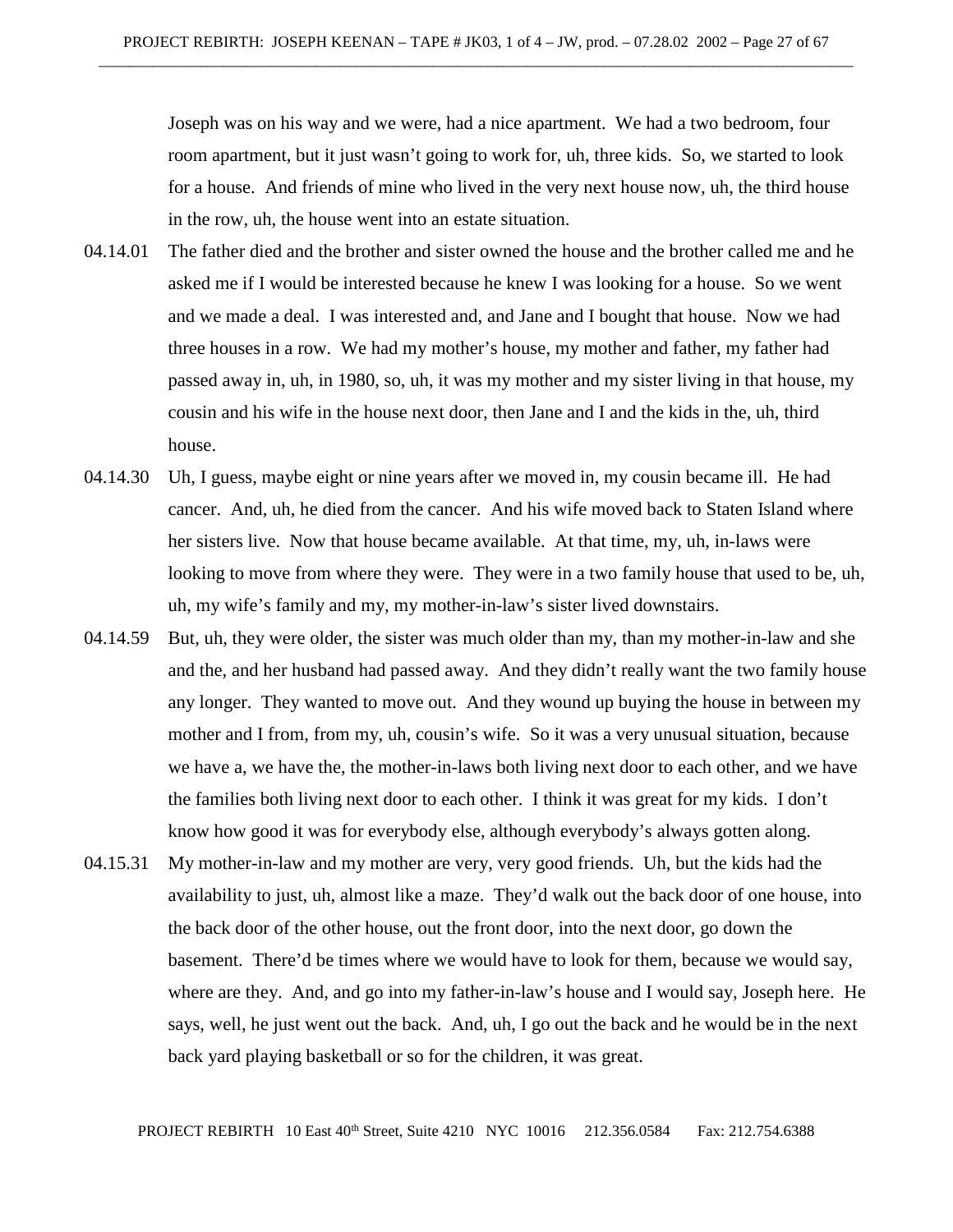- 04.16.00 Uh, for everybody, it actually worked out. But it's a very unusual situation I think to have a, uh, a married couple with their family and their parents living right next door on both sides. It might be more of a, uh, 1930's or 1940's situation, but it's not something you see too commonly now. Uh, just something that sort of happened. Nothing that was planned. Uh, if that house that I bought hadn't gone in to estate, we would have bought some place else. We were looking in the neighborhood and, uh, when that house became available, we jumped on it and the, my cousin hadn't become ill, uh, he would still be living there.
- 04.16.35 My in-laws would have moved someplace else. So it was an unusual situation that, uh, pretty much has worked out. Yeah.

JW: Uh, I interrupted you (?)

- 04.16.48 JOSEPH KEENAN: Well, Karen, my second girl, uh, she's, uh, she was a, although she and her sister look alike, they're really different. They are, uh, different personalities. Karen's a little more outgoing.
- 04.17.01 Uh, there were times where, when, when Jeanine was in her mid teens where I would have to tell Jeanine go, go, uh, go out with your friends tonight. Stop studying. Uh, go out and have some fun. With Karen, I never had to say that. I never had to say, Karen, go out. I had to say sometimes, Karen, come home (LAUGHS). So, uh, when, when she finished college, she went on to, uh, she was working. She was out there in the business world working and then, uh, about, uh, a little more than a year after she had graduated, she came to me one day.
- 04.17.35 Last December I think it was, around last December after the, after the attack in September and she said to me, she was, uh, thinking of going on the police department. Which was kind of a surprise. Uh, while they were in college, I had always encouraged all of them, all three of them, to take tests. You never know what's going to come in the future. Take tests, uh, for jobs. Uh, you don't have to take the job. It's, uh, all you lose is a couple of hours on a Saturday morning.
- 04.18.01 So all three of them did that. They always took various uh, job tests for the federal government or for the state or the city. And Karen had done so probably about, uh, I don't recall, three or four years ago, uh, for the police department, but she was too young at the time, when the police department called her, uh, she wasn't of age to go, so they put her on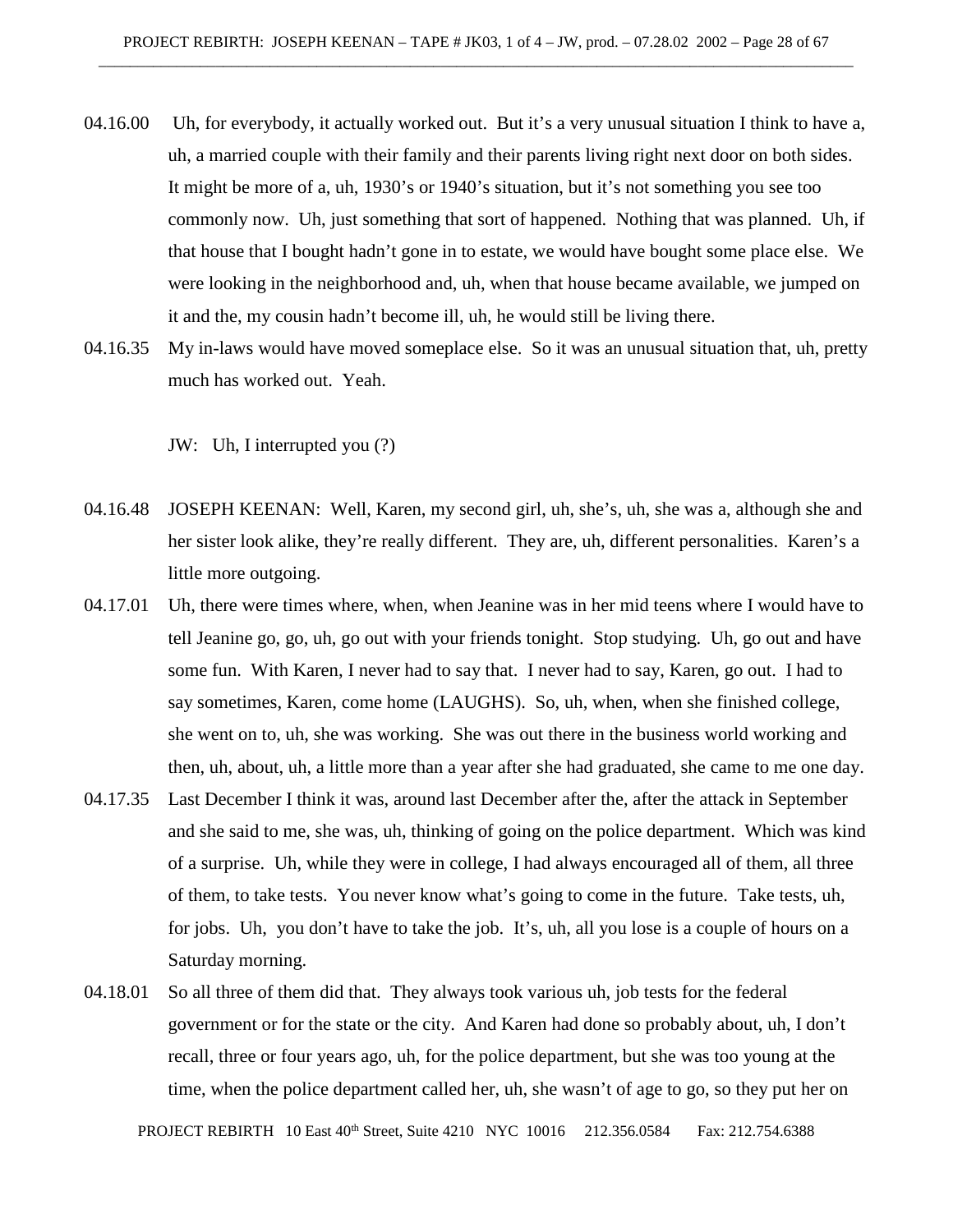the back burner and they sort of forgot about her and she sort of forgot about it and went in a different direction was out working.

04.18.30 But then, uh, sometime around last, uh, December or January, she came to me and she said she wanted to talk about it. She was thinking of going on the police department. Uh,  $(\sim JW)$ 

JW: How did that make you feel?

- 04.18.42 JOSEPH KEENAN: It's, uh, two feelings, you know. Happy and apprehensive at the same time. Uh, happy because, uh, I had always, you know, I could sometimes be accused of being a shill for the police department, because I always, I always try to speak well of it because I, I, I enjoyed my time and I, yeah, there were a lot of bad things happen in a police department.
- 04.19.03 And uh, sometimes it's our fault and sometimes it's not our fault. But I think on a whole, it's, uh, it, it's, it's a good life. It's a good experience. So I always enjoyed it. And, uh, so I was happy that I thought she could experience that also. And I was proud of the fact that she was doing something I had done. I guess just as a, uh, a surgeon would feel proud of their, uh, son or daughter become a surgeon, just like, uh, you know lots of times you see signs, and son, whether it be on a, a fuel heating truck or a, or a dentist's office, you know, and son, or and daughter.
- 04.19.42 So, uh, in that, in that aspect, I was happy. But I was apprehensive also 'cos I knew that a lot of bad things go with it, uh, as I mentioned before. You don't always bring the bad things home, although you do know they happen and you do experience them. So you don't want them, you don't, you never want your children to experience the bad things.
- 04.19.59 You want them to learn and gain the experience of it, without having to go through it. Uh, but, uh, so that, uh, and as you mentioned before, you said, is it, is it dangerous and I said, well, it's always dangerous for the other person, never for you. Uh, because you don't, you don't feel that way. You always feel in control. And there's that element also. Uh, but if you want to do it. You have to really want to do it and if you want to do it, uh, then you can't stop somebody.
- PROJECT REBIRTH 10 East 40<sup>th</sup> Street, Suite 4210 NYC 10016 212.356.0584 Fax: 212.754.6388 04.20.27 So what we did was, I told her, I said, look, you caught me by surprise here. I wasn't ready for this. I said, why don't we wait a few days and we'll talk about it. And then, uh, you tell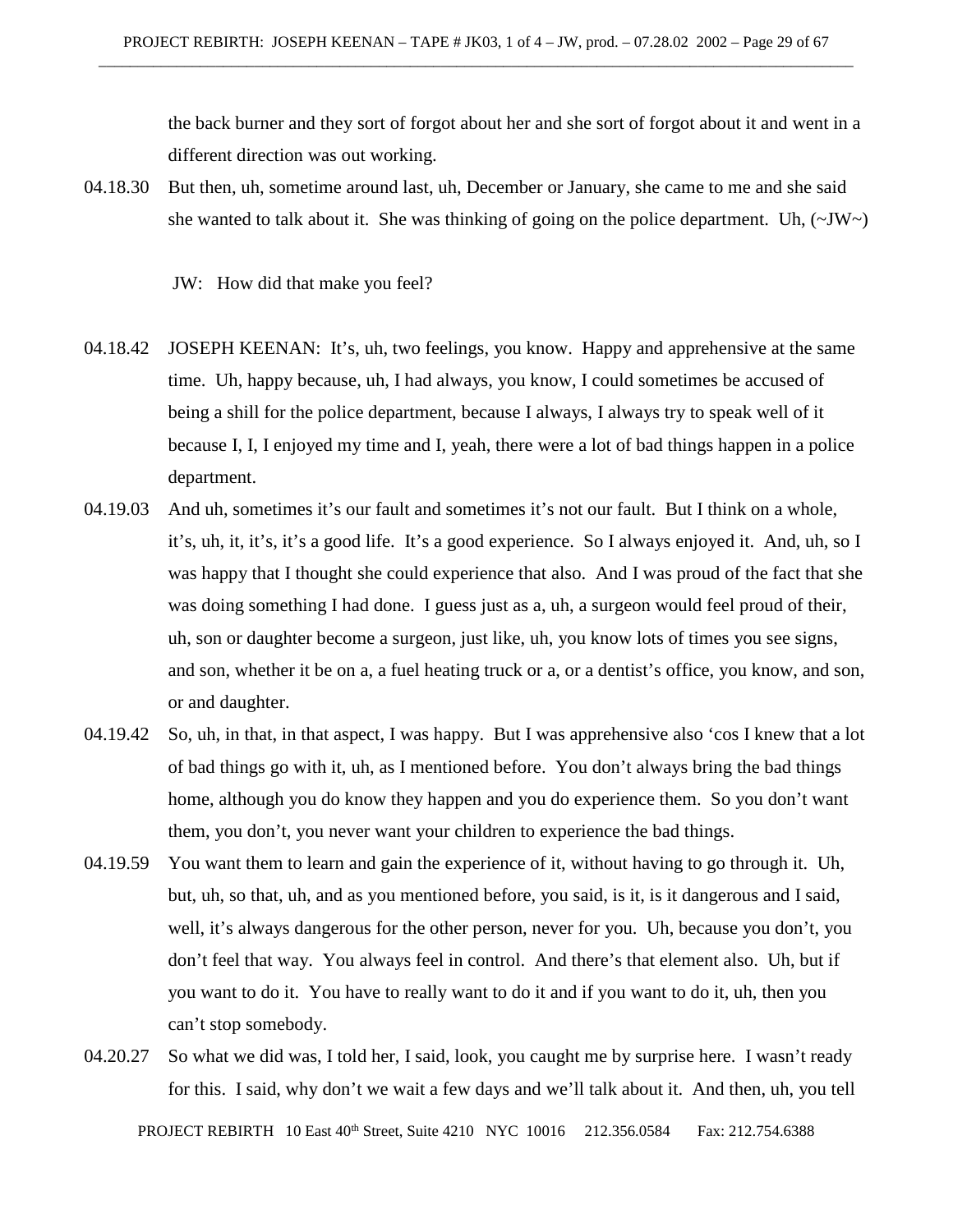me why you want to do it and I'm telling you right now that, uh, I'm gonna tell you the bad things about it. I'm not talking you out of it, I just want you to convince me that you really want it. I want you to understand. And a few days later, she came to me. We talked about and she convinced me she was interested.

JW: Why did she say she was interested?

04.20.55 JOSEPH KEENAN: Oh, she said that it was something that she had really always wanted to do. Uh, and then when she was in college, and they called her, she wasn't old enough to leave and she was still going to college and she sort of got distracted, but she, uh  $(\sim JW)$ 

JW: So they, they, they called her.

04.21.11 JOSEPH KEENAN:  $(\sim JW \sim)$  Oh, they called her, but she wasn't old enough.  $(\sim JW \sim)$  She wasn't old enough to go in.  $(\sim JW)$ 

# (SIMULTANEOUS CONVERSATION)

- 04.21.18 JOSEPH KEENAN: Oh yes, yes. They were, they were willing to accept her, but when they, uh, when you take the test, uh, uh, any, any, any test for a job, you're really just a number. And, and when her number came up, the investigators called her not, without realizing she wasn't old enough at the time, and then when she told them she wasn't old enough, they put her in the hold file.
- 04.21.34 And that sort of sits on somebody's desk until you have to reactivate yourself. You have to say you're interested. Uh, she said she wanted to try it. She thought she would like the work. Uh, again, now, she grew up in the same atmosphere I grew up in. So was something that although she didn't know, it wasn't unfamiliar to her. Uh, so maybe there's a little draw there, that, obviously there is a little draw there.
- 04.2159 Uh, and she was going to, uh, she's willing to try it. And, uh, you know, she's old enough to do what she wants to do. I really can't say yes or no. But, I can advise her. Tell her how I feel about it. And, uh, we discussed it and she started. She started, uh, July 1. So she's a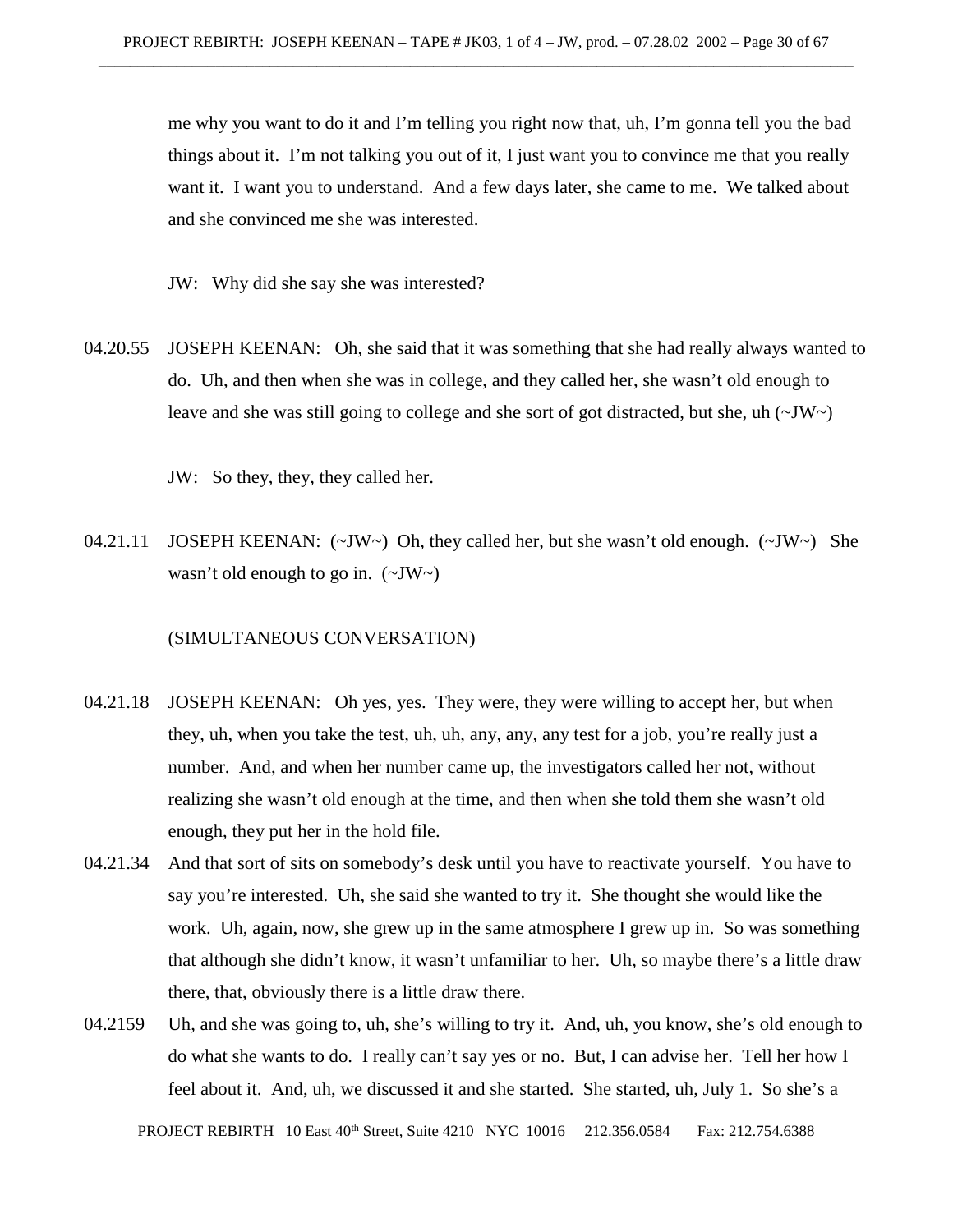recruit in the police academy right now and she's only, uh, three, three and a half weeks in, but, uh, she seems to be doing what she's supposed to do. She's enjoying it. I think she, she has a good personality.

- 04.22.31 She has the type of personality that, uh, I think, fits. Uh, she's willing, she always could talk to people. She has a lot of friends. She's, listens. Uh, it's just going to be a matter of her harnessing all the, uh, all the knowledge that she, that she needs. I don't think the, uh, I don't think the academic part of the academy will be a problem for her. She's gonna have to do her work. It's not a pushover, but she's capable, more, more than capable of doing it.
- 04.23.01 And, uh, we'll see what happens. You never know. You just have to, you just have to see what happens.

JW: Kind of scary?

- 04.23.10 JOSEPH KEENAN: Joseph.? (~JW~) Is it scary. Uh, yeah. It's scary, but, uh, you know what, you know what's rough about it, uh, probably now Jane has to go through it all again. Uh, because she went through it all with me and now where it might be coming to a close with me, and you can probably relax about it, now she has to worry about Karen.
- 04.23.32 And, and you do. And, uh, you always have your little rules. Like I always made sure I called every day when I was at work. You call home. Even if it's just to say, uh, uh, I'll be home on time or, uh, what's going on. (?) get report cards. I don't want to know about it. I'll, I'll see it when I get home, uh, you always make that contact during the day. Because if you don't make the contact, the person who's waiting for it is wondering when it's coming. Uh, when, when am I gonna hear from them. What are you doing. So that's gonna start all over again, now.
- 04.24.00 And, uh, I find myself doing it. Uh, she was working the night shift the other day and I was, uh, I asked Jane, I said, what time she get home last night. How come she's not home yet. And she said, it's, she's not even finished yet. (LAUGHS) Give her a (LAUGHS) you know, she doesn't finish for another half hour. She can't be home yet (LAUGHS). But I was thinking then like a father as opposed to the police officer. I was sitting there and all of a sudden, she popped into my mind and I said, wait a second, why isn't she home yet. Uh, because she was still working (LAUGHS).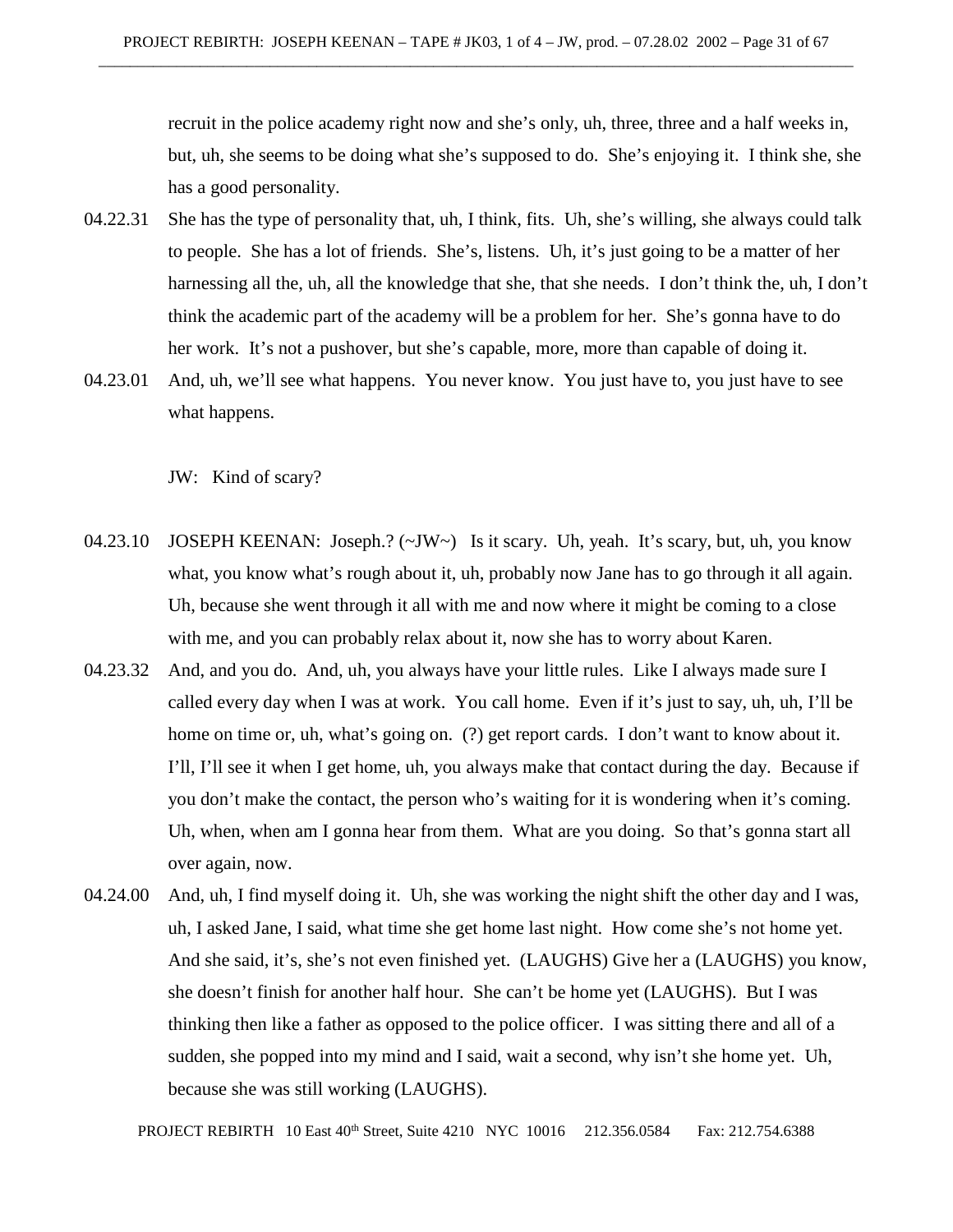04.24.29 She couldn't be home yet.

JW: In a way, you're kind of thinking like the father and (?) and not the police officer.

- 04.24.34 JOSEPH KEENAN: Right. Right. All at the same time, you know. Uh, I'll, uh, I'll be able to, if she comes to me with a question, I'll have more knowledge to answer that question than somebody else might. I can't, uh, I can't tell her what to do, 'cos she's gonna have to figure that out herself, but at least I'll be able to offer something. Or if she comes home, where I would, I would see, years ago when we were kids and my father's brother would come over to visit and I'd be playing with my cousins in the, the yard or the house, I'd always see my father and my, and his brother and, and with my other cousin who was a police officer was there.
- 04.25.06 They were always sitting together in a different room, and they were talking about work. And, I don't really know what they were talking about, but they were always bouncing things off each other and they were laughing and they would be talking about what happened, or what's going on. So, uh, uh, she'll have that availability through me. I'll be able to, uh, understand if she wants to talk about something. I mentioned before that you don't really come home and bring your work home and talk about it because who am I gonna talk to about it at, in my house right now.
- 04.25.34 There's nobody that understands. If my father was still alive, I would probably talk to him about it. Uh, so if Karen comes home, I'm sure there will be times, five years from now, where we'll be sitting in the back yard together, uh, talking about something at work, as I used to watch my father and his brother and my, and my cousins sit and talk about it. So that will probably happen also.

JW: Do you look forward to that?

04.25.59 JOSEPH KEENAN: Uh, I guess so. Uh, Karen and I, uh, Karen and I are close, you know. When she was teenager, she did all the things that, uh, you know teenagers do and, uh, you know, a couple of times we banged heads, but, uh, on a whole, she talks to me. She tells me things. So, uh, I'm sure she will feel free to come in, she's already telling me stuff, you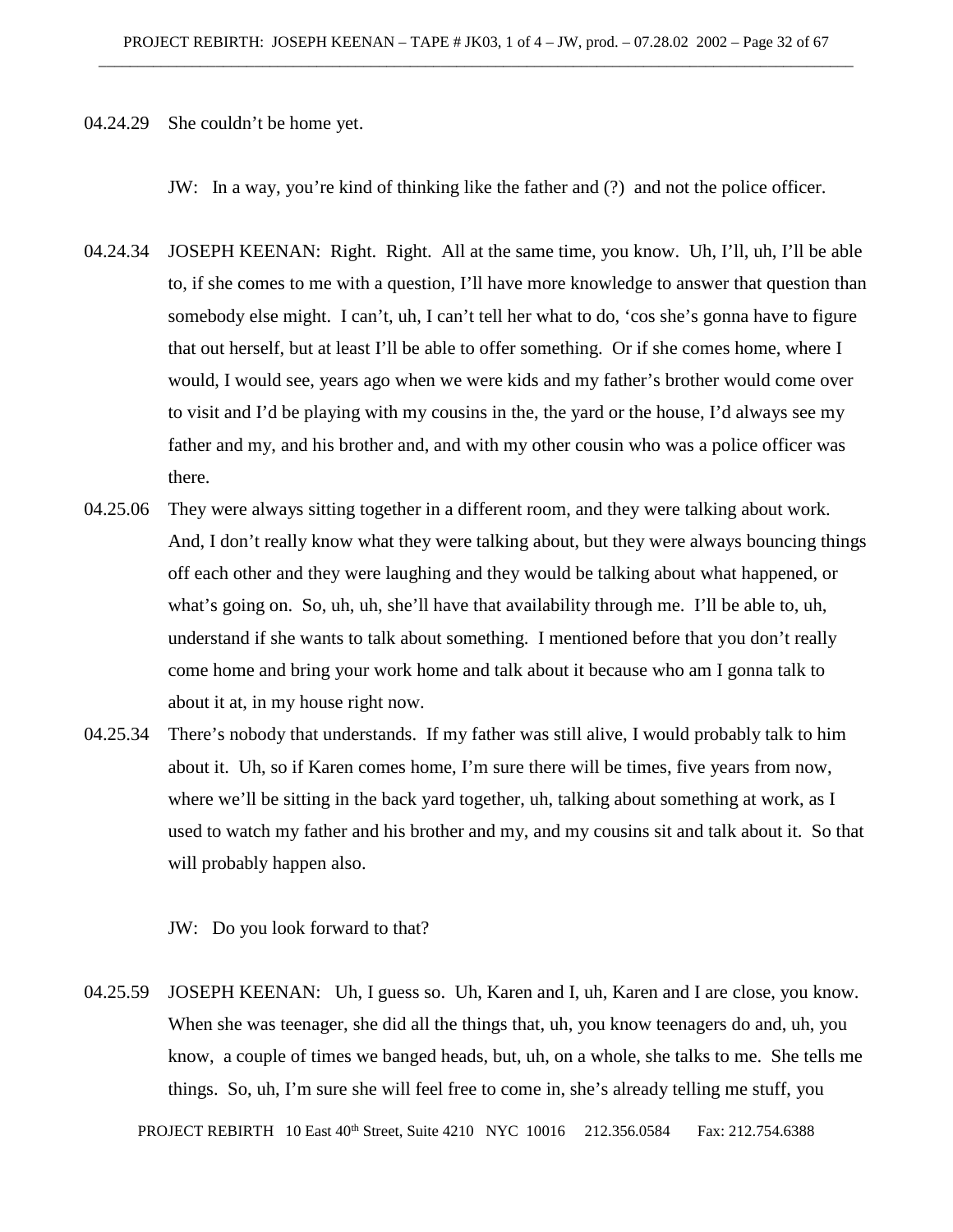know. Police academy (LAUGHS). She hasn't learned anything yet. In the three weeks, she is coming home and telling me things (LAUGHS).

JW: Uh, that sounds like it's nice.

## JOSEPH KEENAN: Yeah.

JW: Uh, so I wondered if (CLEARS THROAT) I wanted to, to move in to talk about September  $11<sup>th</sup>$ . Uh, and what I wanted to ask you to do if you could is, is, is kind of help me, I wasn't there, I wasn't in your shoes, and kind of take me back, if you could, to that day. Uh, and I, I always put it in terms of, you know, when I'm talking to people about something that's important, I try and, I try and think of the things that are like, sort of, things like, how you felt, like what, the touch, the sight, the five senses kind of thing. What you smelled, what you felt, what you heard, what you saw. That kind of thing. Uh, we all have our moments in our head about what that was. Some are, are, you know, yours would be more direct than mine, because as I told you yesterday, I was in Detroit. So, I'm, I'm curious about, if you could give me a, a sense of that day and (?)

- 04.27.35 JOSEPH KEENAN: Well, as I mentioned earlier, I said that, uh, police officers are police officers all the time, 24-hours a day is what, what we are, what we do. But at the same time, we're people also. Uh, and we usually do a good job of keeping that separate. Uh, September  $11<sup>th</sup>$ , that didn't actually happen. Uh, we were people and police officers at the same time.
- 04.27.59 It was an unusual situation. Nobody in the world had ever gone through what people in New York and, and in some way, you know, uh, in, in Washington and in, and in Pennsylvania, uh, went through that day. Uh, unfortunately, uh, a lot of times we forget about Washington and, and, uh, Pennsylvania because New York was so spectacular that day. Uh, but that's where I was. Maybe if I was in Washington I would have a different aspect about what happened there, but I wasn't. I was, I was in New York at the time.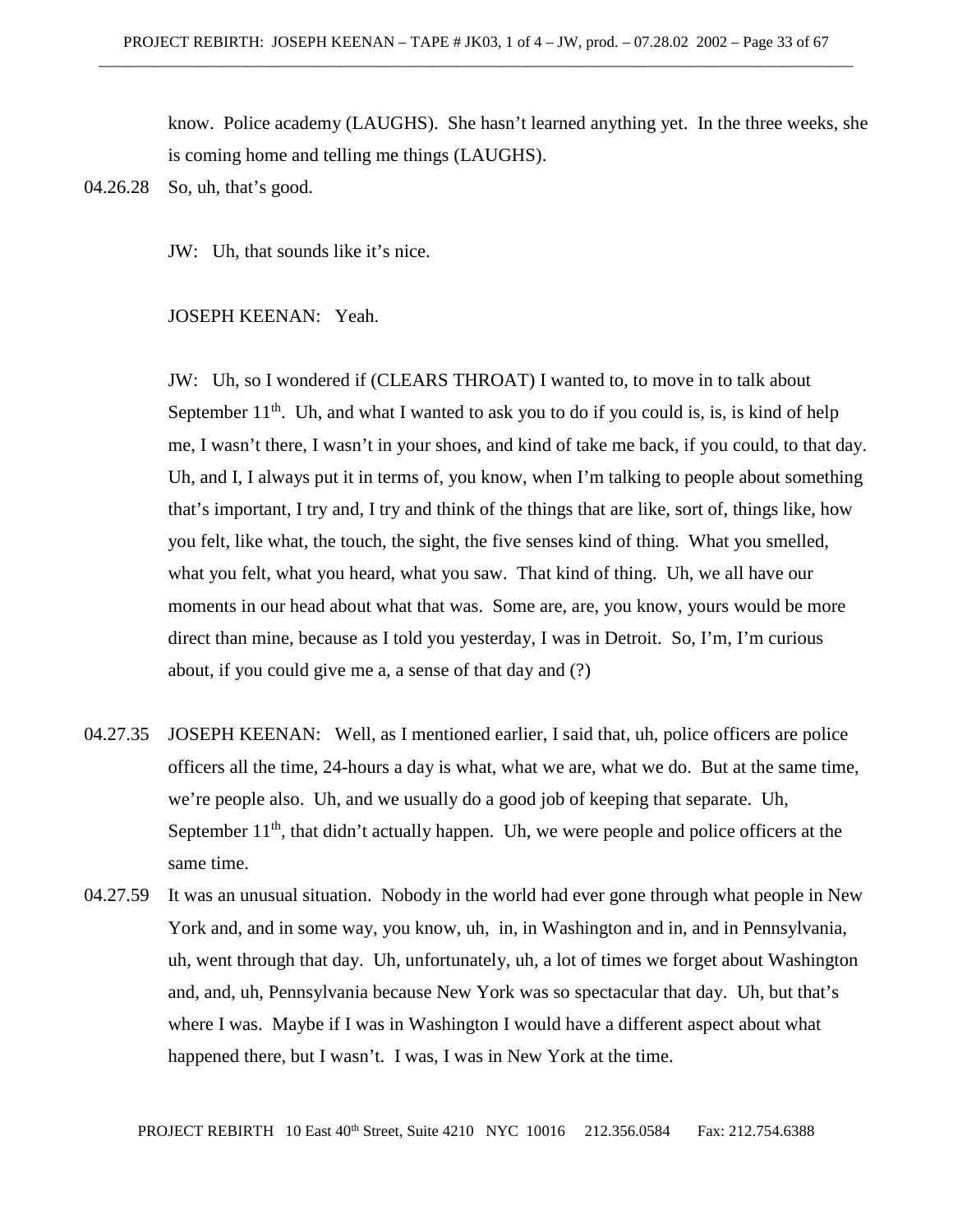- 04.28.27 And, uh, I experienced it as a police officer and as a person at the same time. It was really difficult. I was in my office. I had a meeting, uh, that day, Tuesday, at, uh, I don't know, I had a 10:00, 10:30 meeting with one of my bosses about, uh, a program we had been working on. So I came in early that day, and my, my staff and we were sitting, working on our report, getting ready for what we were going to do, what, what, what, uh, what meeting, what we were going to discuss at the meeting. I don't even remember what that was about now.
- 04.28.58 But, uh, at that moment it was important. We had, uh, we had to take care of our report. I have, uh, at that time I had, I guess, six detectives who work for me. And, uh, one of them came into me, I, actually I don't think she came into my office. I think I went into her office. I, my office is separate. All six of them are in one room, and I'm in a smaller room right next door to them. And I think I got up and walked into a, uh, into their room.
- 04.29.27 And, and one of the, uh, detectives said, gee (?) she was listening to the radio, she had a radio next to her desk, she said, a, a plane just hit the World Trade Center. So as most people I think at that time, my immediate reaction was some little Piper Cub pilot must have had a heart attack or got lost or couldn't pull out and hit the World Trade Center. And I said, oh, wow, how could that happen. You know, it's so big, how could you, how could you miss it. You know, how could you not see it. Our building in Brooklyn, we're right on the, uh, we're the very first building on the Brooklyn side of the Manhattan Bridge, where our office is.
- 04.30.04 We're, we're right there. When you come over the Manhattan Bridge, uh, the first building on the left hand side, that's where we work. So, although we're in Brooklyn, we're as close to Manhattan as you can get and not be in it. Uh, we're also fairly close to the World Trade Center. So one of the detectives, I don't remember who, said, let's go up on the roof and look. We're. we're on the fifth floor of a six, six story building. And we had been up on the roof many a time. Sometimes you just, you use to just go up on the roof and sit on the side and talk, you know, was a nice cool day, whatever.
- 04.30.37 So, it was a beautiful day on September  $11<sup>th</sup>$ , so all six of us or however many of us went, we left and we walked up the stairway still in our mind thinking a little, a little plane, little Piper Cub got lost and hit the World Trade Center. When we walk up on our, on the roof of our building, we have a complete view. We had a beautiful view of Manhattan.
- 04.31.00 As we walked up on the build, up on to the roof, two people from the same floor that we work on were already up there from a different office. And, 'cos when we got up there, the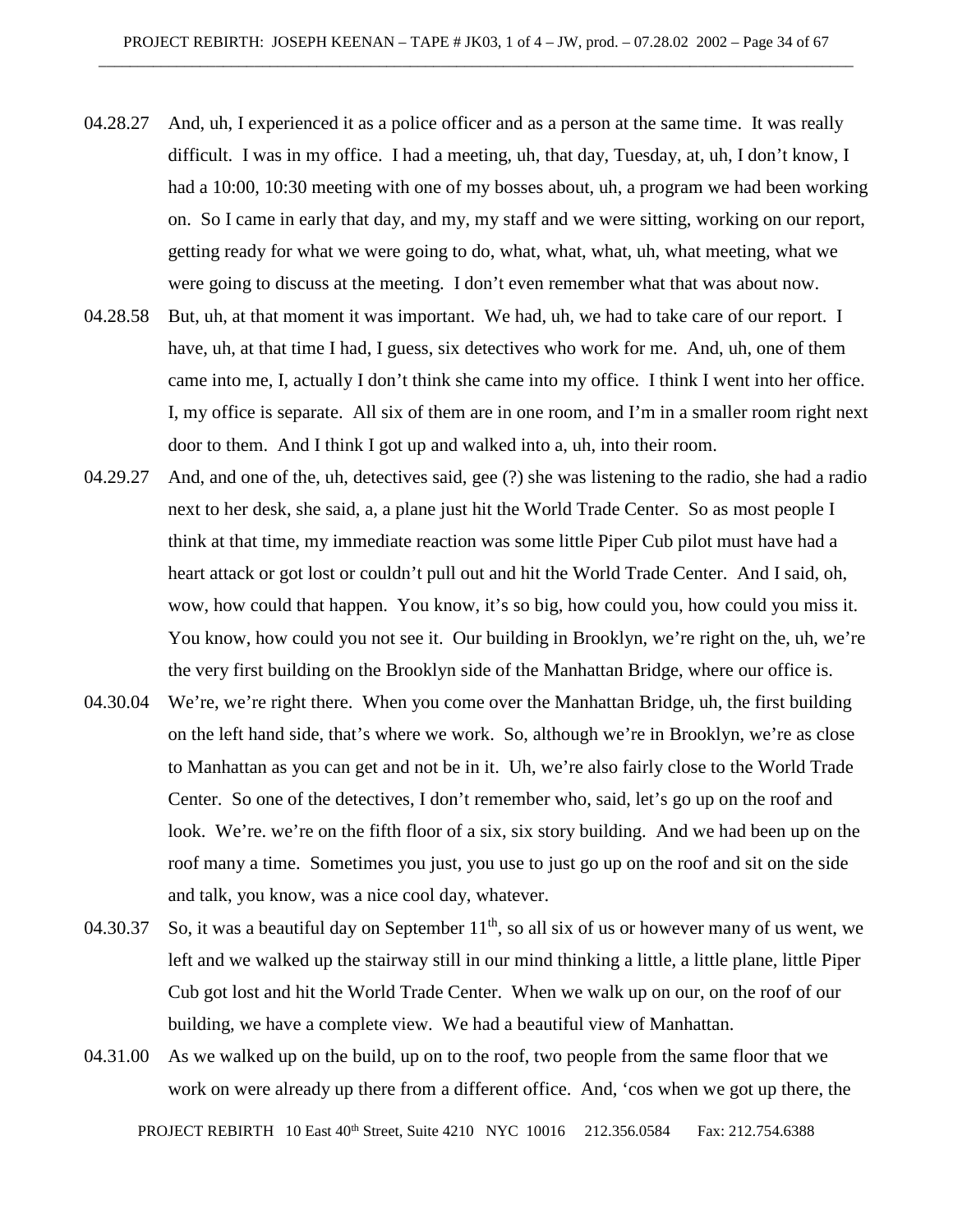floor was open, the door was open. And when we walked out, and we saw the burning of the tower, we were absolutely shocked. Couldn't believe it. Uh, at that point, I think we were people. We weren't police officers. We were, we were, our door, our jaws dropped. We just couldn't believe what we were seeing. Now, I know, everybody in New York who you speak to will say the same thing.

- 04.31.29 We couldn't believe what we were seeing. It was absolutely true. The building was completely engulfed in flame. The, uh, the, uh, we were up there, uh, I don't how quickly, uh, less than five minutes after the incident, uh, three minutes, I don't, however long it took us to realize it happened, say let's go upstairs and go upstairs, that's how, that's how long it took us. And we went up on the, we went up on the, on the roof and we watched it and we couldn't, we couldn't believe what happened.
- 04.31.58 Uh, somebody else from a different office, although we work in a building that's not a cityowned building, it's policy only in the building. So somebody else came up from, uh, a different office and he had a little portable radio and now we're listening to it and, uh, we realize it was an airliner crashed. How could that happen, you know. We're in, we're in a no fly zone, you know, no, airliners don't fly over Manhattan, uh, just for this reason. (?) anybody crashing. And we start to talk about it. Now we start to go into police mode a little bit. Wait a second. What happened here.
- 04.32.28 How could this happen. Now, uh, as of yet I don't believe, everything's a little mixed up, everything's a lot mixed up. But I don't believe there were reports of hijackings yet. I don't think we knew that. And, uh, as we're watching it, one of my detectives was standing next to, well, not next to me, who was, uh, also one of my friends. When you work, when you work close in a group, we have, uh, a six or seven man team. I'm, I'm the sergeant, they're the detectives. Uh, it's a good situation, it's a bad situation.
- 04.32.59 Uh, it's a good situation because we're friends, we've become friendly. It's a bad situation because I have to be the boss of my friends. So sometimes it's awkward. Uh, but I had an excellent crew. I had a, a good mature, experienced crew. And one of the detectives standing next to me, female, Lisa, uh, we've become friends over the years. She's been at my house, I, we've been out to dinner, we (?), she knows my kids, and my wife and, uh, and we've become friends, and she's standing next to me and all of a sudden I, I feel, I could still feel it, she grabs my arm and she says, what's that.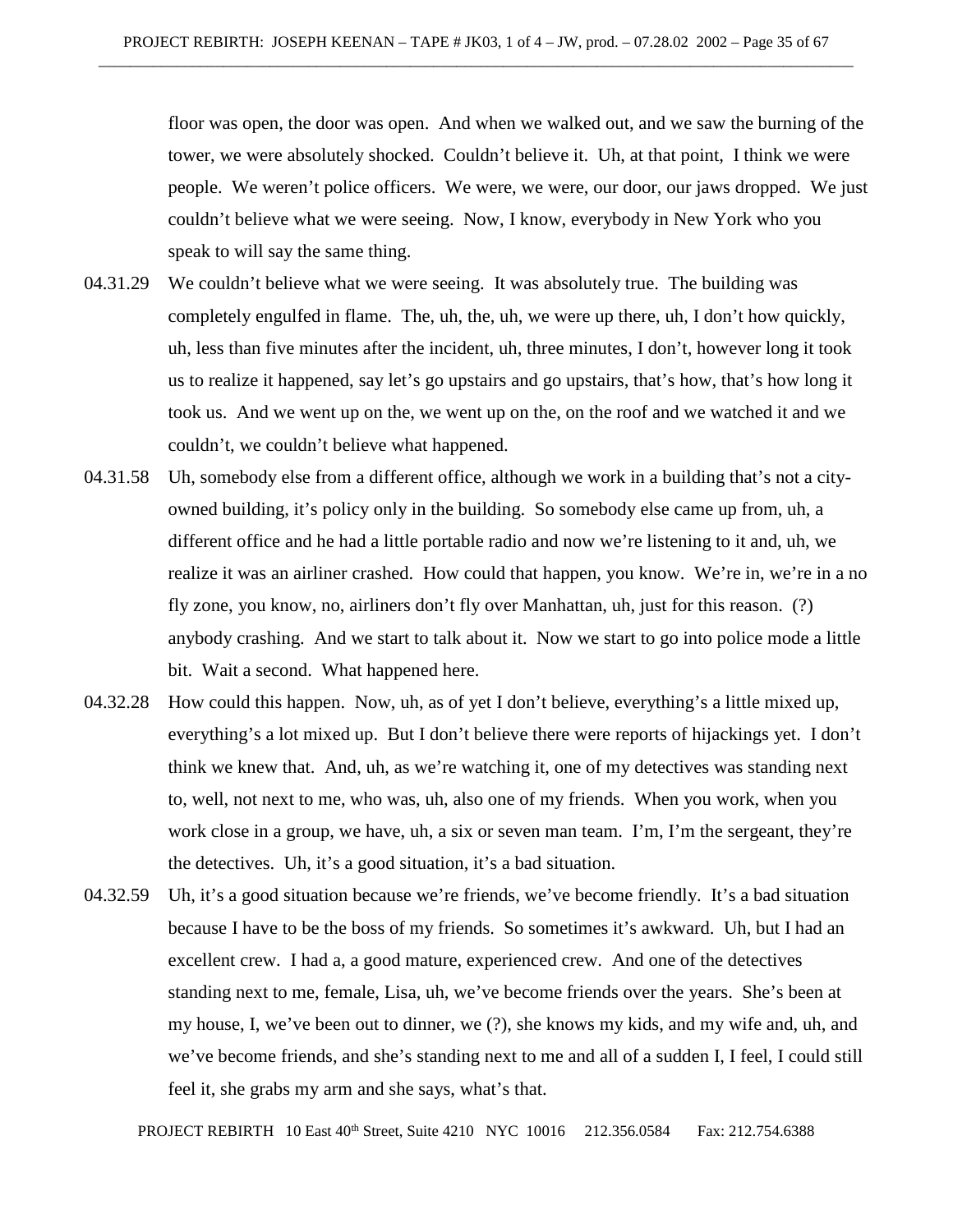- 04.33.31 And we look to our right, and as we look to our right, the second plane was coming and it, uh, and it, uh, buzzed is the wrong term, but it was so low that we could see in the windows. Uh, we couldn't see people, but we could see in the windows, and it was coming from our right, which would be, I guess, uh, the area down by the Brooklyn Navy Yard, I'm not exactly sure where it was coming from. But when we first looked, it was at our right. And, uh, we watched it turn and go towards Manhattan.
- 04.33.59 It was going over the, over the East River, I, I don't know if was flying over the Manhattan Bridge or the Brooklyn Bridge, but at that moment, we weren't people again. We were police officers. And, uh, we knew what was going to happen. We knew it. We could just, we all knew. And, uh, (PAUSE) we watched the plane go across the river and we watched it turn, and it just actually went in one side and out the other side of the building.
- 04.34.30 There was absolutely no question, it didn't, didn't hit and explode. It just went in one side and, uh, out the other side of the building and we were, you know, eye witnesses. Well, we were eye witnesses. There was no question. You almost felt, we were so close we almost felt we could reach out and touch it. You ask about what you feel, what you hear. Well, we, we, we saw the hit. We heard the explosion and then we felt the whoosh of the heat and, and the explosion come our way.
- 04.35.00 And, uh, uh, Lisa said to me, uh, three or four weeks later, she says, you remember what you said to me when that happened. And I said, no. No, what did I say. And she said, you said, oh my God, we're at war. And, uh, that's the truth. We were. So, uh, it's not, uh, it's, it's not an, an embarrassment to say to we didn't know what we were going to do because we didn't know what we were going to do. It was, uh, you know, uh, although we're police offices, you know, (?) we're people too and, uh, we were as confused as everybody else was.
- 04.35.35 Uh, takes a couple of minutes to regroup, what are we going to do now. Everybody from the building's running up. And, uh, uh, the people who work in my building, uh, are, majority investigative people. So we're not actually out in the street. We have cases, you know, they go out in the street and, uh, uh, so now we're sort of talking to each other. Alright. What are we going to do. We got to, we got to decide what we're doing. Uh, there was pretty much no communications, uh, communications had gone down.
- 04.36.05 Uh, the radios weren't working. Uh, phone communication, who are you gonna call, you know (LAUGHS). Everybody, in headquarters, had left and was running to the scene and,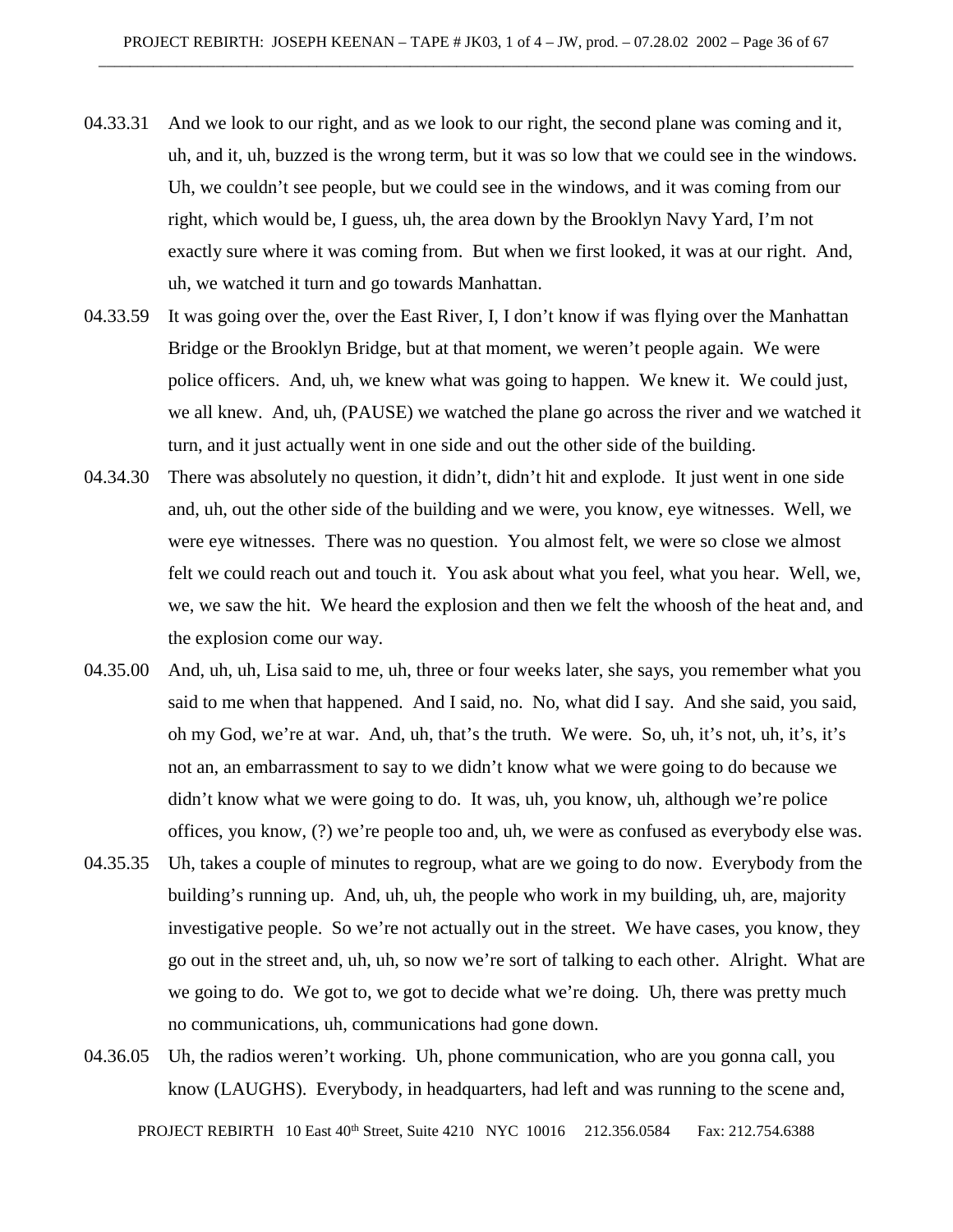uh, we were trying to decide what we were going to do. We didn't know what we were going to do. And as we're doing that, and, uh, we're regrouping. We said, alright, now let's, uh, everybody go downstairs and get in uniform. Because we work in shirt and ties. So everybody went downstairs and got in uniform, come on, everybody go downstairs, get in uniform, come back here and we'll decide what to do.

04.36.30 So, five minutes later, ten minutes later, everybody back up. Now, uh, now we're starting to form into our little groups, alright. We have  $(\sim JW \sim)$ 

JW: Now you went, you went downstairs (?) you put on (?)

04.36.40 JOSEPH KEENAN: Yeah, we put on our uniforms (~JW~)

JW: What were you thinking?

- 04.36.47 JOSEPH KEENAN: Well, we knew we were gonna have to go into Manhattan. We just didn't know what we were going to do. Uh, the two buildings were burning. Uh, we came back up, now we're starting to form in our little group, there are, uh, mostly detectives in our building. Some police officers, uh, an appropriate amount of sergeants and a couple of lieutenants, you know, a rank structure.
- 04.37.01 So now we're starting to fall into a rank structure and, uh, we're making our own little army (LAUGHS). Our own little (?). We didn't know what we were supposed to do, but we knew what the procedure was. We know how we're supposed to form into groups and how we're supposed to, uh, maintain order in our own group and start to get ready. And that's what we were doing. And as we were doing that, the building fell down. And, uh, again, uh, as the building came down and the, and the dust rose and, and all the dirt came down, uh, the building fell, the dust rose, and then we heard it.
- 04.37.37 Uh, that was the type of situation. And then the, uh, the debris started to come. And, uh, and the dust clouds started to float and it, it was all coming towards us. The wind was, I live probably, uh, I live complete on the opposite side of Brooklyn from where we were that day.
- PROJECT REBIRTH 10 East 40<sup>th</sup> Street, Suite 4210 NYC 10016 212.356.0584 Fax: 212.754.6388 04.37.38 Uh, I probably live eight or ten miles from the World, World Trade Center. The next morning, my back yard was littered. Uh, I have a little swimming pool in my back yard. The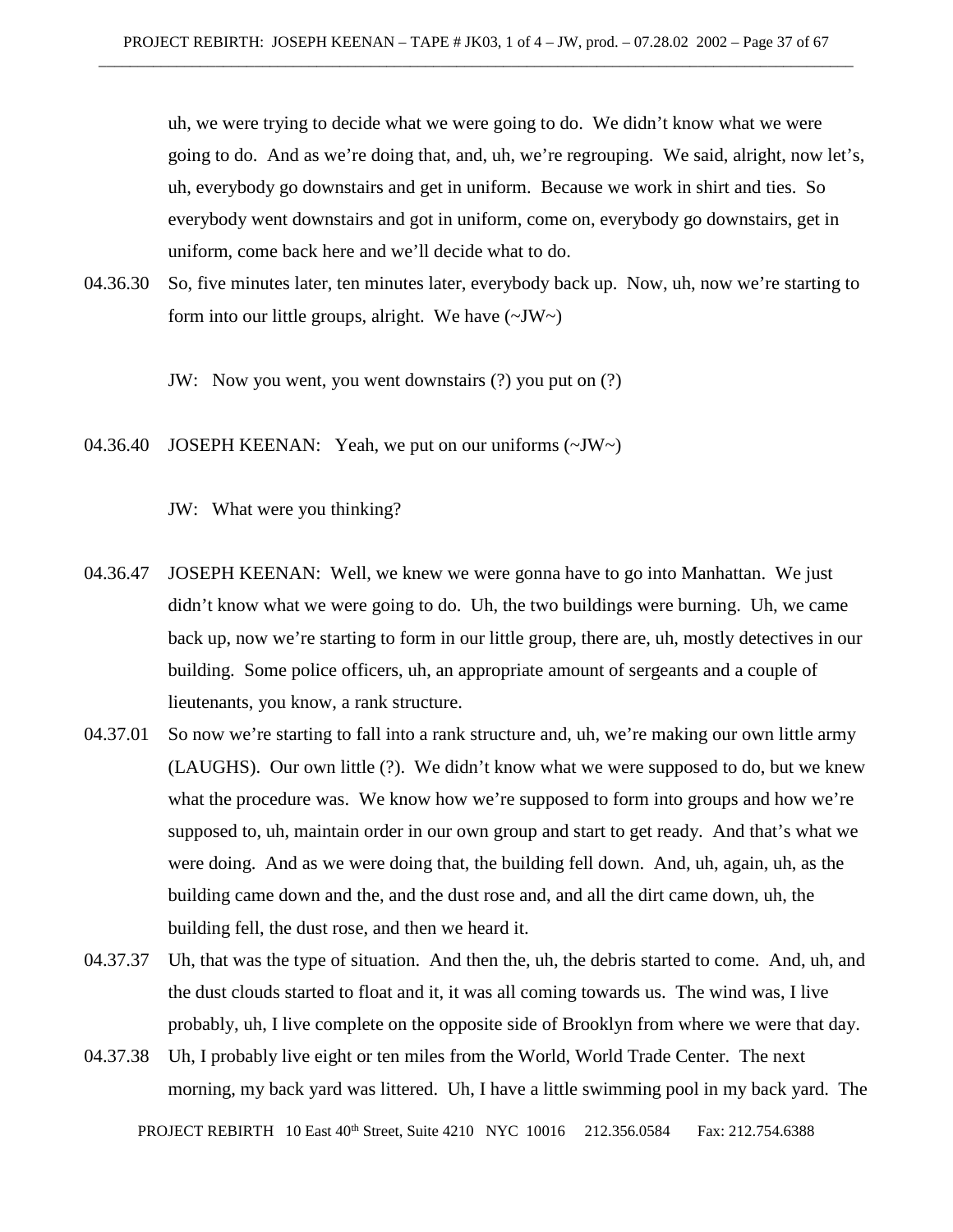whole top of my swimming pool was covered in ash. There were burnt papers, (?) it was litter in the, on our whole street. Uh, so that was a good distance away and that happened all, all around, uh, I don't know what the, what the area was that was covered, but, uh, it wasn't just my house.

- 04.38.27 It, it was everybody 'cos the wind was blowing that way. Now, when we watched the building come down, it was very, uh, it, it was very unusual because your, your mind plays tricks on you. We knew that building came down. We saw it get hit. We saw it come down. But when we looked at it, we could still see it there. Your mind is so used to (?), for 25 years, I looked in that direction and I saw those two buildings standing there. So now, as I was looking at them, there was only one of them. But sort of the other one was there.
- 04.38.57 And, I guess the reason it was there was because we couldn't believe it fell. It just can't fall. Uh, that building can't fall down. And then the other one fell down. Well, uh, now we, we, we kicked back into police officer. We knew we had a problem. We knew we had a serious problem. We knew that the people above those planes, uh, we couldn't help. Uh, when, when, we saw, when we saw those buildings burning, uh, we knew that, uh, I don't know what floors they were on, 92 and 80 something, well we don't have the ladders, 80 stories high.
- 04.39.36 And even if we did, uh, they'd have to be six blocks away to, to reach that far. Elevators don't work. Uh, we can't grapple ropes. There was, there was, uh, some talk afterwards, uh, people were complaining. Well, how come you didn't bring helicopters down and save the people on the roofs. Those flames were so high, they completely engulfed the building and the smoke columns coming up, there was no way they could bring anything in.
- 04.40.00 Uh, everybody realizes that now, but in the beginning, the initial reaction, well, why didn't you get a, we don't have a fleet of helicopters. We're a police department. We're not an air force. Uh, we had, uh, uh, that was not an option. That was not a possibility. Speaking of air force, uh, right after, uh, right after the, uh, the second plane hit, uh, very short time, I don't know how long, all of a sudden jet fighters came. Jet fighters don't fly in New York City. And we knew we were in trouble. We didn't know what was happening.
- 04.40.29 We didn't know if this was happening all across the country. Uh, we didn't know if it was just us, uh, we knew it was, uh, we knew they weren't good people who did it. We didn't know who did it. We knew it was some sort of terrorist attack because it's not, that's not a, a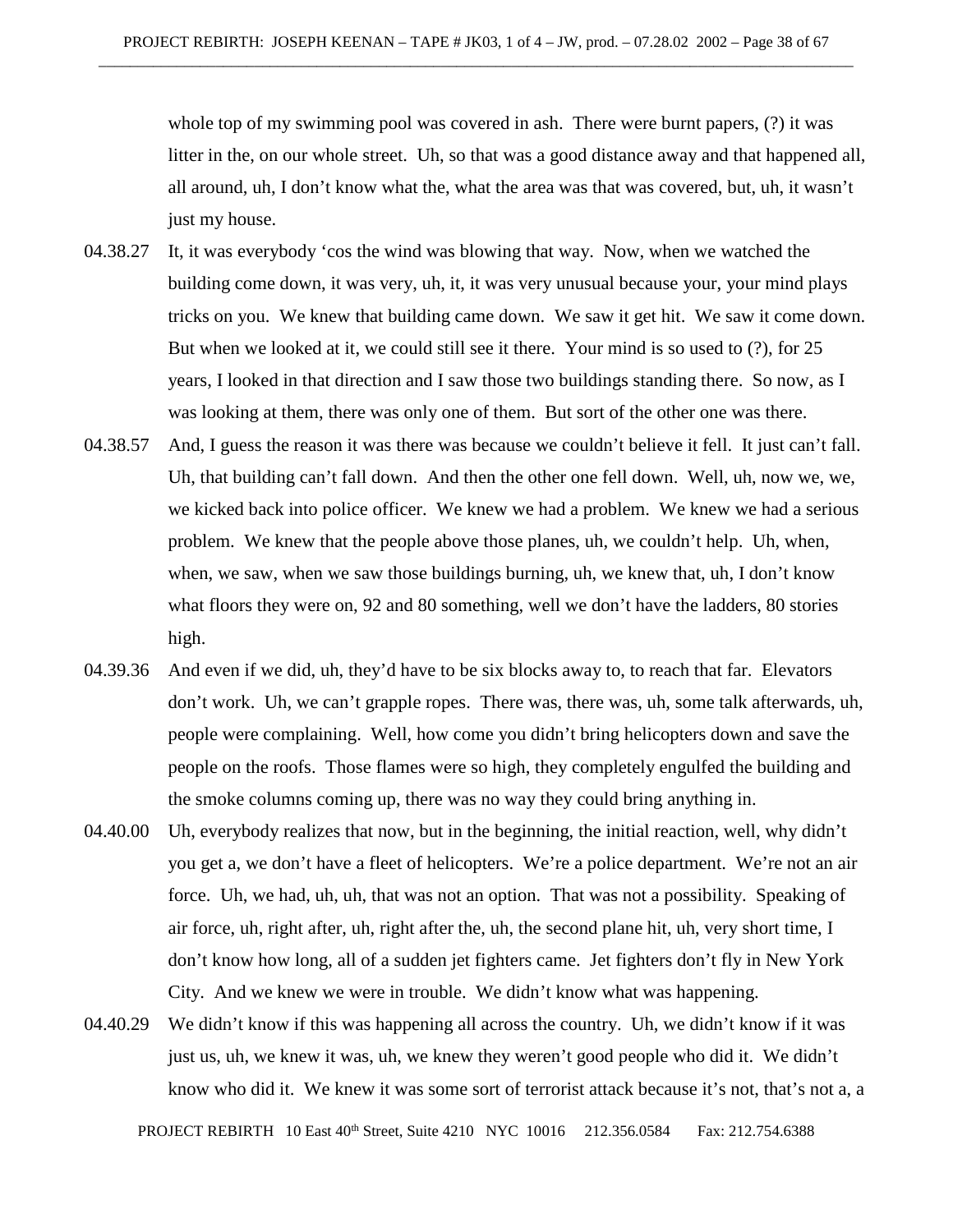normal war. Maybe if it was a jet fighter that came in and shot those buildings, you would say well, okay, it's a war, but when, when, when airliners come in, you know it's some sort of terrorist attack.

- 04.40.55 So, we go downstairs and go into Manhattan, and, uh, when we got into Manhattan, and when we, uh, when we went downstairs, the people streaming across the bridge, uh, it was, uh, you know those old pictures you saw, you saw from, from World War II of, uh, Hiroshima where the, the people running, uh, and maybe the pictures from Vietnam from the, the Napalm with the people, well that's what it was. The people were running. Uh, uh, uh, completely filthy. You couldn't tell, you couldn't tell anybody's race by looking at them.
- 04.41.30 They were uh, ashened. Uh, uh, all in, you know, you see, you see silly things. You would see a, a, a guy coming across the street, uh, across the bridge, completely covered in ash holding his briefcase (LAUGHS). He didn't need that briefcase, but he was in shock and these poor people were in shock. And now, here we were, and the firefighters, uh, going the other way. We were, they were running this way, all, all normal people were running to the left and, and we were running to the right. Uh, we went into Manhattan and, uh, broke everybody down into groups.
- 04.42.03 It was, it was a pretty chaotic situation, uh, first day. Uh, uh, the big thing was that communication broke down. And it, and it, it's hard to run, the New York City Police Department is as big as some small country's armies, but if you don't have communications, it's, uh, you can't, you can't control yourself. But fortunately, through our training, everybody knew what they had to do.
- 04.42.29 And they broke down into little groups and the little groups started to work. Started to work, uh, the, uh, the scene was, uh, it was eerie because it was, it was, uh, complete devastation. (?) nothing like (?) anything anybody had ever seen before. Yet it was quiet. It was a, it was a sort of eerie quietness about it. Uh, a, amidst everybody yelling and sirens and the screaming and the  $(?)$  and the people trying to, uh, form work parties.
- 04.42.59 We were, uh, we were put on reserve in the beginning, and then we were, uh, they sent us to the hospitals. Because they had expected there to be a large, uh, influx of injured and, uh, while we were at the hospitals, uh, all the hospital crews were ready, completely, uh, on, on alert, all the doctors and the (?) and the nurses were standing in the street, waiting for the ambulances to come to the emergency rooms, and nobody came.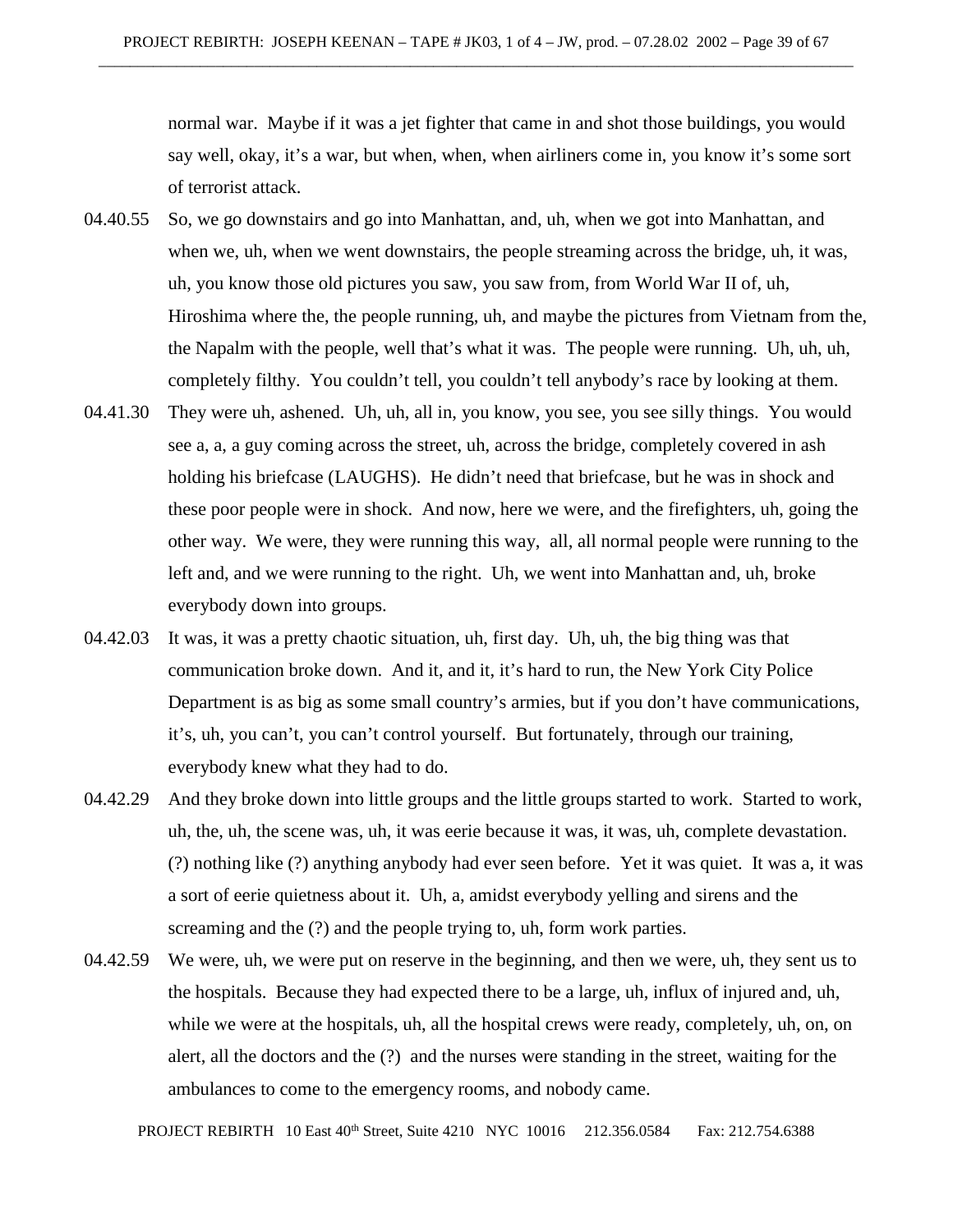- 04.43.29 Uh, there was nobody. Uh, injured people were, uh, a lot of injured people were being evacuated to New Jersey, which we didn't know, of course, at that time. Small, uh, uh, boats were taking the people across the river and taking them to New Jersey hospitals. But even that, in the whole scope of everything, I don't know the numbers, but it wasn't a large number. There weren't, uh, there weren't that many injured people. Uh, we knew, uh, as cops that, uh, that a lot of people had died.
- 04.43.59 We didn't know how many. We knew from that first plane that everybody from the flames up I think, there was no way we could save them. When the second plane hit, we had hoped that that building was empty. As we know now, it wasn't. So that was a, uh, the talk at that time was, gee, how many people do you think were in the second building. How many people do you think were there. Then you started to think about, well, as those buildings came down, who was, who was downstairs. Who was, uh, who, who was at the bottom of those buildings.
- 04.44.29 Uh, one of the things that we do when we set up a disaster scene or, or, or crime scene or a temporary headquarters, whatever you want to call it, is we have a proximity to where we are. So we set up, we did something which didn't help us at that time, but we set up our own command centers and, and the fire department and EMS and the doctors, right there. In the plazas. Right, uh, at the site itself, a triage was there. And then the buildings fell down right on everybody who was working.
- 04.44.59 Uh, uh, should (?) triage had been three blocks away, yeah, maybe. But, uh, who, whoever would have imagined that it, it was going to go that far. Uh, I don't think the people who did it thought the buildings were gonna fall down. Uh, uh, so that again, created, uh, more confusion. Then the rumors started. Uh, all the rumors were starting about who was dead and, uh, this chief was caught and nobody's seen the mayor, and, uh, uh, you know, nobody knows where the commissioner is, and, uh, uh, the whole fire headquarters was lost and, uh, who's in charge, you know.
- 04.45.36 And you would look around and you would see a few of the highest ranking person you were in charge. If there was somebody else higher ranking than you, you went to him and he was almost looking at you like, what are you coming to me (LAUGHS), I don't want to be in charge. Uh, but, uh, uh, the police department, I, I think under the, uh, under the circumstances, I think it responded very well.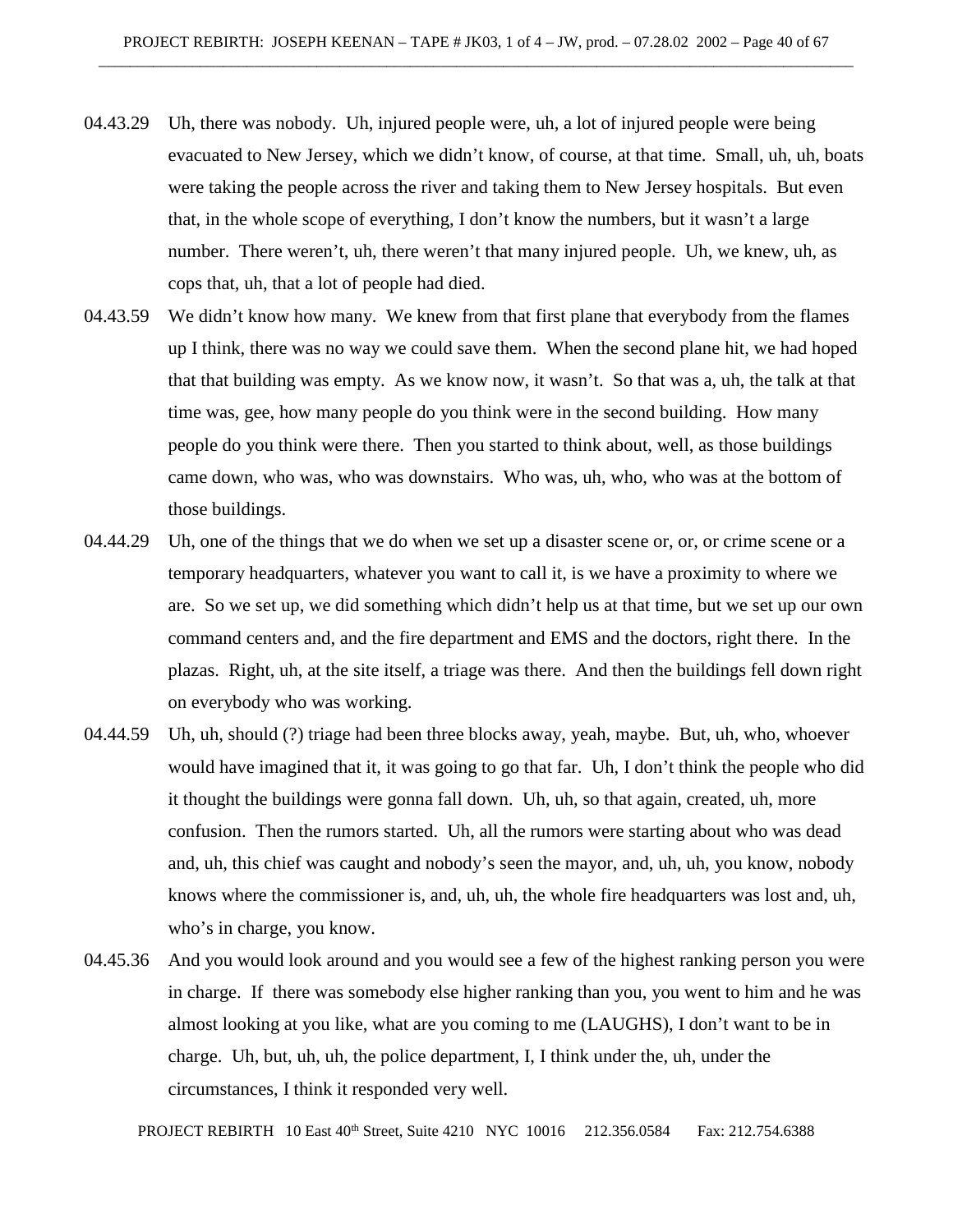- 04.45.48 Uh, I don't think, uh, yeah, do we know more now, how to respond to a situation like that. Probably. But, uh, that wasn't in the text book. There was no way to study that before it happened. It was, it was not a situation that we had ever encountered or anticipated. Sure there had been plane crashes before. There was a plane crash in Brooklyn and, and Park Slope and it fell on a row of houses, plane crashes in Rockaway. But in those situations, uh, the plane crash that was out on Long Island, it was always a contained area and there were fires and you, you cordon off the area and you're, uh, try to get people out, you know, fight it from the outside.
- 04.46.34 Bring it back in the, the, put out the fires, uh, get the people out of the dangerous areas. Uh, start to, uh, form your, your command centers. Usually, in a situation like that, the initial hit was also the end. So you could start your work. In this situation, the initial hit was just the beginning. Uh, there was another hit, then there was a building collapse, then there was another building collapse.
- 04.46.58 When the first building collapsed, it, it, uh, it took secure area on the ground away. Then when the second building collapsed, it took a larger portion of, of that away. You didn't know what buildings were occupied. What buildings weren't occupied. Uh, you saw, uh, fire trucks and police trucks and cars that looked like pancakes. Uh, completely squashed and wondered if anybody was in them. Uh, was anybody, uh, where were those guys. Yeah. With fire trucks, uh, and I, I'm not a fireman, I don't know exactly how they work, but I know there's a fireman with the truck.
- 04.47.35 So he has to control the hoses and watch the gauges as the other guys go, as the rest of the team goes away. So for every truck, there was always a guy with it. Uh, police cars, we usually leave them. You know, sometimes you'll see them with the doors open and, and the guy's running away, so usually if you saw a police car, there was nobody with it. But with the fire and, uh, with the EMS trucks, people are usually with those. Uh, so that was a concern.
- 04.48.00 So you had to think about what you had to do and at the same time, you were worried about what was going on. Uh, you know, you couldn't, you couldn't not think as a person, gee, how could this possibly be happening. This looks like a Godzilla movie. This is can't be New York City. It can't be me today. 'Cos it's, it was just, I left my house this morning, it was 70 degrees. It was beautiful. This just can't be happening.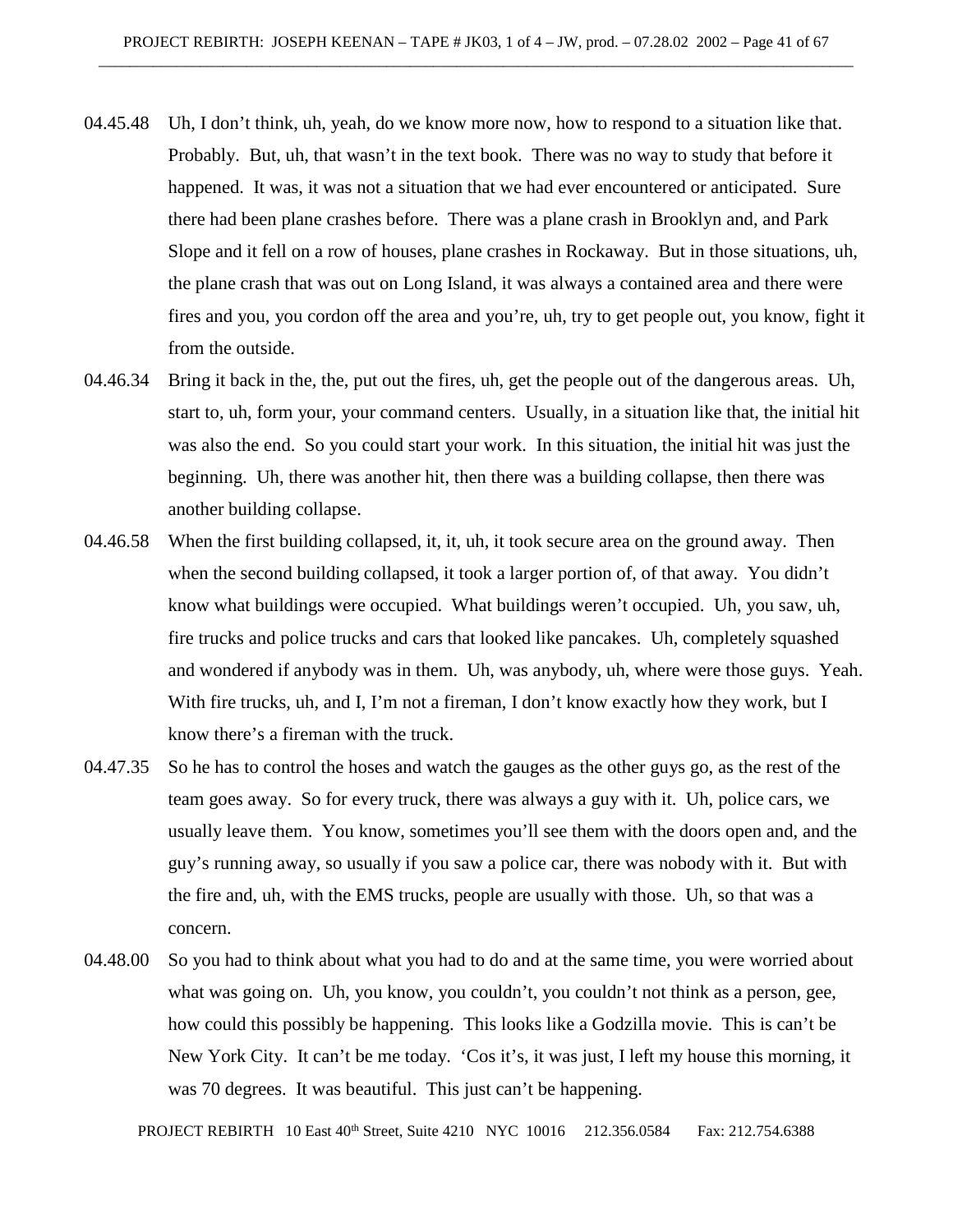#### (OFF CAMERA REMARKS)

#### 04.48.30 END OF TAPE # J.K -04, 2 of 4

#### 05.00.40 PICTURE UP

#### (OFF CAMERA REMARKS)

JW: Uh, you talked about (?) versus (?) how do you, how, (?) I imagine it was very difficult as you were going towards all of this and seeing all of this (?)

- 05.01.04 JOSEPH KEENAN: Well, uh, (?) just to back up a little bit maybe, when I mentioned I went downstairs to change into my, into my uniform, I had my, uh, I had the luxury of having my own office so I have my locker right in my office and I had my uniforms there. And, uh, as I was changing I realized I better start regrouping where everybody is. So the first thing I did, is I called my wife's school (?) teachers in a small private high school in Park Slope.
- 05.01.28 All girls school. So, uh, basically, you know, it's a , it's a , it's a all girls and, and some nuns and basically female teachers there, one or two men in the school. Uh, so I called there right away and I got, uh, I spoke to the assistant principal, who, who, who I know and I said, look, uh, I know Jane's in class, I said, just let her know, uh, that I'm not there, uh, because I had told her, I was supposed to go into Manhattan for that meeting, uh, but it wasn't time yet for the meeting.
- 05.02.00 Another, uh, another half hour or so we probably would have already left where we were, we, finishing up, actually the reason I went into the office in the beginning was we had just finished the report and I was making photocopies of it. And that's when my detective told me plane hit. Uh, so, uh, she said, well, what's happening. I said, I don't know what's happened. I said, but just keep all the girls in the school. Don't let anybody out. Don't, don't say, alright, something's up, everybody go home, you know. Do, do just the opposite. Keep everybody there, uh, don't let them out til we know what's happening.
- 05.02.31 I'll call you back. And, uh,  $(\sim JW)$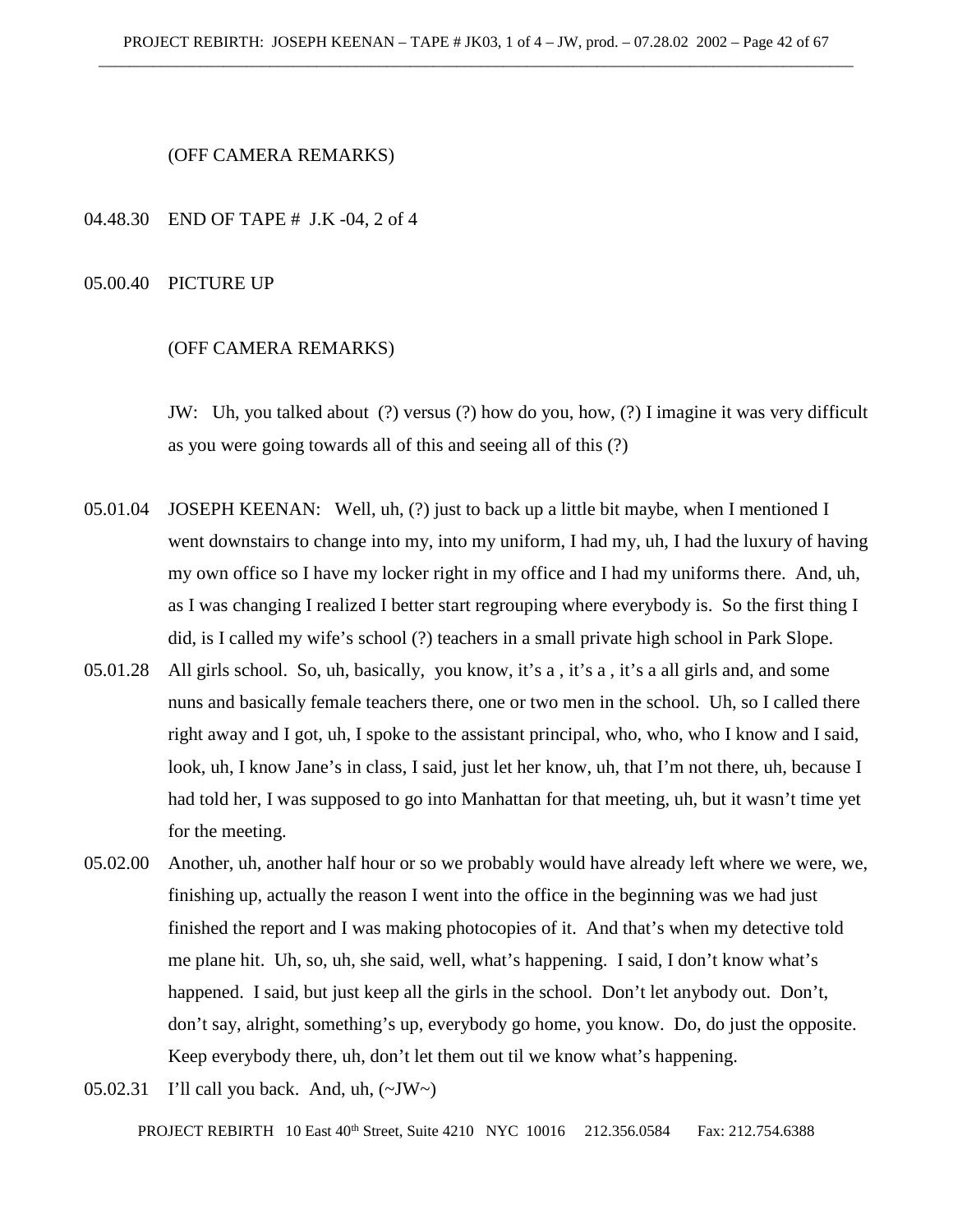JW: You said that to her?

- 05.02.38 JOSEPH KEENAN: I said that to the assistant principal, my wife was in class at the time. Uh, Joseph had left for class, he was on his way to school. Uh, I think Karen was at work but at that time she was working in Brooklyn. And my oldest, Jeanine, she was at work on a,  $51<sup>st</sup>$ and, and  $6<sup>th</sup>$ . Uh, she was either on her way, or I think I called her office and left a message. She has an answering machine or a, or a, or I spoke with her, I don't really remember.
- 05.03.01 Uh, short time later I called the school back and I said, look, keep all the (?) keep all the kids there, something's wrong. Uh, we can't let the kids be roaming in the street. We don't if they're going to be, there's going to be action in the street, (?) people are going to be, you don't know what's gonna happen. Everybody reacted the right way, uh, New Yorkers, uh, everybody makes fun of us. But, uh, they did the right thing. New York regrouped. And everybody did the right thing. But you didn't know that.
- 05.03.29 You didn't know if there were going to be riots in the street. If there was going to be panic, if, uh, these poor kids would be trying to go home and getting on the subways and the people would be running all over the place. So I told him, keep them in the school. I'll call you back later. Uh, they did, they listened to me. But if they had really listened to me, the kids would still be there, 'cos I never called back (LAUGHS). I got involved. I went elsewhere. But, uh, you know, then the newscasts came out and they realized what was going on and they kept the children in the school until everybody could be accounted for and, and a lot of the kids had, you know, my mother's working now, my father's working there, so you had to control them.
- 05.04.06 You had to, so that was done. Uh, I knew where the others were. Uh, but you had to do that. As a police officer, I was taking time away from getting dressed as I was making these phone calls. So I was getting half dressed, and half on the phone at the same time. Uh, then we went into Manhattan, and, uh, uh, at that particular time, we were sort of put on reserve. We didn't, uh, it didn't go down to Ground Zero that day.
- 05.04.28 Uh, it, we went the next day, and the day after that. (?) As I said, we went to the hospitals, waiting for the wounded to come. And the wounded never came. Uh, drips and drabs of people came in. Mostly people who came in had minor injuries. Uh, little cuts on their arms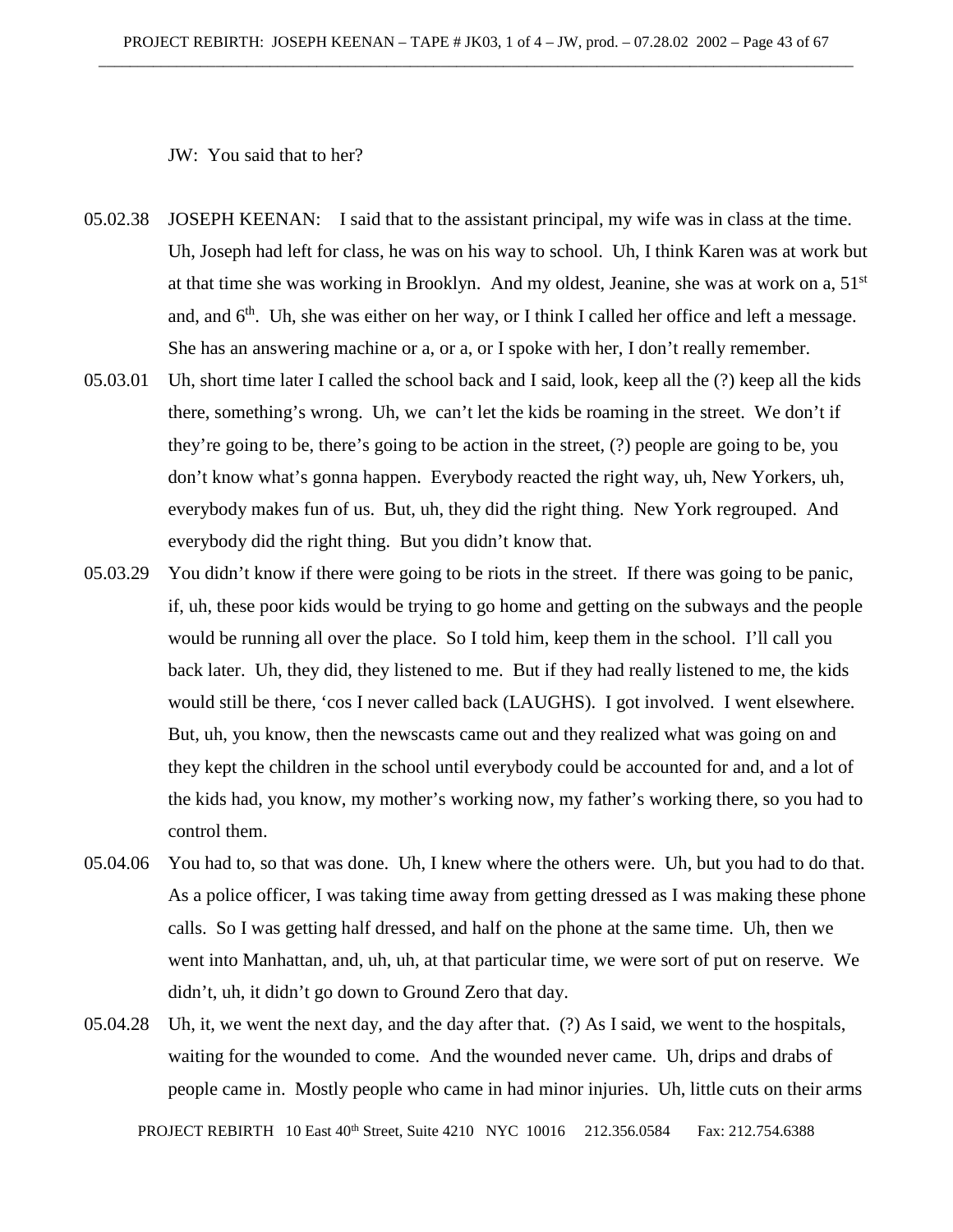or, uh, they needed their eyes washed out, and, uh, after two or three hours of that, you knew. As a police officer, as a doctor in a hospital, as the nurse, they knew, we knew. That there weren't going to be survivors.

- 05.04.59 Uh, just going to be victims. And then it was a matter of how many. What do we do now? There was, uh, there was, uh, the fear that something else was going to happen that day. We didn't know. I know it sounds, uh, it might sound theatrical. It might sound dramatic. But were, were people going to come out of the subways with guns? Was there gonna be a, I don't know, terrorists are crazy people. Uh, terrorists don't mind dying. Uh, and if you don't mind dying, you can do anything. Uh, you can, you can kill anybody if you don't mind whether you live or not.
- 05.05.31 Were there going to be groups of people killing victims running away? Uh, were there going to be attacks in subways? Nobody knew. So you had to, uh, the police department had to get ready for those things while at the same time, responding to downtown. It, it was just an almost unmanageable task that somehow got done. Uh, because everybody worked together. The cooperation in the city was, was (?), absolutely tremendous.
- 05.06.00 Uh, had a lot to do with the people. Had a lot to do with the mayor at the time. Uh, Mayor Guilianni, uh, took control and, uh, he, uh, he got the people (?) to, to work together, I think they, they, somehow drew strength through him even though everybody was, was absolutely in fear. Uh, uh, a good friend of mine, uh, uh, uh, a very good friend of mine, a sergeant in, in emergency service, somebody, uh, who we socialize with, he, uh, was one of the first, one of the first responders there, uh, on that day.
- 05.06.34 And, as his men were getting ready to run in, he realized, wait a second, there might be more to this. And he called all his men back and his men got angry with him. Because they wanted to go, they wanted to go help. They wanted to go in there and help. And he made them all go back to their trucks, put on their, uh, swat gear, put on their ceramic (?) vests, their helmets, uh, take out their weapons, uh, secure subway stations, secure, he was doing the right thing.
- 05.07.03 But his men were angry with him because they wanted to, to run in and help. And then the building fell down, right where they were going. And now they all come back to him and, and tell him he saved their life. Uh, by doing what he was supposed to do. Was, was he wrong? Well, he, he made the right decision. Fortunately it didn't happen, but he made, he'd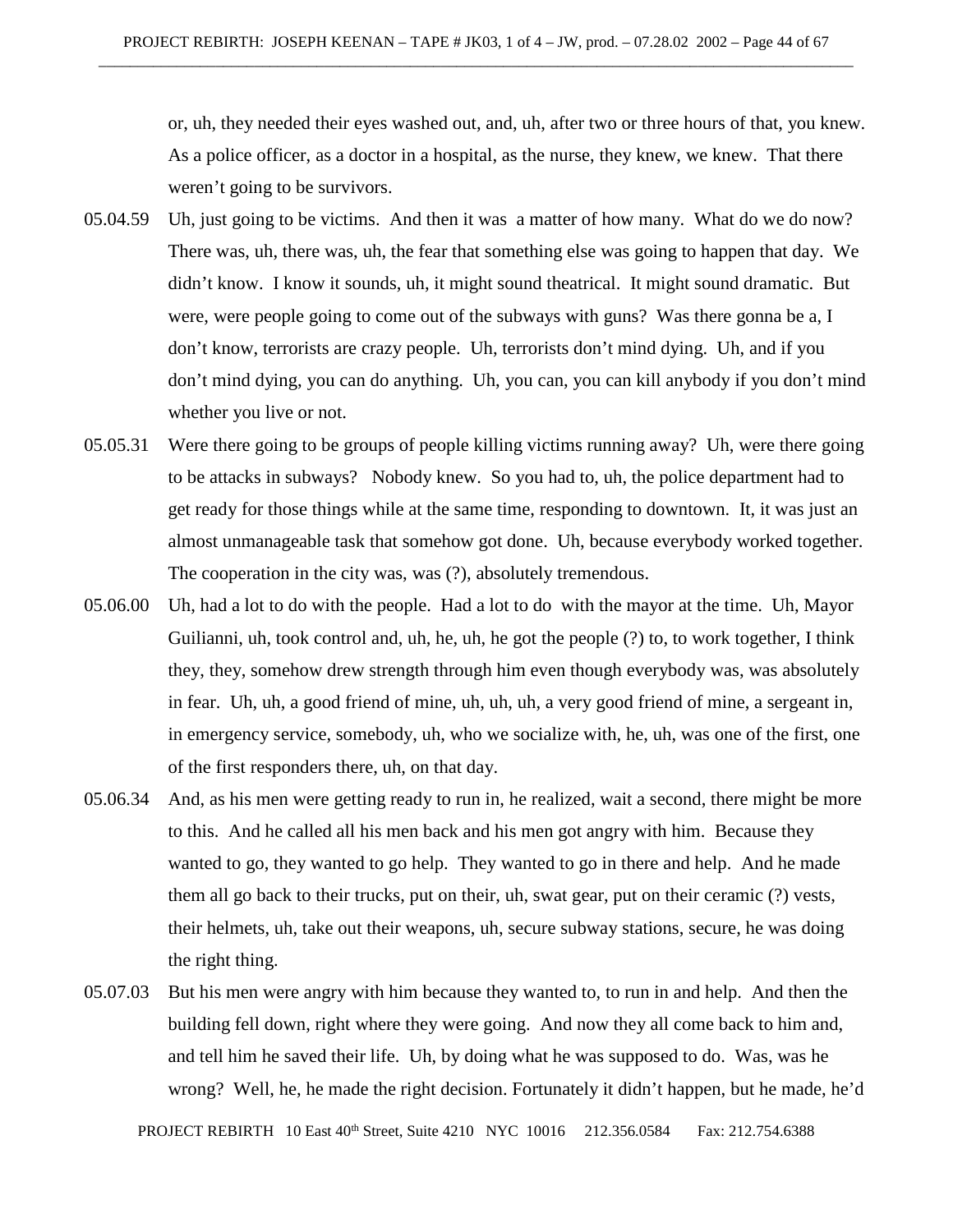absolutely made the right decision at the time. He was trained to be prepared for the second event.

- 05.07.29 For the second thing to happen. And he positioned his people, uh, accordingly. And, in doing what he was supposed to do, he wound up saving their lives. Uh, things like that happened all over the city. Uh, you know? A hero was somebody who does what he is supposed to do when he is supposed to do it. It doesn't matter who he is, where he came from, and, uh, were a lot of heroes that day. Uh, just regular people. Uh, people who helped others out of those buildings.
- 05.08.02 There are so many stories of office workers going back in to get somebody else, and never came out again. And, uh, those poor Port Authority cops who were all inside, trying to get everybody out. Trying to, uh, I mean, technically, it was their jurisdiction, uh, uh, of course, we worked so well together that, uh, our people were there also uh, in the fire department. But those guys were right inside. Right, (?) never got the chance to come out. Uh, just couldn't have been worse.
- 05.08.34 Couldn't have been worse. (PAUSE)

JW: Uh, uh, man, (?) I, I, I understand that your, uh, daughter who is about to marry, you gave her a phone call.

- 05.08.59 JOSEPH KEENAN: I gave her a phone call and, uh, it was fine. I did speak with her. I don't know if it was the second time I called or the first time I called, I don't, I don't remember. Uh, but I did speak with her. And she understood. She said what are we supposed to do? Stay where you are. Whatever is going on, is going on downtown, you're, you're two miles away. You're up on  $49<sup>th</sup>$  Street, 51<sup>st</sup> Street, wherever she works, you know, the, okay, just stay where you are. And the, uh, uh, her fiancé worked on Pine Street. So, uh, a short time later, she calls me, I think, I think she called me, I don't know if it was on the cell phone or on the office phone, I don't remember.
- 05.09.38 And, uh, she's completely lost it. She's, she's gone. Uh, she's crying. She said, I can't find Andy. I'm leaving. I'm going down there. And I said, don't go down. Stay in your office and, and the phone hangs up. And now she's gone. So now I don't know where she is. And,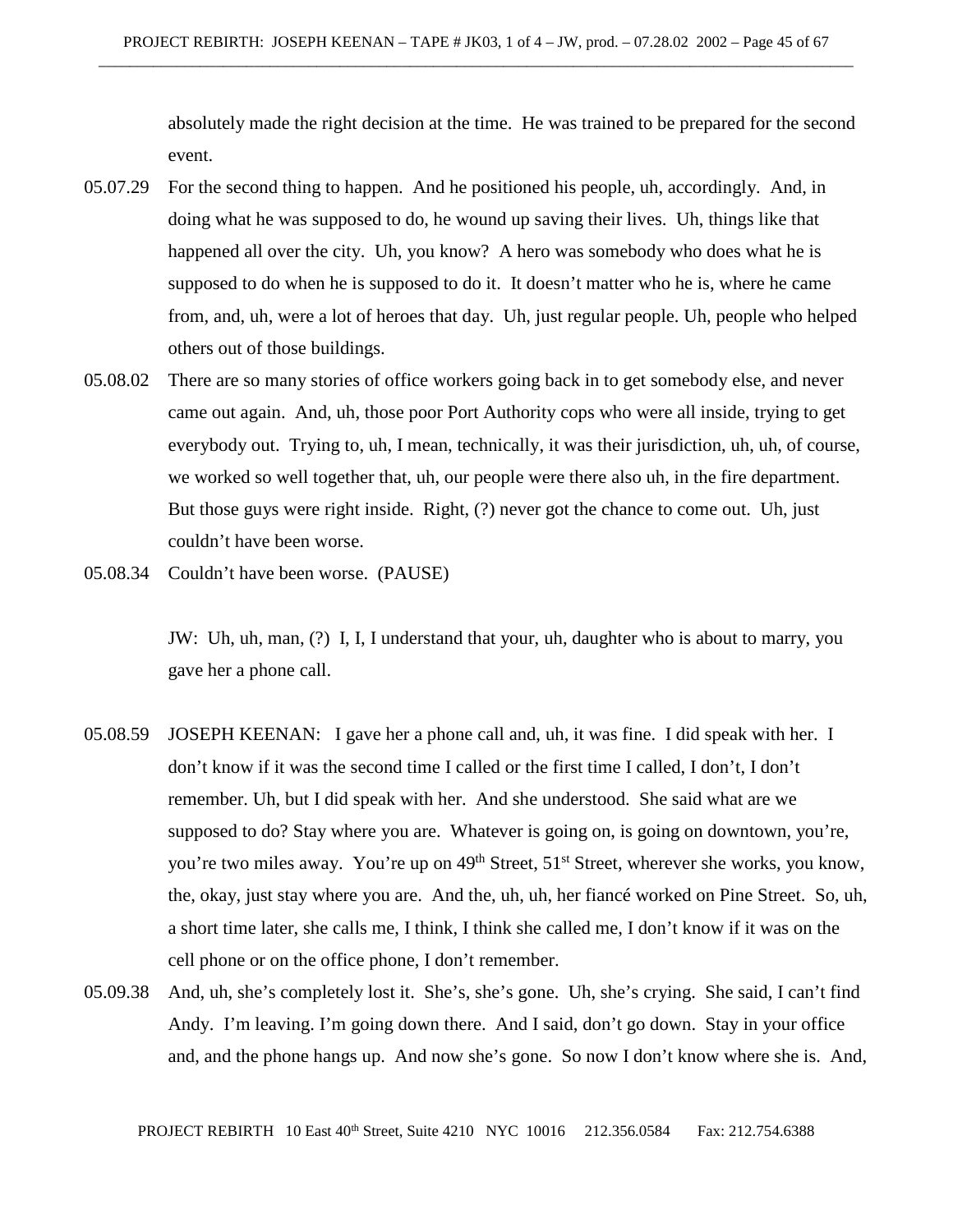uh, I don't remember if that was, uh, after the buildings came down or after the first one came down.

- 05.10.02 Uh, uh, probably after the first one came down, but before the second one came down. So now, you know, how do you separate yourself? Do I, I thought of running into Manhattan and now going to look for her. But I couldn't do that. Because I had my men with me, and that's not what I was supposed to do. I had, I had other things I had to do. Uh, so now she's gone. I don't know where she is. So I, I don't tell anybody at home that I don't know where she is. That's now my secret with my men. We didn't know, you know, my, my people knew that I didn't know where she was, but, uh, I wasn't gonna now call.
- 05.10.34 I wasn't going to call the school back and tell my wife, uh, I don't know where Jeanine is, you know. That would have been the wrong thing to do. So that was my little secret at the time. Really, strangely, very, uh, uh, one in a million, she's going downtown, she's running down the streets as everybody is running up, and she runs right into him. She meets him in the street. Uh, a one in a million shot. He's coming uptown. She's going downtown.
- 05.11.00 And, and they find each other. They've no way to tell us. Cell phones weren't working. Uh, we didn't know where they were. So they were, in my mind, safe, but lost. I knew she wasn't hurt from, uh, the attacks. I knew she had spoken with him, but then the phones went out and weren't working, so I knew he wasn't hurt from the attack. But we didn't know where they were.
- 05.11.24 Uh, I have a brother-in-law, my, my, uh, wife's youngest brother works in Manhattan, and he has an apartment in Manhattan, so fortunately, uh, not quite sure how it, came to be, but they, they realized that and they went there. So they were safe. We just didn't know where they were. And now you're working all day long and, uh, you're trying to do what you're supposed to do, but yet you're distracted at the same time. And then my second daughter, Karen, she somehow got her on the cell phone.
- 05.11.58 And, uh, hours later, when I spoke to her, she said she knew where Jeanine was. She was at, uh, Uncle Jerome's house, uh, and I'm pretty sure she came, pretty sure, you know, those, those hours and those days sort of are all one. I'm not, uh, quite sure where one ended and where the other started. But I think she came home the next day. I think, uh, I'm pretty sure they came home the next day. Uh, and, uh, I probably found out about two or three in the morning when I saw Karen.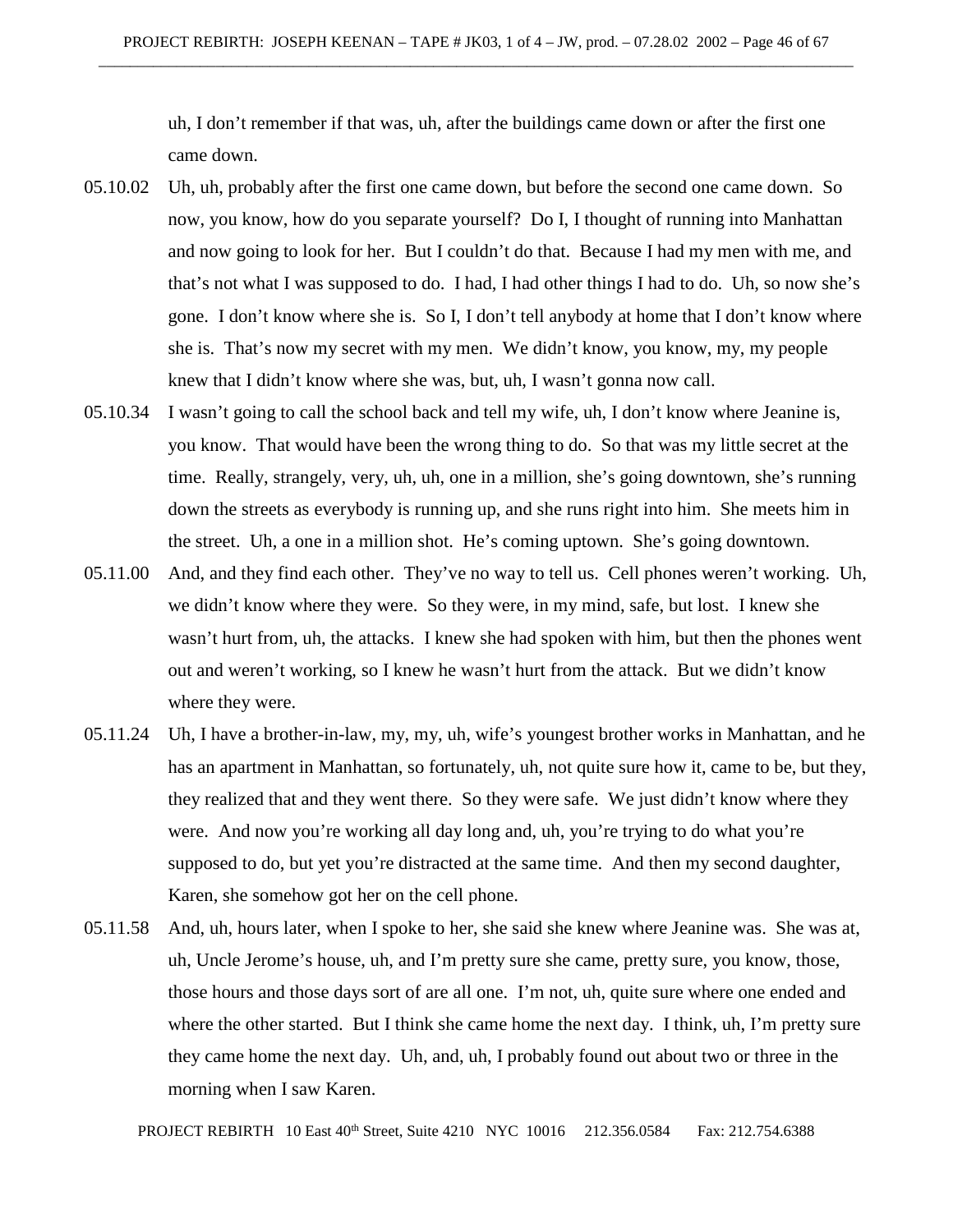- 05.12.33 Uh, where she was. Where, where, where my oldest girl was. But, uh, uh, I, I mentioned before so many times about separating yourself from, from your work but, uh, you can't. In that, in that particular situation, uh, everybody was a person. Uh, yeah, we were police officers, and the fire fighters were fire fighters and the EMT people, EMS people were doing what they were supposed to do, everybody was doing what they were supposed to do.
- 05.12.58 I didn't see, I didn't see one person, uh, not doing what he was supposed to do. All the, all the, what, what, what the city called the rescue workers. All the, all the rescue workers were working. We might not have been, uh, working to, uh, uh, optimum effectiveness, but, uh, everybody was doing something. (?) everybody was working. So, in that situation, that was one time when you really had to put everything else aside.
- 05.13.31 You couldn't let what you were seeing stop you from doing what you had to do. Uh, we wound up, my group, my detectives, uh, the next day, we were, uh, yeah the next day, we, we started to work with, uh, with what's become known as, as (?) the victim's families. Uh, at that time, we didn't know what it was. You know, we didn't know what to call them. But they, were, they had, uh, started, they had realized that they have to make a central location so we can start to get a grip on who's missing.
- 05.14.02 Who's hurt. There was still some hope, I think, in the, uh, general population that, uh, you know, you always see pictures of people being pulled out of rubble, three, four days later. Uh, I think as police officers and, and the fire men too, we knew that wasn't going to happen. Uh, there was some, isolated things, I think, five people, maybe the next day. Uh, I, I, think some, some people were found. But, and that's great. But, uh, we knew, that everybody who wasn't already out, well, wasn't coming out.
- 05.14.34 Just the intense heat and the, uh, uh, and the uh, and the, and the destruction, uh, there were girders, we saw, we saw steel girders, maybe five feet, five feet around completely twisted. Completely, they can't do, that can't happen. Completely twisted in half. They didn't snap and break. They, they were twisted like pretzels. And that was from the heat.
- 05.14.59 And if the heat could do that to the steel girders, and, and the heat could melt concrete and, and pulverize the concrete, uh, from the, concrete I guess was pulverized from the buildings falling in on each other. Who, whoever was in there wasn't coming out. Uh, so now you got to start to deal with that. And, uh, those poor people. Uh, thousands. Thousands of them lining up, (?) I guess the city must have given an address over the radio of where to go. We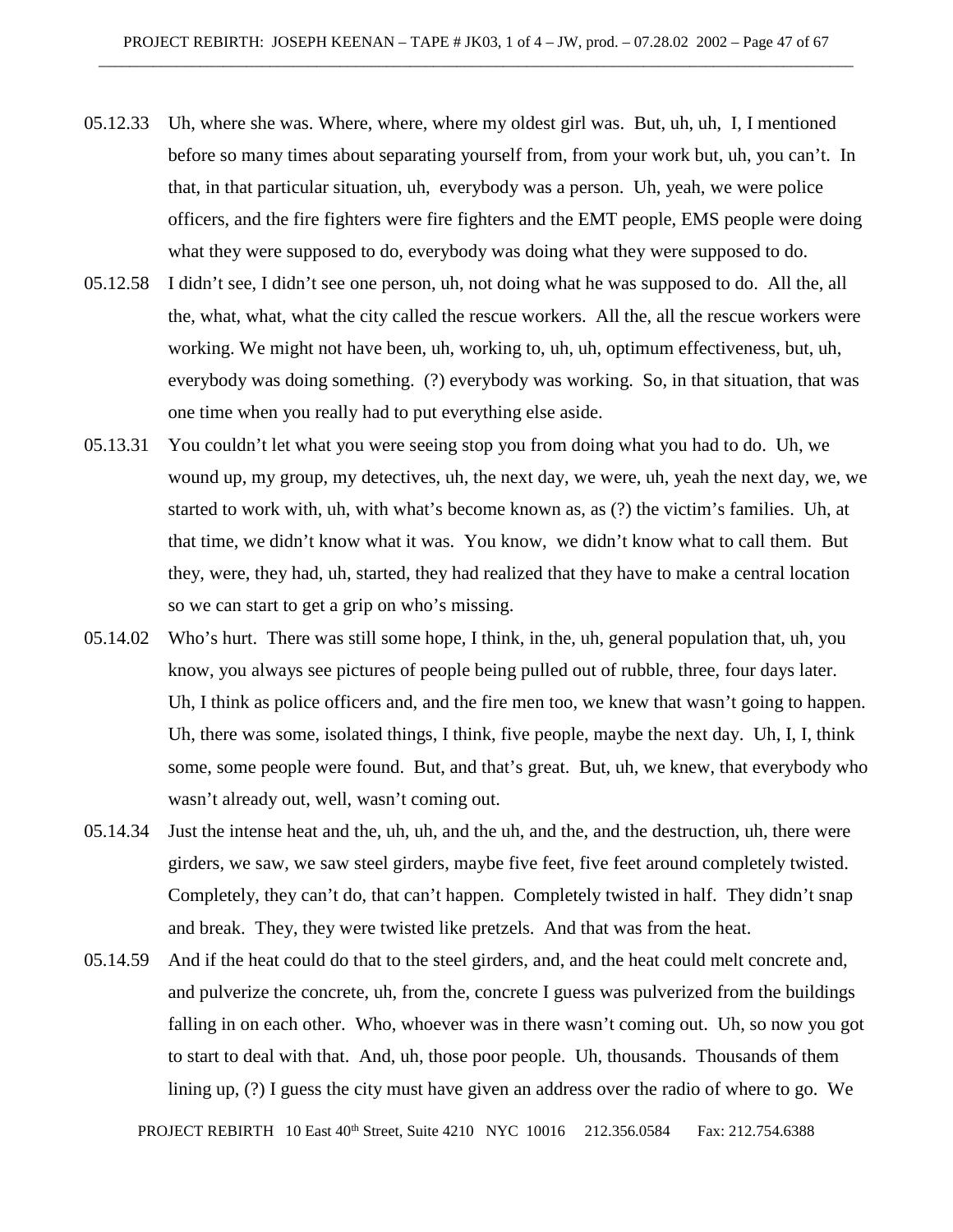started on a, in an area in New York Hospital on First Avenue, I think, in, in a public health building.

- 05.15.31 First Avenue, but about 30<sup>th</sup> Street, or 31<sup>st</sup> Street. We started there, and immediately were, were overwhelmed. Couldn't, couldn't handle the crowds. And we went from there. We worked through the night. And the next morning we opened up the armory. The  $69<sup>th</sup>$ Regiment on, on, uh,  $25<sup>th</sup>$  Street between, uh, I guess that's between Lexington and Third. And we opened that up and used that as the victim center for a couple of weeks until then they moved it uptown and the people started coming in, uh.
- 05.16.02 We worked through the night and, uh, the next morning, uh, people started to line up outside the armory. And these poor people, they all had, uh, pictures and, they all knew that their person was going to be okay. That the, the, you know, everybody else's wasn't. Uh, but their particular one was going to be found. Whether it was their son or their daughter or husband, wife, mother, father. Whatever it was. And, uh, and we knew differently.
- 05.16.30 And, uh, we, we, we had a deal with these people and my, my detectives who are, who are trained to do this, trained to, uh, trained to talk to people, trained to, trained to help people, we would bring them in, one family at a time, maybe five or six people in a group. We had hundreds, hundreds of detectives there, and we would be bringing people in all day long. And try to interview the people. Get as much information as we could from them in the beginning.
- 05.16.58 Then it, it became very sophisticated. We, we did a good job of information gathering and DNA gathering and uh, a lot of people have been identified through that effort, but in the beginning, uh, these poor people who had come in, and they'd sit down, they talked to the detective and, uh, invariably one of them would hold the detective's hand as they were talking (PAUSE) and we'd talked with them for however long it took, knowing, knowing there was nothing we could do to help these poor people.
- 05.17.31 And, uh, when we finished, they would get up and kiss you and thank you and leave. And then you would have to do it again. And I wouldn't let my people, I wouldn't let the guys who were working with me, interview more than two at once. Uh, I'd say, no, you have to leave. You have to go. Until we had a little, an armory's, on, on the floors, they, everything's curtains. We'd pull the curtains and the cops would take a break behind there and if you ever dealt with police officers and you ever dealt with them in the past , if you put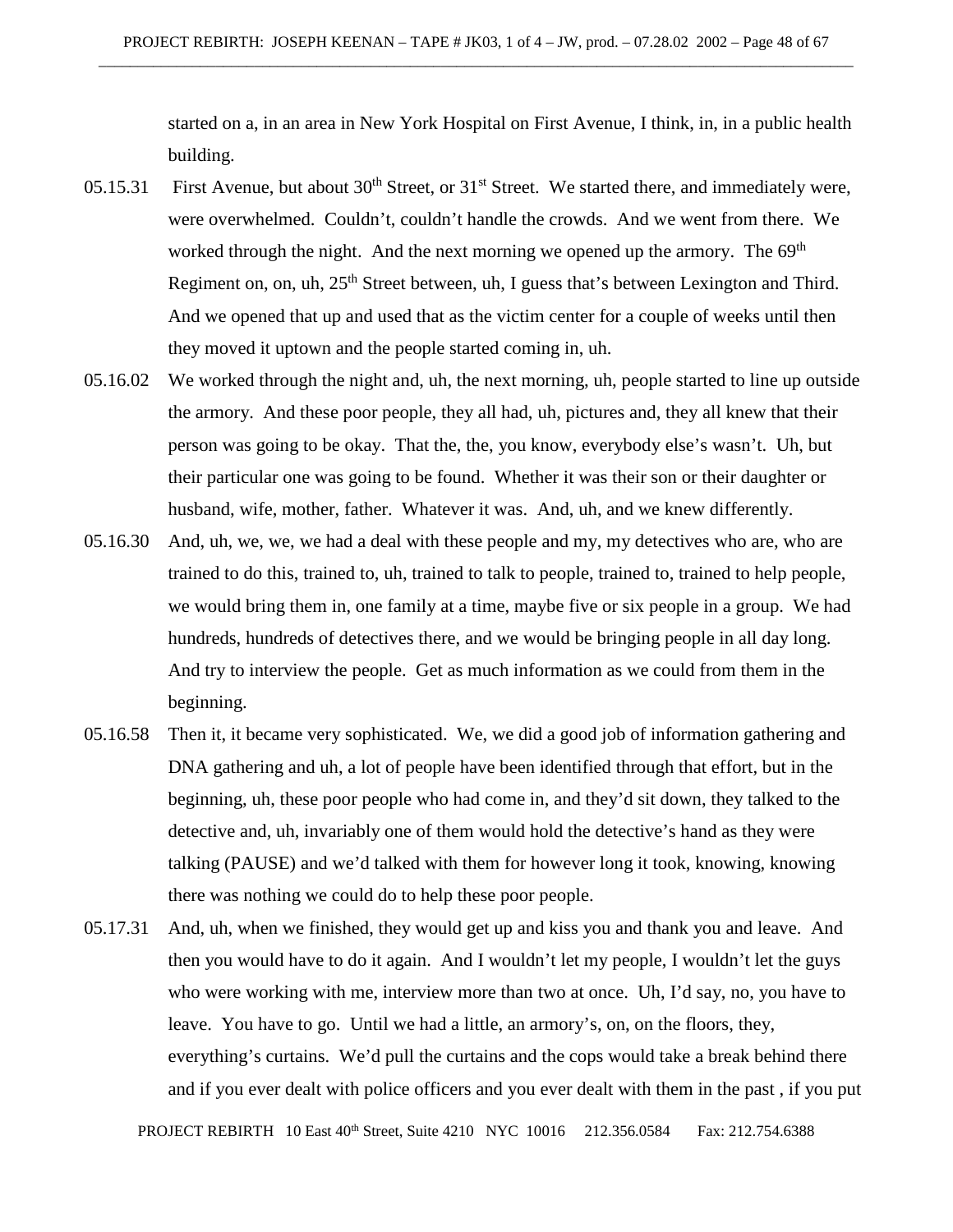two or three of them together, there's always somehow, some joking, uh, some fooling around, uh, going on.

- 05.18.06 And when you go behind that curtain, it was, it was absolute silence. These guys were sitting with their heads down. Uh, uh, not, not sleeping, but just sitting with their heads down, uh, devastated by what they were doing. And, uh, as I walked behind the curtain, they would all jump all. Okay, were going, I said, no, you, you stay there. Alright, you come out and this guy's, and these poor guys were, uh, you know, as affected as everybody else.
- 05.18.33 Uh, but yet, we had a job to do. Uh, there were people downtown digging. There were people a few blocks away in, uh, organization centers, there were people a few blocks away, uh, interviewing families. It, uh, it was, uh, very, very difficult for everybody involved. And, uh, I don't think anybody involved ever wants to do it again.
- 05.18.57 I, uh, I don't ever want to, I don't ever want to interview a victim's family again. Uh, I had my fill.

JW: And you got a phone call?

- 05.19.10 JOSEPH KEENAN: From, uh, uh, to move assignments. Uh, fortunately somebody, uh, somebody was thinking (LAUGHS) and they realized that we had to start moving the debris out of, uh, out of Ground Zero because you can't just, you just can't look at, at, in debris and move it around. And not, not remove it, bring it someplace else. But yet all of that had value. All of that had forensic value.
- 05.19.38 There might, there might be, uh, uh, people in that debris. There were. So somebody had decided that they were going to move that, uh, debris to, uh, a closed landfill in Staten Island, uh, uh, uh, Freshkills land fill. Out in Staten Island. Large, large area. That was vacant at the time. It was uh, they uh, they were growing, starting to grow grass on it. They were, it was, uh, closed for a year or so, I'm not sure how long it was closed.
- 05.20.06 And somebody who I knew from the past, who I had worked with a number of times, twice in the past, was put in charge of that task. And, uh, he asked, uh, whoever police commissioner, chief of, probably chief of detectives, uh, he said, I need a staff. Can I pick us, and they told him, take whoever you want. So he sent out word to people who had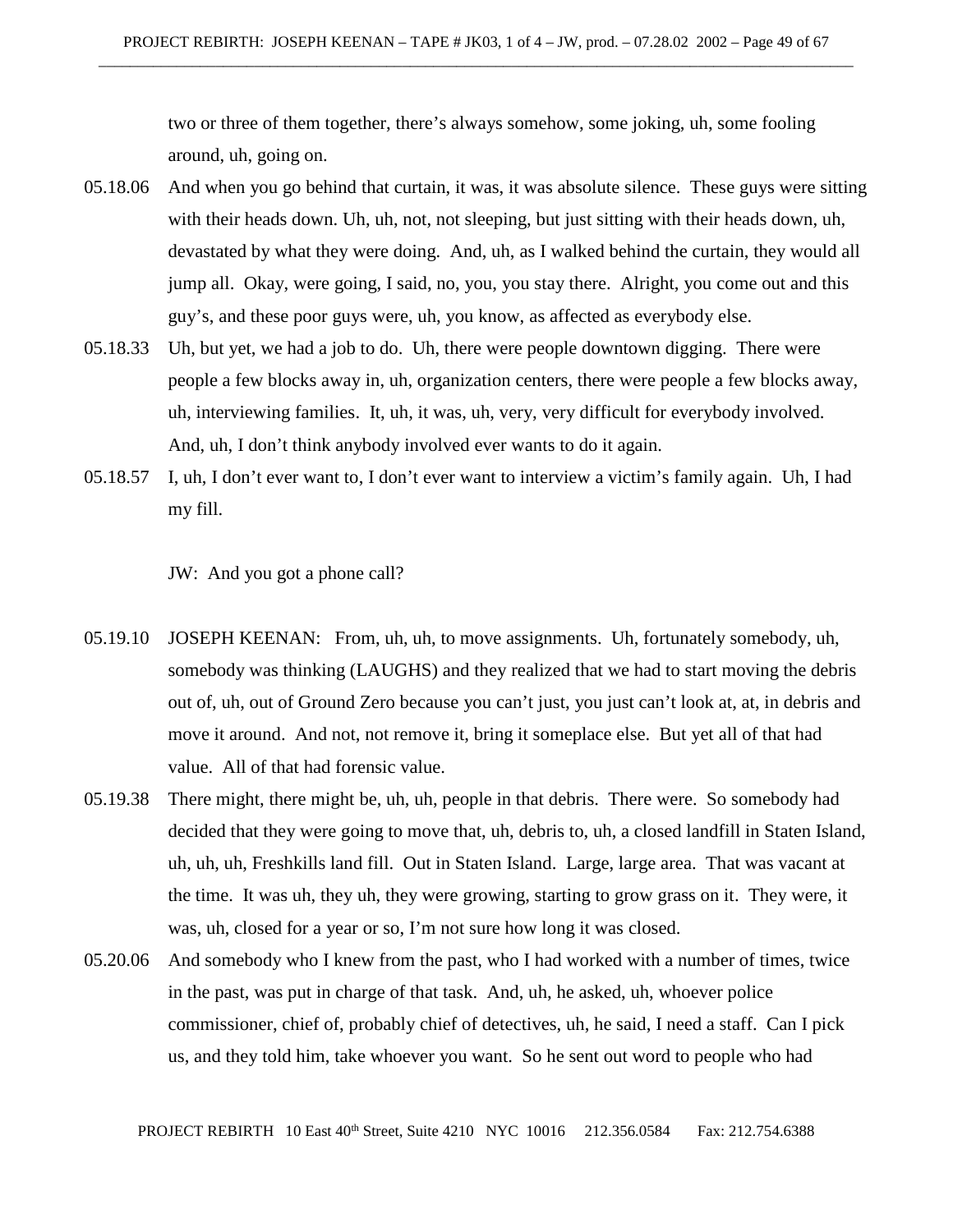worked with him in the past, and I had worked with him in the past and he asked me to go up there to Freshkills, uh, to work with him.

- 05.20.34 We didn't know what we were doing up there yet. Uh, but he wanted me to go up and, and work with him. At that time, I had a, a detective with me, uh, uh, my right had guy and, uh, I said I'll come, I'll bring him with me. He said, sure. He knew him also. He said, bring him up. Uh, when can you get here. (?) we'll be there in a couple of hours. And that's what we did.
- 05.20.56 We, we, we went up there. Uh, he needed people who he didn't have to direct. He needed people who he, he could uh, in police work you need somebody you can trust. You have to know that if, you have to be confident that if you ask me to do something, you can walk away and it will get done. And the best way to have that situation is to have people you know. Uh, because you know how, I know how you work, you know how I work, uh, and, and you feel confident when you ask me to do something, it'll get done. If I'm a stranger, you're just not sure. So you have to worry about that.
- 05.21.31 Uh, in that type of situation, he needed as few worries as he could possibly have, uh, so he brought up people who uh, whom he had worked with in the past. So we went up there. Uh, there was nothing there. It was, they were just bringing in debris by truckloads and dumping them in empty fields. And detectives were walking through them and turning them over and we were, uh, uh, we were in our own way while working as hard as we could as the same time.
- 05.22.00 Uh, the National Guard, New Jersey National Guard, came up to help us. Uh, outside agencies, outside police departments, were just arriving unannounced in cars and buses. The, uh, the cooperation from other police departments, uh, was something that was unprecedented. Uh, New York, as I mentioned before, has a very large police department. Uh, and, uh, with that goes a little pride that you don't need help.
- 05.22.28 Uh, because you know there's nothing that can happen that you can't handle. Well, that changed. That changed on September  $11<sup>th</sup>$ . We needed all the help we could get. And we got it. It was absolutely amazing. Uh, police departments from New Jersey just came over the bridge and went into, uh, went into, uh, precincts up town and started to patrol. Because the cops weren't there. Uh, you can't leave the city unprotected. And, uh, they would take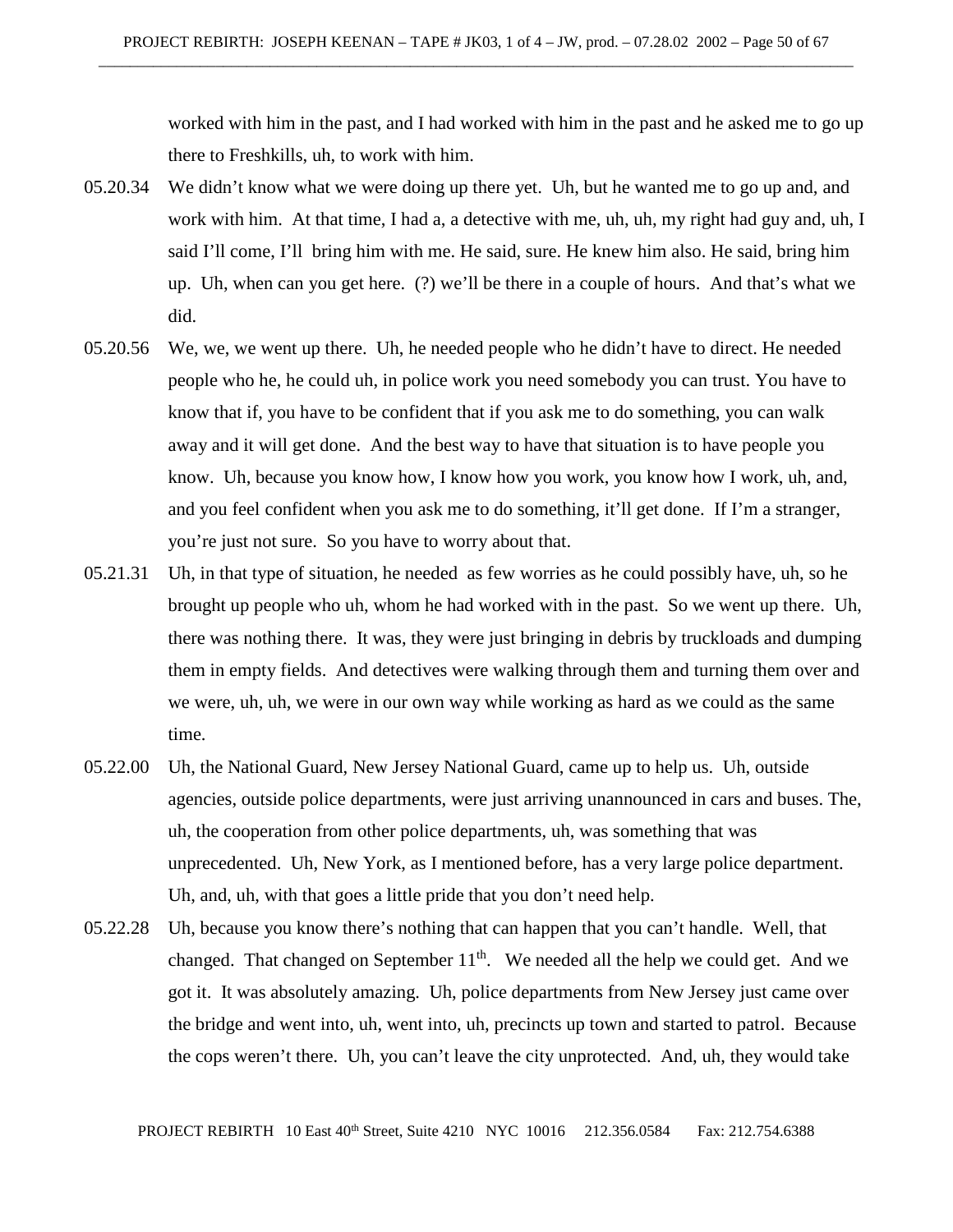our radios and they were going out and they were going on patrol and the State Troopers came down.

- 05.22.58 The New York, New York State Troopers. And the Jersey State Troopers. From everywhere. As far as, as close as people were, however long it would take them to get there, uh, other police officers just started to arrive. And as soon as they arrived and you knew they were a police officer, didn't matter. They just, what do you need? I need you over here. And they would go over and, uh, and they would help. When I went home the first night, I don't exactly know why I did it, but, uh, I went over to the computer and I, and I checked my email (LAUGHS). I'm involved in a National organization in the police department through one of the fraternal organizations.
- 05.23.32 I'm involved in a national organization and I've met a lot of policemen from all across the country from their, my email was just full of the other police departments. What can we do? How can we, like in San Francisco for instance, uh, uh, Arizona, Ohio, we can be there in four hours. We can be there in five hours. Tell us what to do. We're waiting for your call. It was, uh, it, it was, uh, welcomed. But overwhelming at the same time.
- 05.24.00 I didn't know what to tell them. I, I passed the information on to our department because, uh, San Francisco in particular, uh, so far away from us. Yet so much, at, at the same time, our best friend. Uh, they really couldn't come to help us, uh, and it was killing them that they, that they couldn't get there, uh, to help us. They wanted to send dogs. They wanted to send people. But it just, logistically, it just wasn't possible. The, the country was shut down. Nobody, nobody was flying. Uh, I don't, I don't know how long it was shut down.
- 05.24.32 A few days, if I remember correctly. Uh, uh, I guess the only way to get there would be to drive, or, or, or, or train. And, that's what the local departments were doing. They were coming in with their buses. Uh, what San Francisco did do, though, and, uh, so they, they realized they couldn't, uh, they couldn't physically get into help, which I think to this day, still hurts them. Eventually they came in. In November, uh, maybe earlier than that. Maybe, maybe late October. I don't remember. They did get a crew here.
- 05.25.00 And a, the crew came in to downtown and I had them up in Freshkills, uh, but what they did is they decided to, uh, if they couldn't help us physically, they would try to help us financially. And they started funds and drives and as, as many people did all across the country. Now San Francisco's a, a major city but it's a very small, it's a small police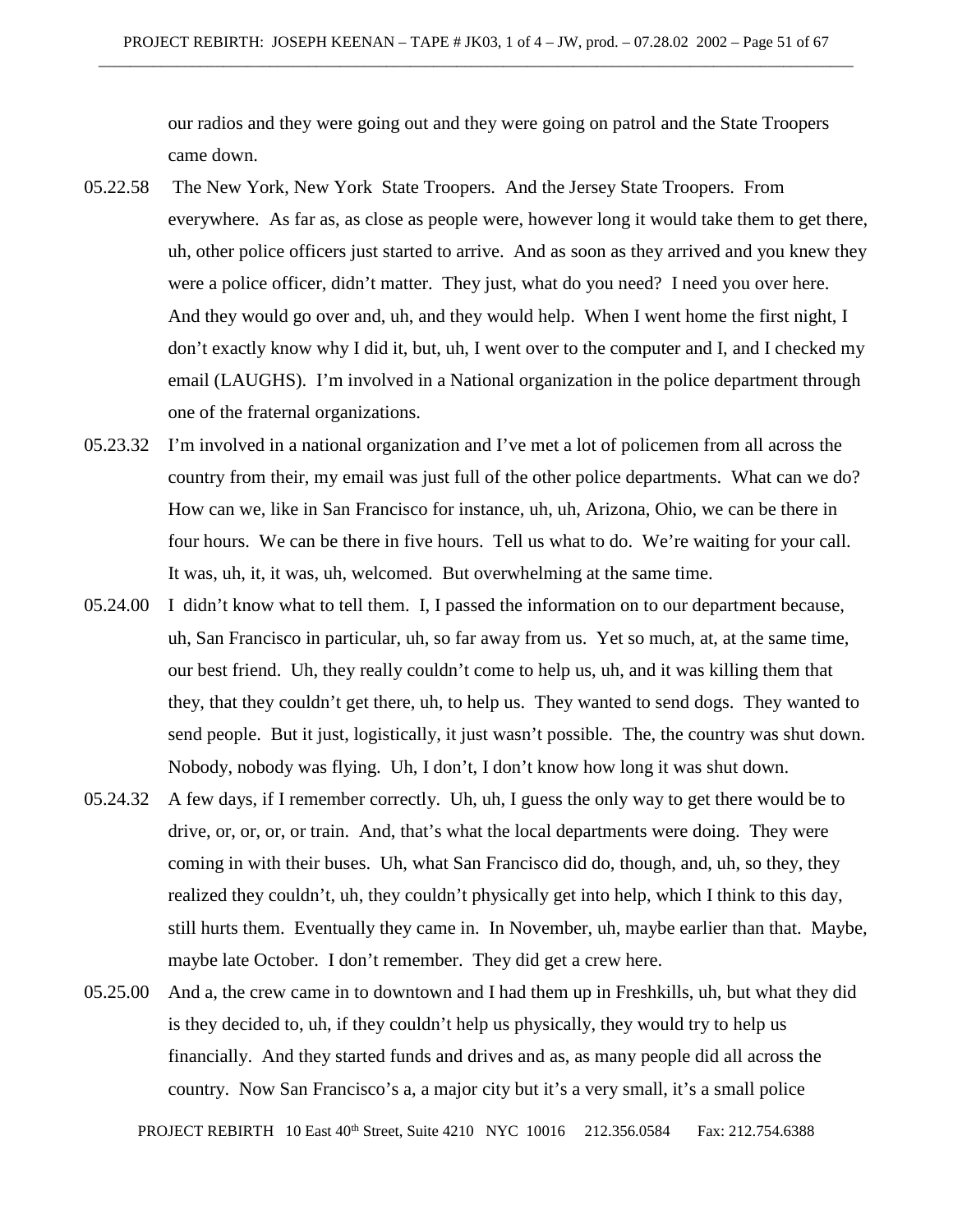department compared to us. And they raised a tremendous amount of money. And, uh, and brought it in to give it to the relief funds.

- 05.25.28 And, uh, so they were working as hard over there. As (?) we were here. Uh, even though they couldn't touch, it was a great need to touch. Everybody needed to touch, to, to show, uh, some association with the reality of what was actually (?) happening. And, uh, and that's how, that's how, that's how they did it. You know, when they came in and, and, in, uh, November when they, when they did come in. They actually had the time to help us and they went up to Freshkills, police departments from countless, I don't know who.
- 05.26.00 Countless police departments. Uh, uh, came up, up to Freshkills, right up to the last week. Right up until the closing. Uh, in fact, we became friends with some of them because they were steadies. Uh, Raleigh-Salem in the Carolinas sent people all the time. Boston. Guys were just, they worked their five days up there, or whatever their shift was, and get in the car and they'd drive here. And, uh, and they work with us for two or three days and then they get back in their cars and drive back home and go to work again.
- 05.26.29 And they just kept doing that. And there was, uh, there's a local, uh, a local retreat house on Staten Island run by Jesuits, and, uh, those guys were great. And, uh, Father Ryan who runs the place, and, he just put up all these people. Everybody who came in. We just told them, go to Father Ryan's. He'll give you a room to sleep in, he'll give you food and showers, and the guys would go there and sleep at night and Father Ryan would feed them and, next morning they, they would come back and work with us  $(\sim JW \sim)$  No, it made me feel great because, uh, you knew that you had friends everywhere. Friends you never knew about. And, uh, I mentioned before that you have to, you have to trust your partner.
- 05.27.06 And a guy comes in like that, you know you can trust him. Uh, uh, I don't know how we would have responded in, in the reverse. Uh, I don't know what would have happened, you know, we're, we're such a, we're such a big place I don't know if we would have, uh, well I guess we, we sent to crews to Oklahoma to help those people when it, when they had their problems. Uh, but these guys were just actually coming in on their own. Uh, on their own time.
- 05.27.30 However they could get here. Car. Train. Whatever. And, uh, it is a good feeling. And, we would thank them. And they would say, no, thank you. And it was almost like a little cartoon situation. Thank you. No, thank you. No, thank you. And we were thanking them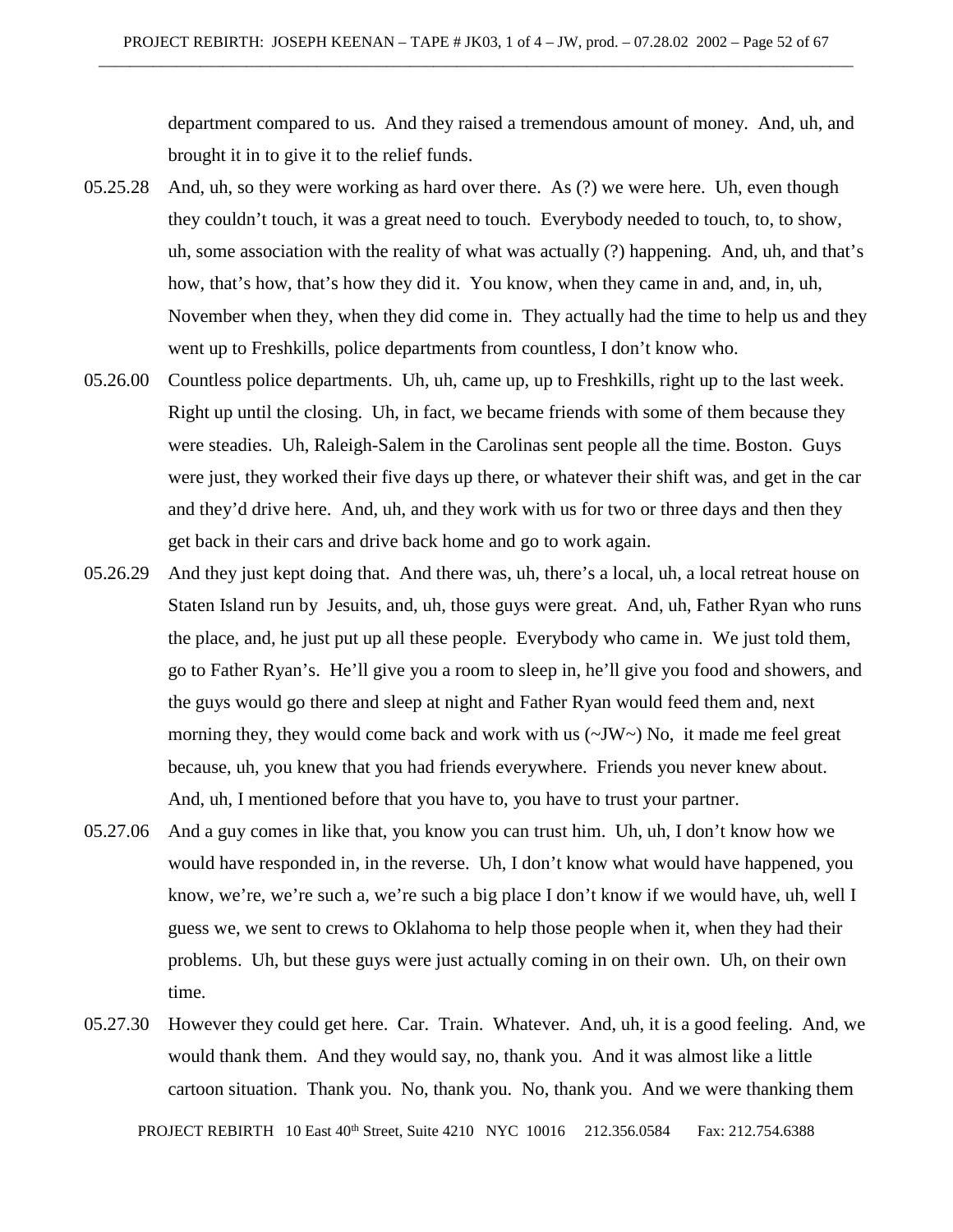for coming and helping us and they were in the same time were saying, you don't understand, we, we thank you for letting us help. Uh, because it was, uh, it was something that people just had to become involved in. They had, they had to, uh, I don't know, (?) complete themselves.

- 05.28.02 Uh, they had to, as police officers, they had to, this was a defining moment. Uh, I mentioned earlier that, uh, when you start off in the police department, you work hard, you work in the field, you work, uh, you work in the streets, and then usually as you move on, you, you get into a, a different position. Uh, maybe an investigative position. Or, or you get promoted. Or, or you move into a specialty unit and it takes you away from the actual work.
- 05.28.30 And sometimes that's not good. Uh, because it separates you from what you really supposed to be. What you're really supposed to do. Well, that didn't happen for us. We, uh, we came full circle. Uh, I had been in the detective bureau six years and I had been detective before that and investigator and, uh, now with the end of my career,  $I(?)$ , I won't have any regrets 'cos I know that at the end, I was right there. I was, uh, in the field again, sort of speak, working, working with my hands.
- 05.29.03 Doing what had to be done. And, that, that's important to police officers, fire fighters, you know, police officers, that's what we do. So that's, uh, it was very important. And we didn't realize it, but I guess it's as important to them, outsiders, to come in and help. And, uh, we very much, uh, I don't know if we've ever expressed our thanks. I hope we did. Uh, we tried to. Uh, but, uh, it's something we'll never forget. You know, when we, we had a problem.
- 05.29.32 We had a problem. We needed help. And, uh, not only New Yorkers, you know, not only the people in the street who helped. Uh, but, but, you know, our outside brothers sort to speak came and helped us too. And the fire fighters for, for them, uh, unsung heroes in this whole situation. Those construction workers. Gee whiz. Those guys. They worked like dogs. And, uh, construction workers are the reason why a lot of fire fighters and police officers didn't get hurt afterwards.
- 05.30.01 Because they knew what they, our guys were willing to work, but we don't understand about construction. We don't understand about cave-ins, and, uh, air pockets and where to go and where not to go. And these construction workers, they knew that. And, uh, they knew what areas were dangerous, along with the engineers when they came in. And while our guys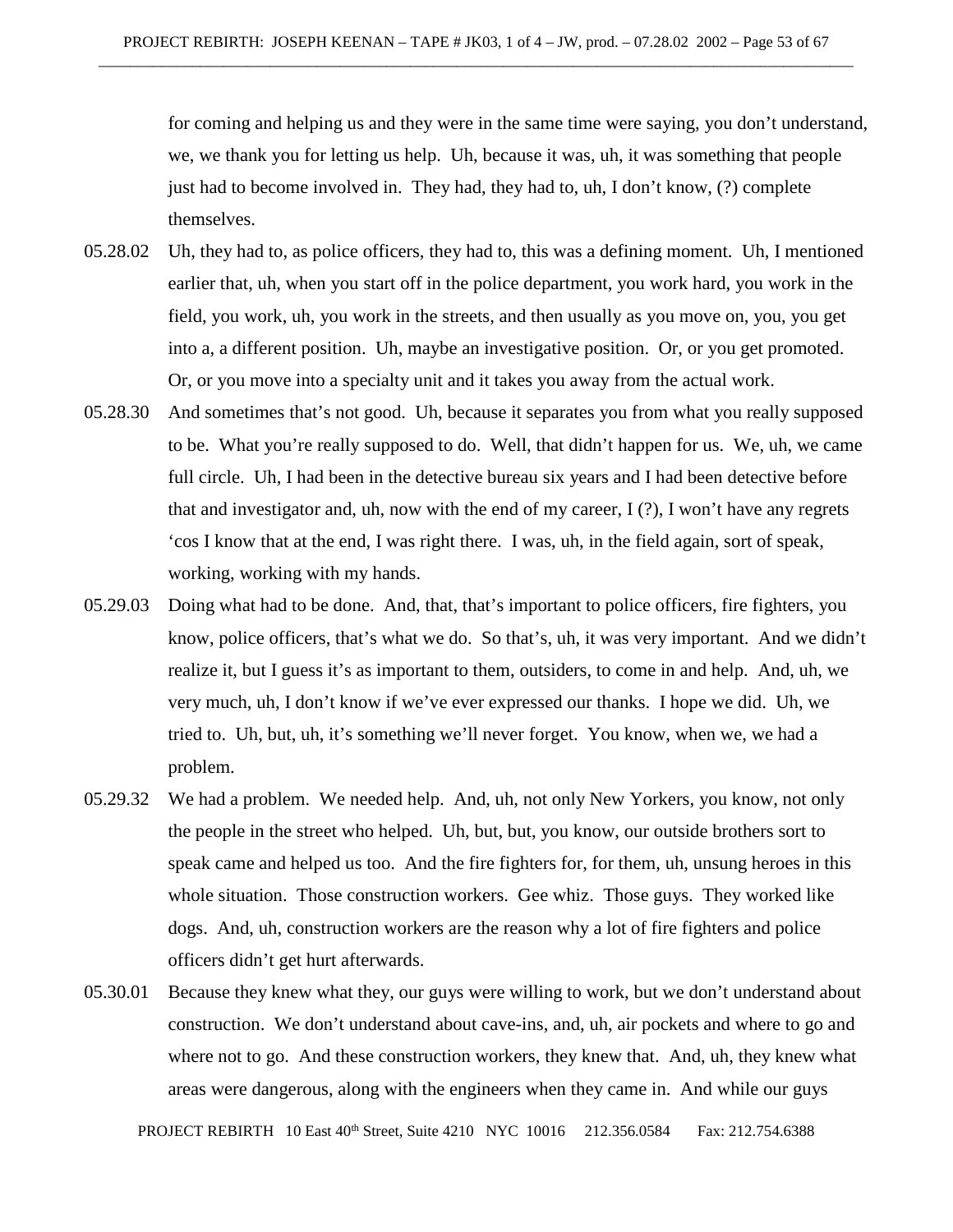were working in those holes, looking for people, they were keeping them safe. Uh, the construction workers and the iron, I don't know who was done there. The iron workers, the carpenters, carpenters union, the iron workers union, unsung heroes.

- 05.30.33 Nobody knows about them, but, uh, I think it would be touch for a police officer to give a summons now to (LAUGHS) a guy comes and says I'm an iron worker. (LAUGHS) You gonna have to think about it (LAUGHS) because, uh, we know that they were right there with us. They, those guys didn't go home. They, they worked as many hours as we worked. They were right next to us. Whether it was at Ground Zero or at Freshkills, uh, people, those construction workers were up there working too. Uh, so much so that we became a little family.
- 05.31.01 They no longer were the construction workers. They were, uh, you know, Matt, and Pete, and Jeff and Joe, and everybody else. Just like, uh, uh, just like (?) you know, the police officers. They, we all became one group. And the same thing happened, uh, at a downtown, at Ground Zero. So those guys, those guys deserve a lot of credit too.

JW: Uh, Freshkills was a defining moment did you say, for you?. On a, on a career level, would you say?

- 05.31.33 JOSEPH KEENAN: I think so because, you know, what's, what's our job ultimately as police officers. Well, you know, we keep the peace. We preserve, we protect, uh, but ultimately our job is to help people. And when this was over, when, when the attack had happened and the buildings came down, and the next day, it was here and the sun came out again, what, what had to be done. What, what help could be provided.
- 05.31.59 Well the only help that could be provided at that time was try to find the remains of people who were lost in that attack. People who were killed. And, uh, a lot of that was done downtown. When, when the debris was being excavated. Uh, but a lot of that was done in Freshkills. Ever single piece of debris that left the World Trade Center was visually and, uh, manually inspected at, uh, Freshkills.
- 05.32.30 There's not, I feel confident that there is not a piece of debris that we didn't check. And everything was checked more than once. Just from the process. The way we worked there. The, the, uh, uh, the process that was developed from the time we got there. When we first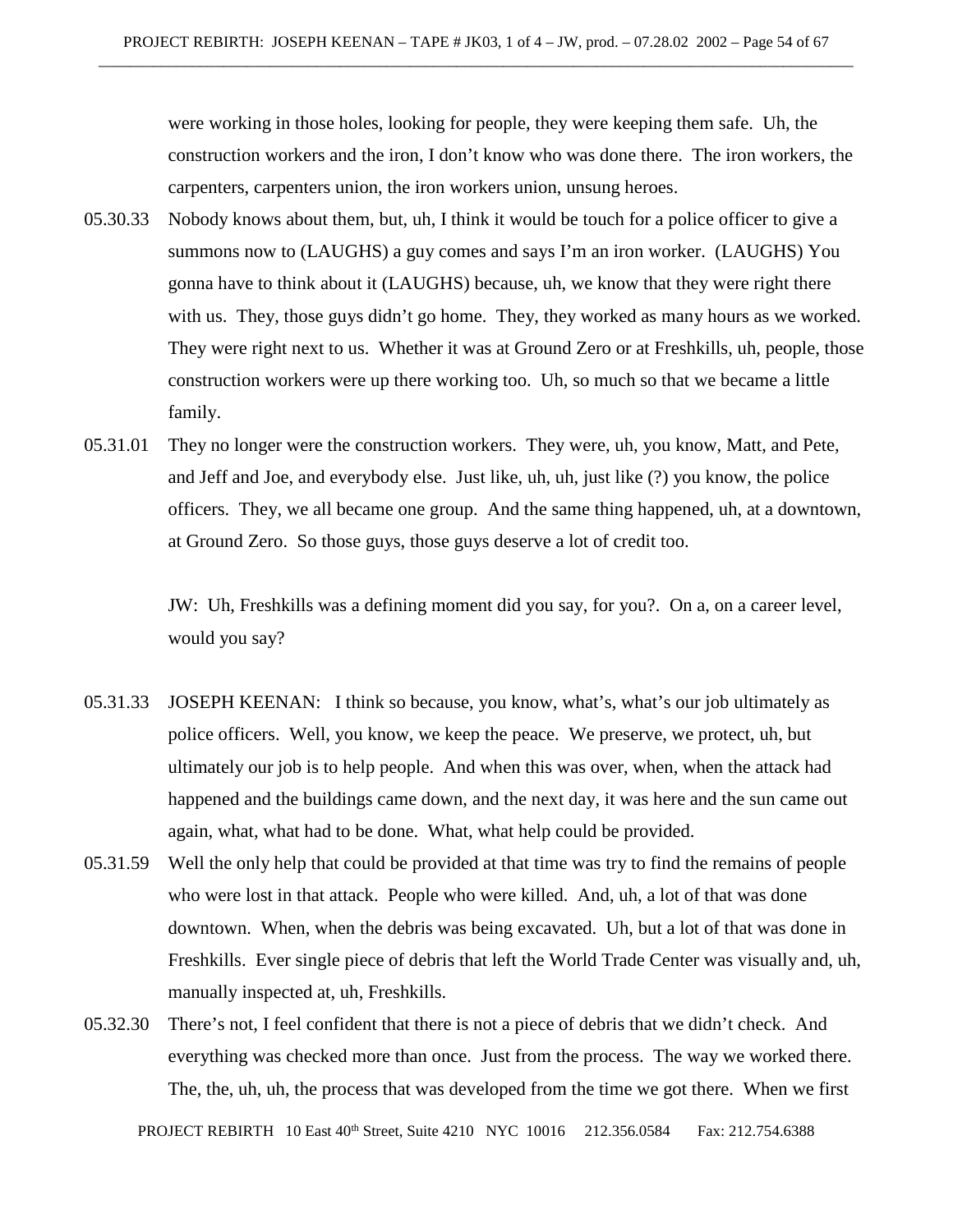got there, everybody was working in rubber boots and, and hand rakes and bunking into each other and, uh, hundreds of guys there, and, crawling over piles. Uh, but then a system was developed. Each day, we realized what we needed from the day before, and we got it. And we put it there.

- 05.33.01 Whether it be, uh, construction equipment, uh, roads. We built roads up there. We had, uh, we built, uh, uh, we brought in trailers for, uh, a mess tent, you know. We had to feed these guys. We had 800 people working up there every day. Uh, we had to bring in bathrooms. We had to bring in electricity. The place was open 24 hours. Uh, we were running off gas generators and they were running out and the rain was coming down, and it was, we had to watch out for the plugs because we were having puddles and we had to get rid of the puddles so we had to put down roads and, little by little, we built a city up there.
- 05.33.32 Uh, and, uh, all of that was done, uh, for one reason and for one reason only. So that we could search that debris more effectively. Uh, there's never been a crime scene that large before in the history of the world. Hopefully there'll never be again. But, uh, I feel confident that we handled that crime scene as best as it could possibly be handled.
- 05.33.58 I would, I wouldn't hesitate to, talk to any victim's family and tell them we did our best. We looked. Maybe we didn't find, uh, your son or your, or, or, or your daughter, but it wasn't from a lack of trying. Uh, if there were, I think there were about two million tons of debris. Well every single, it, it, got so, to the point, that when the dump trucks were dumping, uh, bringing up the, the debris and dumping it in the piles, we had everything set up in little piles so that we knew which building was which and we knew from the way the buildings fell down, each day you developed more information.
- 05.34.33 You gathered more intelligence. And, uh, we knew some buildings had people in them. Some buildings didn't have people in them. There were, higher concentration of people at this location than another location. So as we dropped, uh, the debris and we lined it up, we knew where to search. Uh, uh, so we could feel confident that we can, we can tell the people that we searched every single piece.
- 05.34.59 Every single, uh, uh, rock or, or piece of metal that come up there, we looked. We might not have found your family member, but it wasn't from lack of trying. Everything that could humanly be done (?) was done up there. I don't think it could have been done better. Uh, now that it's over and you look back, uh, maybe you would have done what you did Tuesday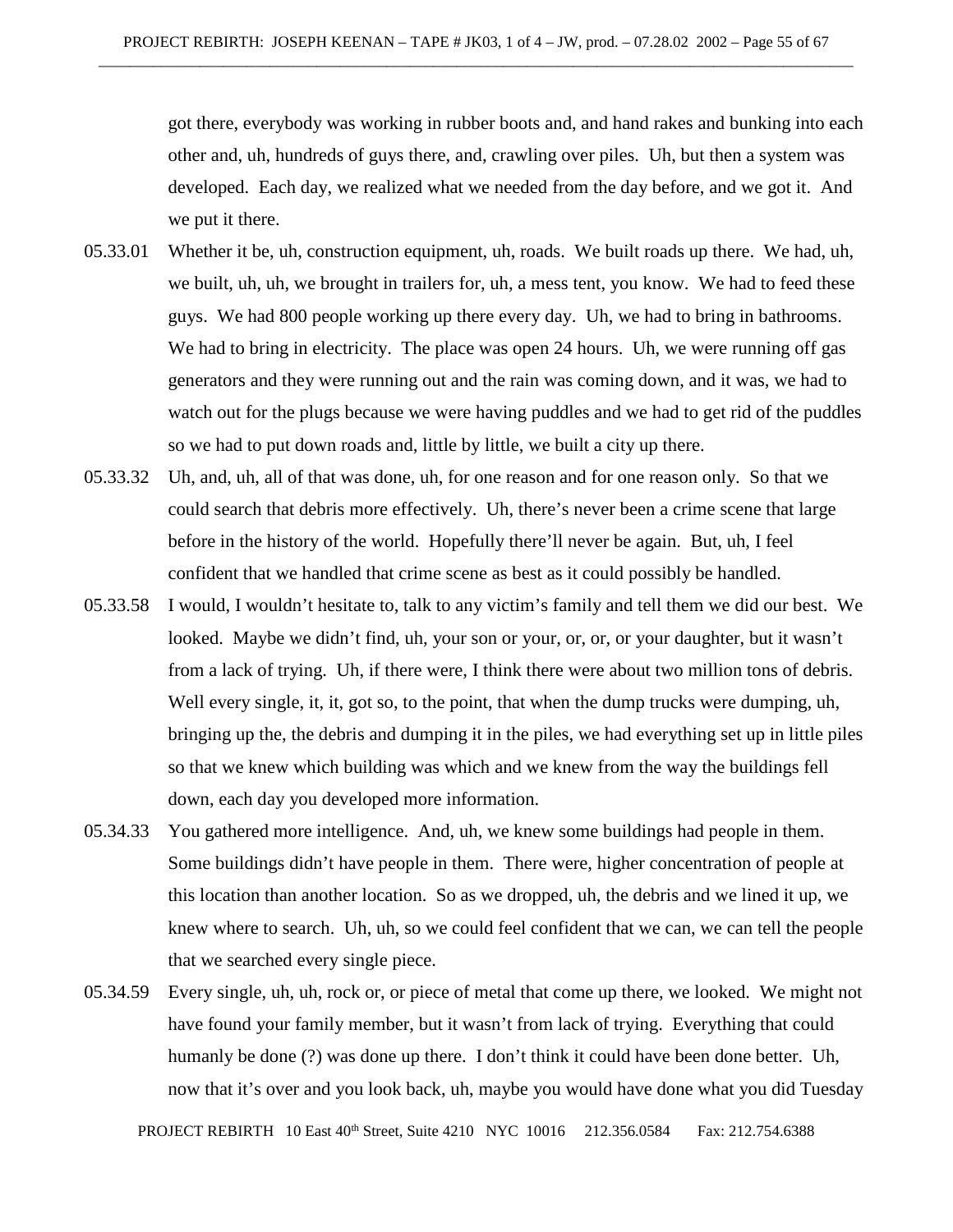on Monday, you know. That type of thing. You would have, but there was nothing that we didn't do.

- 05.35.30 Everything was, uh, the task was completed. Uh, maybe not to, uh, uh, complete success, but that's something that was out of our hands. That was something that was out of anybody (?) anybody's hands. You know, we didn't find one filing cabinet. One desk. One chair, uh, light fixtures. The force that those buildings created when they came down upon themselves, the amount of the, the, the weight and the, I'm not a physicist so I don't know how to explain it properly, but those buildings imploding upon themselves and falling down, and, and the tremendous weight, just reduced everything to small pieces of dust and debris.
- 05.36.16 Uh, a lot of people I guess didn't realize that. We, we ourselves didn't, we expected to find crumbled desks and chairs and, uh, things like that. Nothing. Everything was gray. Some of it was gray metal. Some of it was gray debris. But everything was just this ashen color.
- 05.36.35 It all, it all was pulverized. It all burnt and it all fell in upon itself. Now, up there, within that, we still found, uh, uh, over 4000 pieces of forensic evidence, you know. Human remains, uh, and then those pieces were sent to the morgue and, and DNA testing was done on them and hopefully from that, uh, we'll be able to identify some of the families. It's still, it's an on going process. DNA, you can't do it, I can't bring you something today and have, uh, the chemist tell me tomorrow what it is. It doesn't work that way.
- 05.37.10 It takes, uh, 10, 12 weeks for things to develop. So as we would find something, uh, that we knew, absolutely, was a human remain, it would still take three months before we knew who that was. Uh, now we didn't, uh, we didn't find a piece for everybody that was lost, but, uh, probably more than half the people will be identified and the remainder, there just wasn't anything left.
- 05.37.36 Uh, the heat that, the, 4000 degrees of burning jet fuel. It, just nothing can survive.

JW: As a police officer you talk about the kind of goal you set in the very beginning was to help. What you seem to be saying is, is this is the, this is the best (?)

05.38.03 JOSEPH KEENAN: There wasn't, there wasn't a police department, there wasn't an army, there wasn't anything in the world, I think, that could have done a better job. And it wasn't just us, it was the cooperation, you know. Anything we needed, we got. Uh, no matter what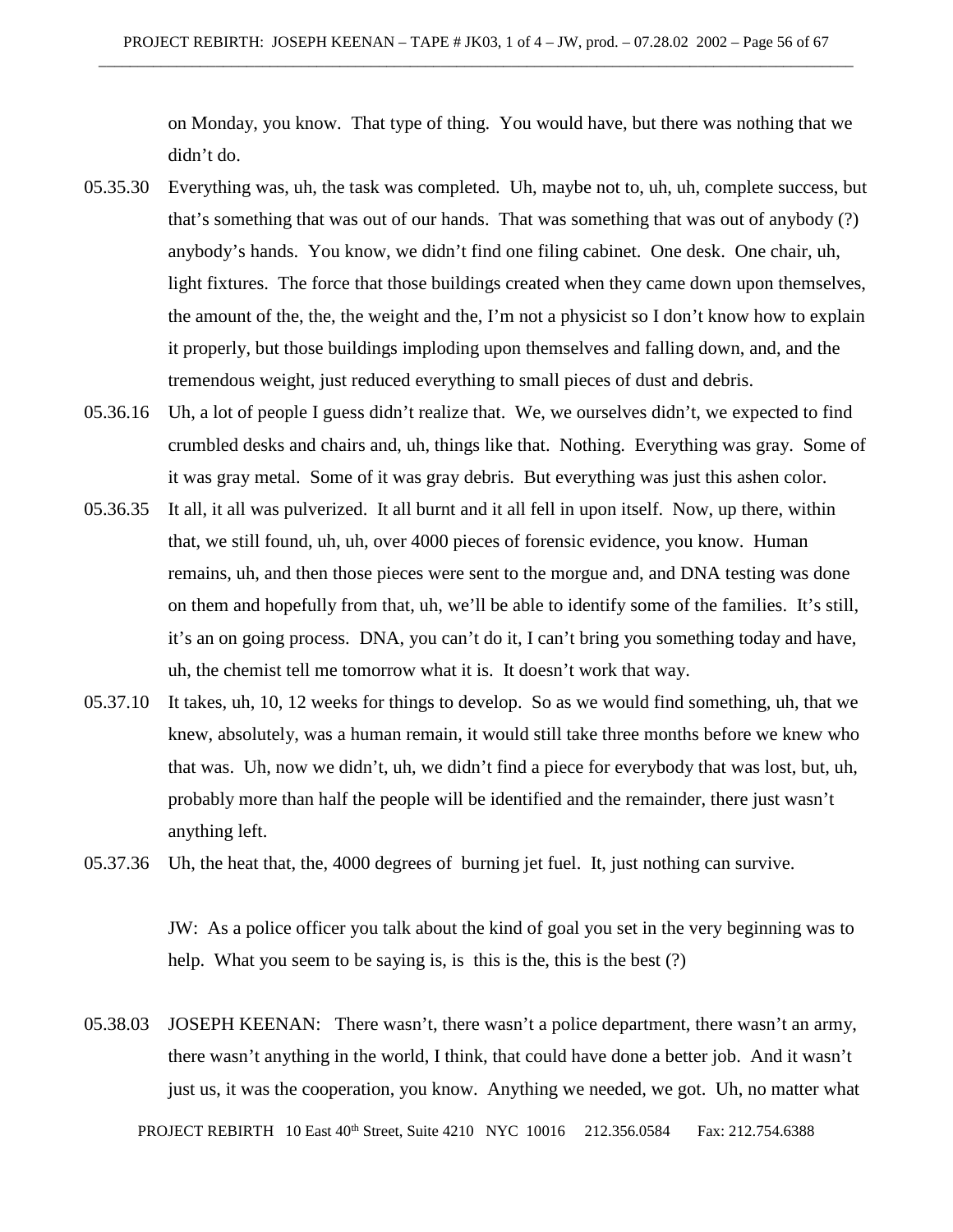it was. If we needed construction equipment. We picked up the phone and it appeared. We needed more people. We picked up the phone and they appeared. Uh, every, every thing was given to us that we though would help.

- 05.38.28 Uh, and at the end, I don't think, you know, you, you, after you have, uh, a situation in a police department, you always have a meeting later on, when you discuss what you did and how it would, how you did it and what you could do better next time. Well now we have a blue print for this, but what could we have done better? Uh, maybe a little more quickly, if, if we had, uh, known in the beginning what we knew a month after, uh, what machines we needed.
- 05.38.59 Uh, how we would set up our, our little work camp, but, uh, better? No, we, there's, there's nothing up there we didn't check. Every, so much so, that when we were finished and we were, and we finished and we knew we were finished and there was nothing left, we ripped up the roads that we put there, and we searched those. We ripped up into the debris that was there the first day we arrived and we checked that just by the off chance that the weight of this stuff might have pushed it down.
- 05.39.31 Pushed it down into the, uh, into the, uh, ground. Every single truck that was ever used was, detectives were in them. Uh, when they were finished, and, they picked through everything that was left. Every truck was steam cleaned. Everything was checked. All the barges. Detectives were (?) never realized how big a barge is. Those things are tremendous. We needed, uh, 40 foot ladders to drop guys in. Or you needed, uh, uh, uh, rigs to drop in little Bob Cats, the construction workers would pile everything.
- 05.40.04 Because when a barge was empty, there's always a little debris that sticks in the corner. A little that sticks on the side. And as they used them everyday, and the rain came and the cold weather, little caking happened on the bottom. Well, when those things were finished, they were spotless. Uh, there was nothing left. Nothing left for us to check. Uh, if we didn't find something, uh, it just wasn't human (?), humanly possible to find. Uh, we, we looked. We looked.
- 05.40.28 The guys up there, they did a, they did a, a, an Olympian job, uh, there, there, the workers, the detectives who came up there and the police officers who came up there and just worked every day under absolutely terrible conditions and cold and, uh, we, we're lucky. We didn't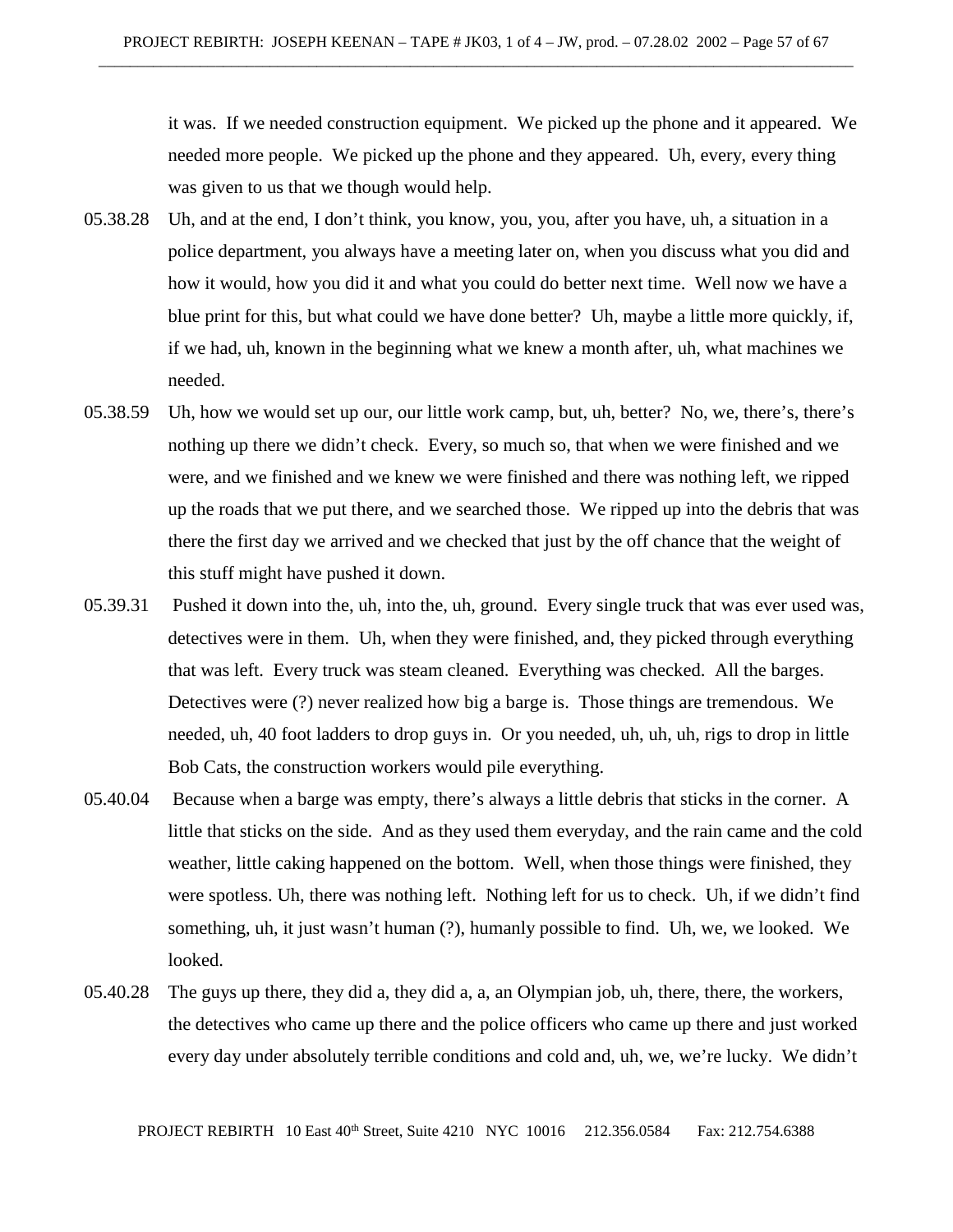have a really cold winter. But it was just colder there. We were out in the open. We were up on a hill. We were by the water. Uh, the wind, when we had to build wind tents.

- 05.40.58 Uh, so that the guys could work in the wind tents 'cos the wind was so hard (?) at times, it was picking up the debris and moving it. We had to, couple of times, I think twice, we had to actually close and huddle everybody together in a safe area, because the winds were moving the debris on the field and it was dangerous and then the Army Corps of Engineers were there with us and they would have the weather. And the Coast Guard was with us every day. Coast Guard was there all the time. Army Corps of Engineers. EPA. Uh, Department of Sanitation. Uh, I'm leaving people out, but, (?) the Port Authority, uh, FBI, everybody was there.
- 05.41.33 Uh, all the construction workers and a couple of times we had to move them on the side because, uh, lightning, and, uh, the guy, the conditions the guys worked under up there. And nobody complained. Yeah. (?) And surprisingly, nobody got hurt, you know. The safety, the safety up there was, was, uh, paramount, we made sure we (?), there were, uh, there was always an ambulance on call, uh, there was always an ambulance there, not on call, there was always an ambulance with EMTs.
- 05.41.58 Then we realized, maybe we need more than the MTs and, uh, Staten Island, uh, University Hospital sent, uh, uh, physician's assistants. So we set up a trailer for them and while we were open, while people were working the field, there was always medical care there, uh, in case somebody got hurt. Yeah, we had, uh, we broke an arm, a twisted ankle, uh, a guy fell and got cut. But you, if you think about the, maybe we put (LAUGHS) I don't know, I'm just gonna guess, maybe we put, 30, 40,000 workers out there if you count it on a daily basis.
- 05.42.30 And, uh, we had one guy stay overnight in the hospital. Uh, uh, from a, from a broken, a broken bone. Another fellow with, with chest pains and one guy had a heart attack. But those are, if you think about the, that percentage with the amount of people we had working from, from September 'til July, every day, around the clock, in the beginning we had 800 people a day, and then we adjusted it. It, it, it, it closed uh, down toward the end where 100 people a day were working.
- 05.43.04 But just those amount of man hours and nobody getting hurt. Tremendous task.  $(\sim JW)$

JW: What was the emotional reaction when people found, uh, remains?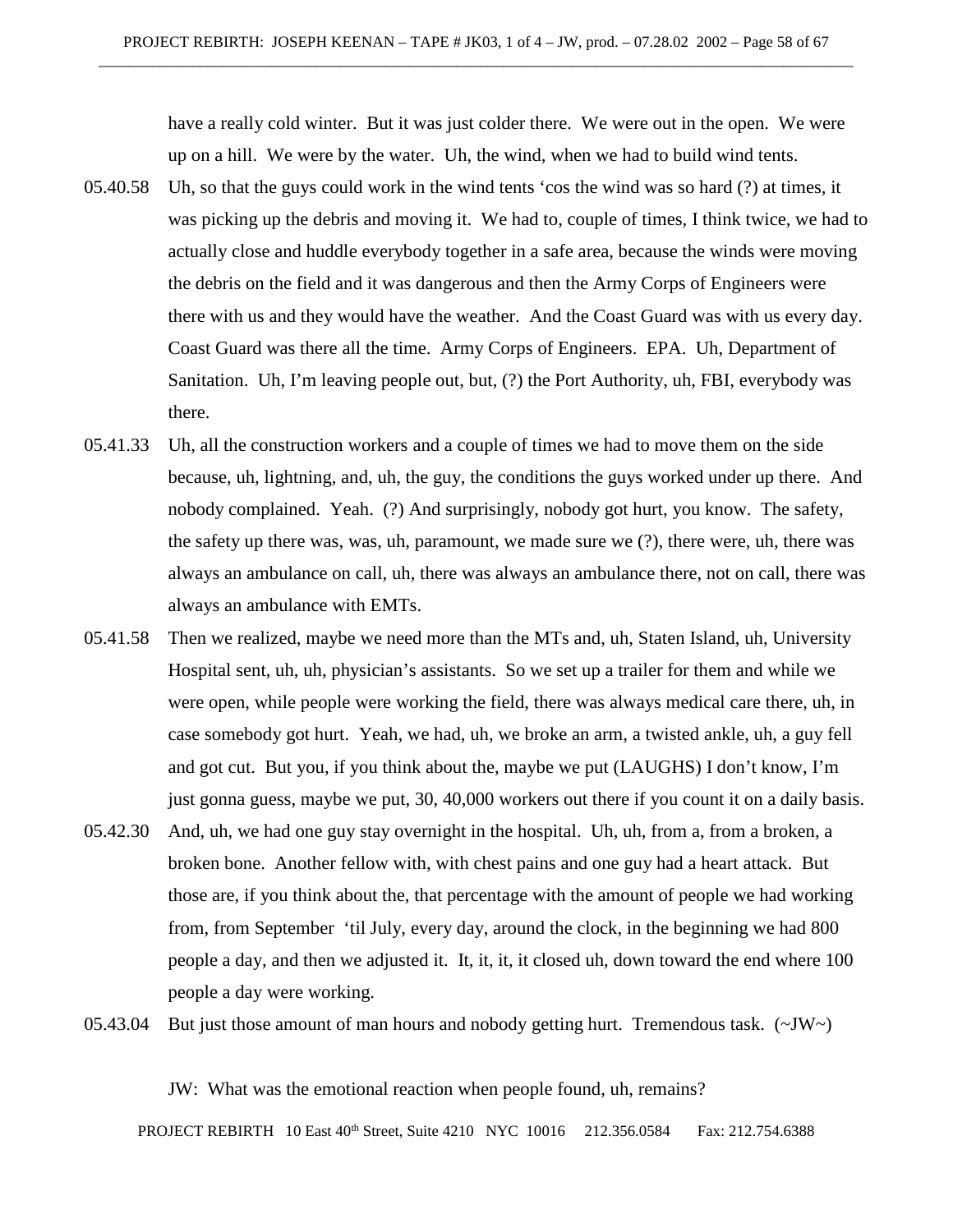- 05.43.16 JOSEPH KEENAN: Well, we had, now we had, uh, seasoned detectives, grown people. Mature, uh, educated in their work. Knowing exactly what they were doing and exactly what they were looking for and acting like kids when they found something.
- 05.43.32 They were so happy, that we had to stop and we had to control them. They work in teams. Teams of one and eight. One supervisor and eight detectives and police officers. Uh, and we'd throw out maybe, uh, 20 teams a shift or whatever, whatever the condition was. How many machines we had working at the time. And they'd go out and they would be working, uh, for instance in a field. They would actually, (?) we had to stop (LAUGHS) them from doing it, but they were so excited, so happy that they found something, that they would literally pick it up and run off the field.
- 05.44.00 And run to us, and, and find somebody who was on staff. Look what I found. And, and we had a (LAUGHS) procedure. You know, you have to, you find something, you call a supervisor. Supervisor comes over, confirms your find. If they confirm your find, we close that field. Where we, we stop work right there. Uh, somebody from your team leaves and gets a staff member. Staff member goes over with crime scene, uh, crime scene will again confirm what you have and then they bag it and they would catalog it and we had a, uh, refrigerated trailer that we kept, and all our finds from the day were placed in a refrigerated trailer.
- 05.44.32 And then, every morning, between 6:00 and 7:00 o'clock, people from the medical examiners office would come up with a truck and remove what we found and bring it to the morgue and the morgue would do DNA testing. But here we are, now, you know, grown men and women, uh, who do this for a living. Who know what they're supposed to do, were so excited when they found something, that we had to control them. They'd get, they got so happy, 'cos they thought they did something good.
- 05.45.00 And, uh, and we would, we would have to (LAUGHS) calm them down. Yeah, and, uh, and, uh, sentimental finds. I remember one day one team found the flag. A completely battered and, the whole place had a smell about it. And the whole place, I mentioned before, was gray. Everything was gray and ashen. And that got on everything. And, and the smell was there, too. It wasn't a, it wasn't a landfill smell, it was a, uh, unique to the World Trade Center debris itself, and everything smelled the same.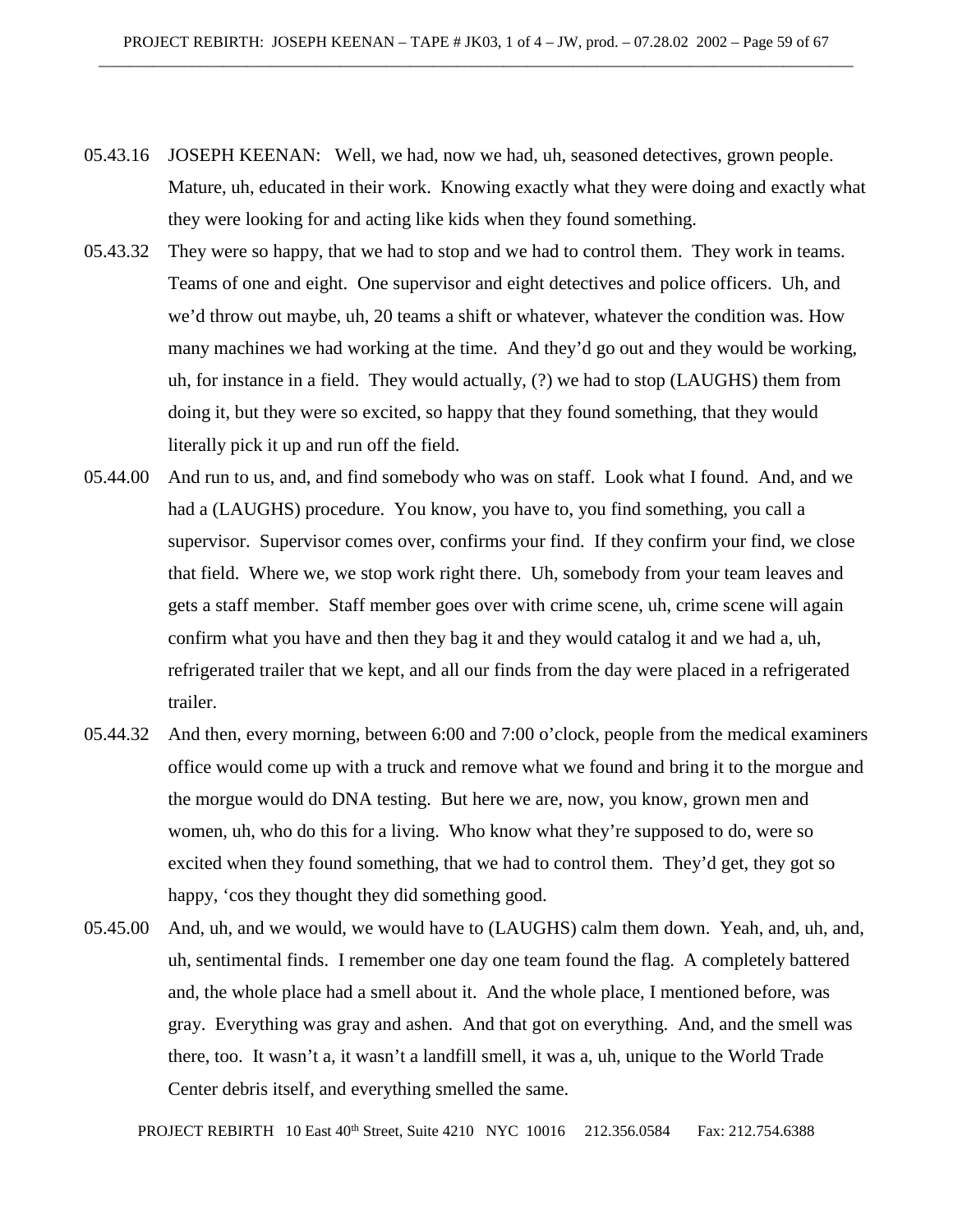- 05.45.29 You would have it on your hands. You had it on your shoes. Your car. And that, I remember these guys found that flag, they, now this was a flag, this wasn't a person. But it just meant so much to them, uh, that they wanted us to take pictures of them. And, and then they held up the flag and here they are, all in their white suits with their goggles and their masks. You couldn't tell who was who. But they didn't care. They were just so proud that they found something. And that's the way it happened when, uh, whenever there was, uh, and the guys, uh, uh, guys would get upset if they worked, theY might work on a, on a, on a load for the day that wasn't, uh, wasn't a hot load. It wasn't, it was, it, it, was a truck of debris that was from an area where there was nobody.
- 05.46.13 And they would disappointed. They'd say oh,I don't want to work there tomorrow. And come back tomorrow and I want to work on the, on that, sift the one. I didn't find anything there yesterday. Put me on a field. I want a rake. 'Cos they figured if I'm going to be here, I want to find something. And it was great. Uh, they were all, they were all real proud of themselves.
- 05.46.31 And, uh, and us of them. Because they wanted to be there. They wanted to work. Wanted to, they knew that, again, they were touching. They, they knew that they were doing what they have, what they're supposed to do and they were, they were cops. You know, doing what cops do.

JW: Uh, and, and families came.

- 05.46.52 JOSEPH KEENAN: Families came. In, in, in the beginning, I guess up until around Christmas time, we were sort of anonymous. And it was good, in a way. Because we were able to get our work done. We were able to work with out any (?) outside interference at all. Because all the focus was on Ground Zero. Then when, when the press and the public started to realize that, uh, we were there, now wait a second. Where (?) are all those trucks going? Uh, who's, who's, who's following that. And then we became of course a celeb a little bit and, uh, and, and the press discovered us and, uh, then the families wanted to come up there.
- 05.47.31 But, in actuality, uh, it was dangerous for them. I mean we had a, we had a crime scene, first of all. Nobody's allowed in a crime scene. Uh, they, you just it's not allowed. That's the law and uh, that's our law. And uh, that's our law. That's uh, any police department you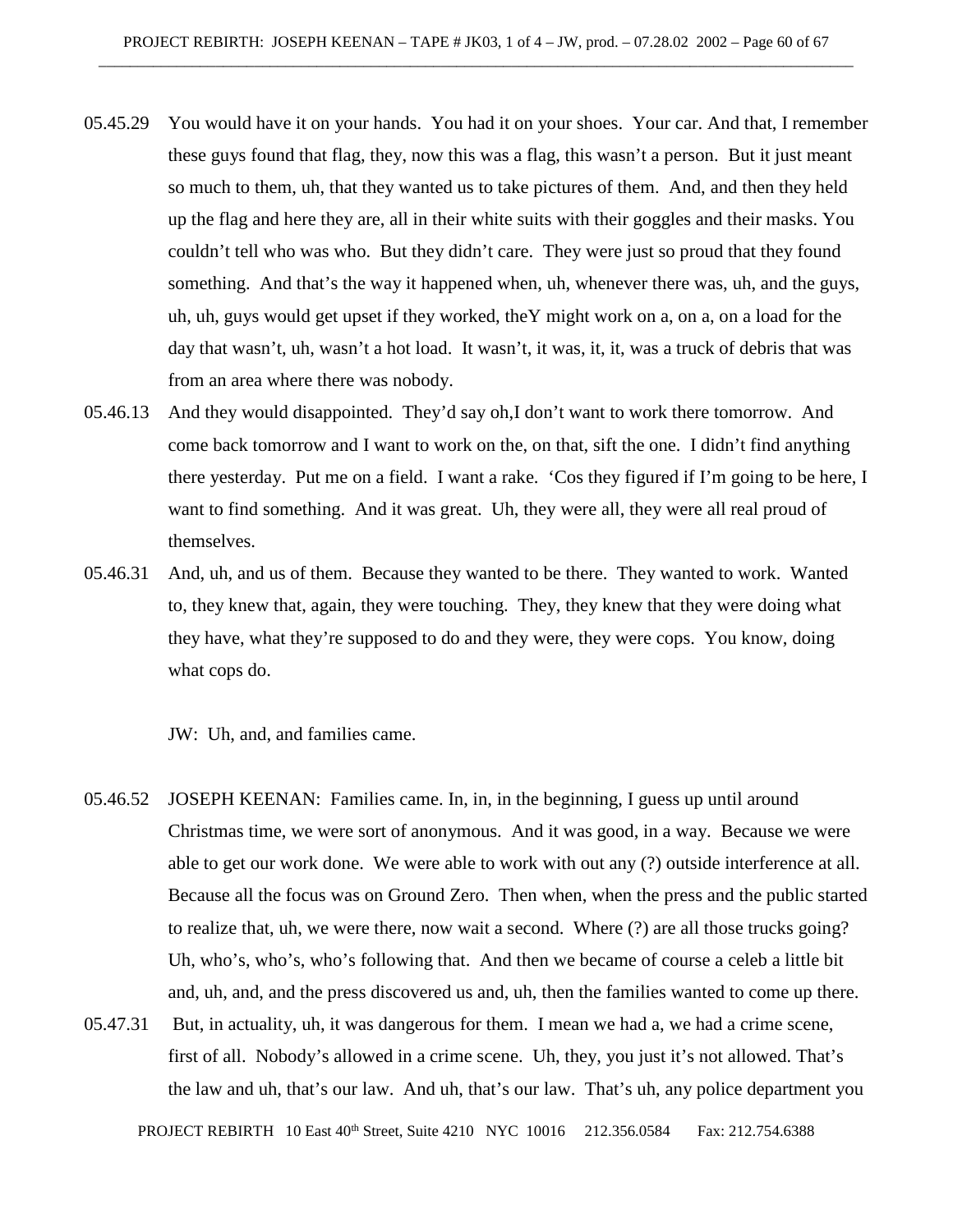can't walk into their crime scene. And in addition to that it was dangerous up there. With heavy, heavy construction equipment. Uh, everybody had to be suited up, you had to wear protective clothing to go out onto the field to work. And we couldn't have uh, we couldn't have outsiders, no matter who they were, uh, coming up there unprotected.

- 05.48.03 So they worked out, they had some meetings, which uh, away from us, you know, the powers to be decided. And they, and they're, the victims' family had an organization uh, had a group. Uh, they used to meet with the mayor. And what they did is they arranged a time, and on Wednesday's families used to come up and uh, we didn't decide who. That, the mayor's office decided who was going to come up that way. Maybe, maybe 10 people came, maybe 12 people.
- 05.48.31 A lot of them came up, I think at first uh, ready to show us what we were doing wrong. Uh, because it just not possible that we haven't found everybody yet. But uh, when the families left uh, they uh, they realized that the guys were doing what they had to do. They were thanking everybody. Uh, many families uh, afterwards sent things up to the.
- 05.49.01 You know, we had to, we had a lot of people up there every day and they had the Red Cross and the Salvation Army cooking you know, three meals a day. Because once you came up, we called it The Hill, once you came up on The Hill in Freshkills, you didn't leave for the day. You left your car downstairs, we bused you up, you got dressed in the protective equipment, and you didn't leave until your 12 hour shift was over. So we had to feed these guys. We had to, we had to provide sanitary places for them and, and we had showers in case anybody got you know, contaminated.
- 05.49.29 We had decontamination showers. We had the doctors. And uh, we had mess halls, too, 'cos we had to feed these guys. And uh, families would send stuff up, and they are thank you's and uh, we got flowers and uh, and cookies and uh, you know, whatever. Uh, a little thank you, and we always put them out for the guys, and everybody appreciated it. They would take uh, they would rather eat the, the homemade cookie in the little baggie than the, what the Red Cross brought out for the day, because that came up from the families.
- 05.49.59 I think the families uh, realized that we were working with them. Uh, hopefully, I think. We did, we did work with them, we tried, we tried to help them as best we could. And I think now they know that. At first we were, we were a mystery. We were those people on Staten Island. What are they doing over there? Well, when they realized what we were doing uh, I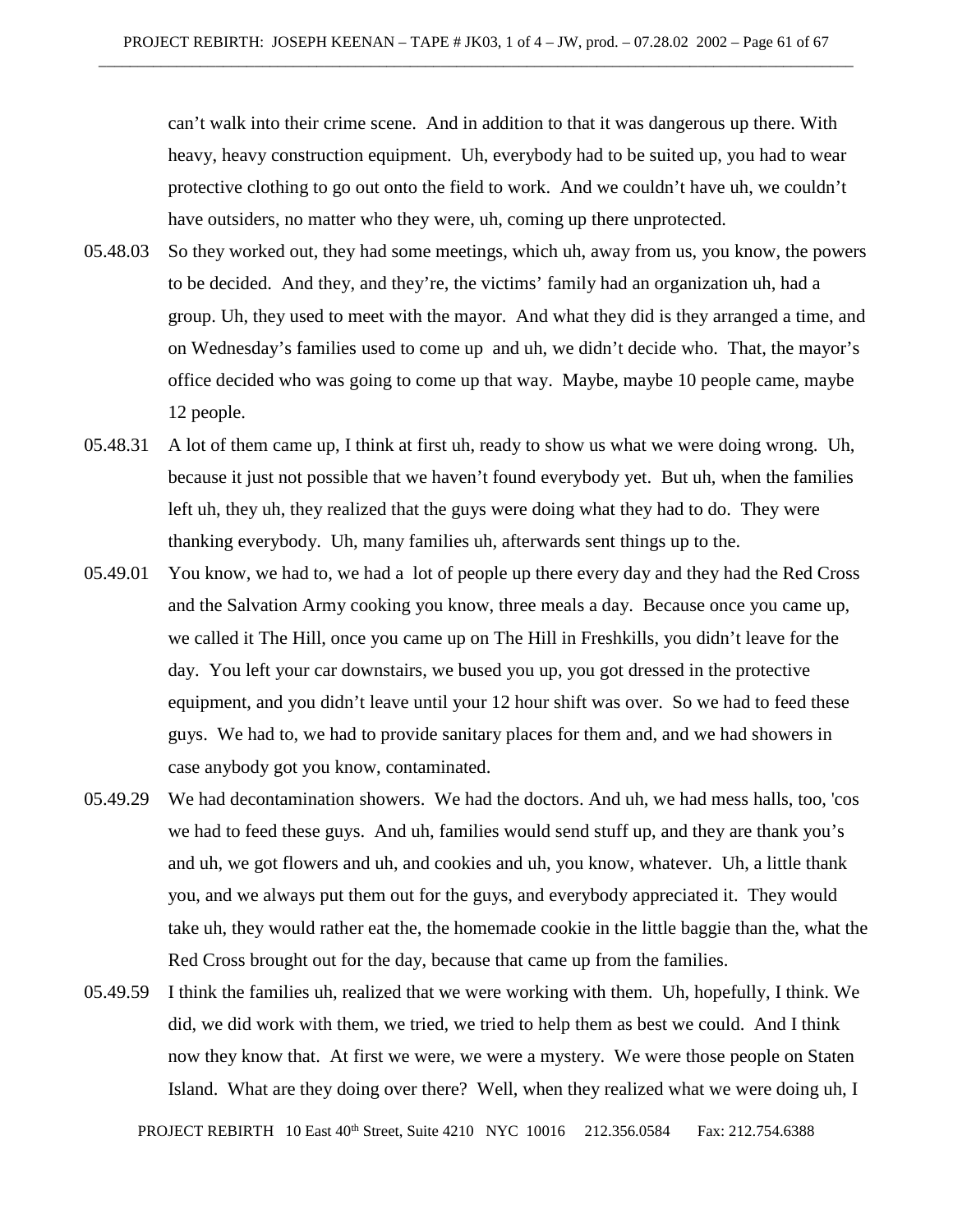think they agreed that we were trying our best. We never really had a, we never really had a problem with them.

05.50.29 Uh, families were on our side once they realized what we were doing.

# (OFF CAMERA REMARKS)

- 05.50.44 END OF TAPE # J.K-05, 3 of 4
- 06.01.24 PICTURE UP

(OFF CAMERA REMARKS)

JW: What does the future hold?

- 06.01.38 JOSEPH KEENAN: I'm not sure. Uh, I'm probably, uh, probably coming to the end of my career now. I'll probably, uh, it's my, more than likely it will be last year. Uh, uh, this experience, although something that nobody ever wanted to do, was good. I'll never have to worry again about whether I did my job.
- 06.02.03 Uh, if this, if I were never to go back to work again, if I were to leave here now and never go back to work again, I wouldn't be embarrassed about what I did. I know I ended my career being a police officer. I was right back out there, uh, doing what had to be done. And that's, that's important to us. That's important to guys like us, because we, uh, it's what we, uh, intended to do in the beginning. Uh, everybody always aspires to get a better job and, and you work hard to move up.
- 06.02.34 But then each time you move up a little, you move away from what you originally were doing. Uh, and now I've come full circle. I've gone back and I know, I, I, know, in myself, that, uh, I've helped people. Uh, I don't know who. I don't know whom, uh, I don't, I don't know their names, uh, I don't even at times know their faces.
- 06.02.58 Uh, some of them, I remember, but I know I helped people in, in the last year that I worked. Uh so that's fulfilling for me. Uh, that's good. What does the future hold? I don't know. I'm probably going to, uh, uh, I'm probably going to retire at the end of the year. And, uh, I'll move on to something else. I'm not quite sure what right now, because I wasn't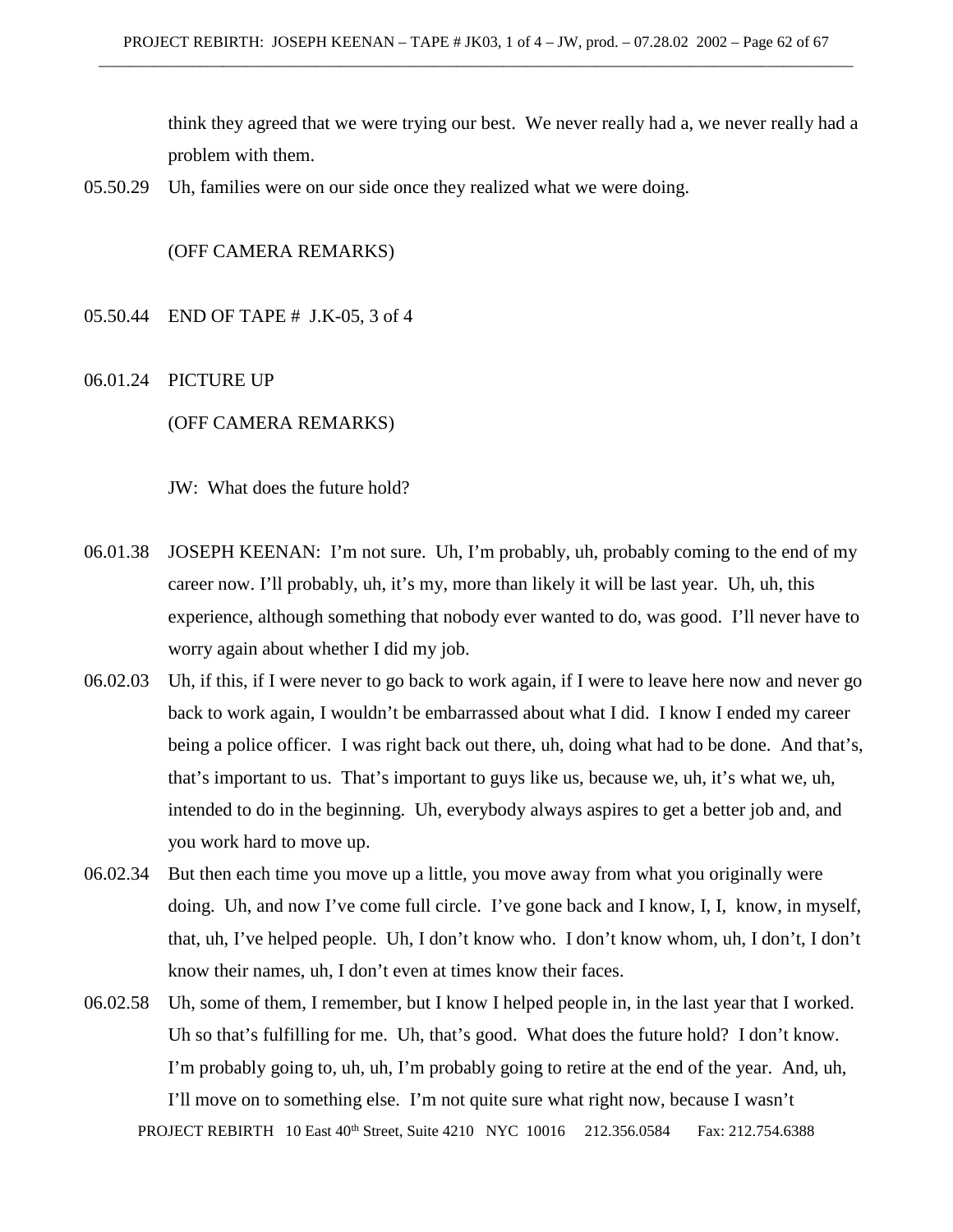anticipating retiring. Uh, but, uh, the situation now probably looks like I will. And, I'll, uh, I'll move on to something else.

- 06.03.28 But no matter what else I move on to, it will never be as, uh, as fulfilling as, uh, as working here was. Uh, and I know, I, I, know myself. If, uh, and you, and you only have to know for yourself what you've done. You know when you're hiding. You know when you're cheating. You know when you're not doing what you're supposed to do. Just as you know, when you're doing what you're supposed to do. And I know at the end that we did, uh, we did what we were supposed to do. The guys who worked there.
- 06.03.57 And the guys who worked at Ground Zero and all, all the fellows who worked, you know, uh, just because you, your hands weren't in it, uh, we were all touched because we were all picking up the slack some place else. Uh, and, the guys and the girls who work in the police department, they worked this past year. They, uh, they were right to be proud of themselves.

JW: What about your family?

- 06.04.19 JOSEPH KEENAN: My family? Well, my family's changing now. Uh, my family's getting older. My, my daughter will, my oldest daughter will be married next, uh, next month. And, so she'll move on. Uh, my second daughter now, now that she's in the police department, uh, I'm sure in a year or so, uh, she, she'll probably be moving out on her own. Uh, so now we're, we're starting to approach, I guess, that empty nest syndrome. We'll see what that really means. I don't know (LAUGHS). I, I don't know what's going to happen. I know it will be new. It will be different. But, uh, we'll just have to see.
- 06.04.59 I, I'm, I'm not quite sure what's going to happen next.

JW: How does your wife look at these things (?)

06.05.07 JOSEPH KEENAN: Well, she's, uh, uh, she would like to see me retire. And, uh, I guess it's not easy when you're the one who stays at home. Not that she stayed at home. She's a, she's a teacher. But what I mean is, when you're the, the spouse or the mother or the father of a police officer who goes to work everyday. I guess it's not easy. I, I guess you're always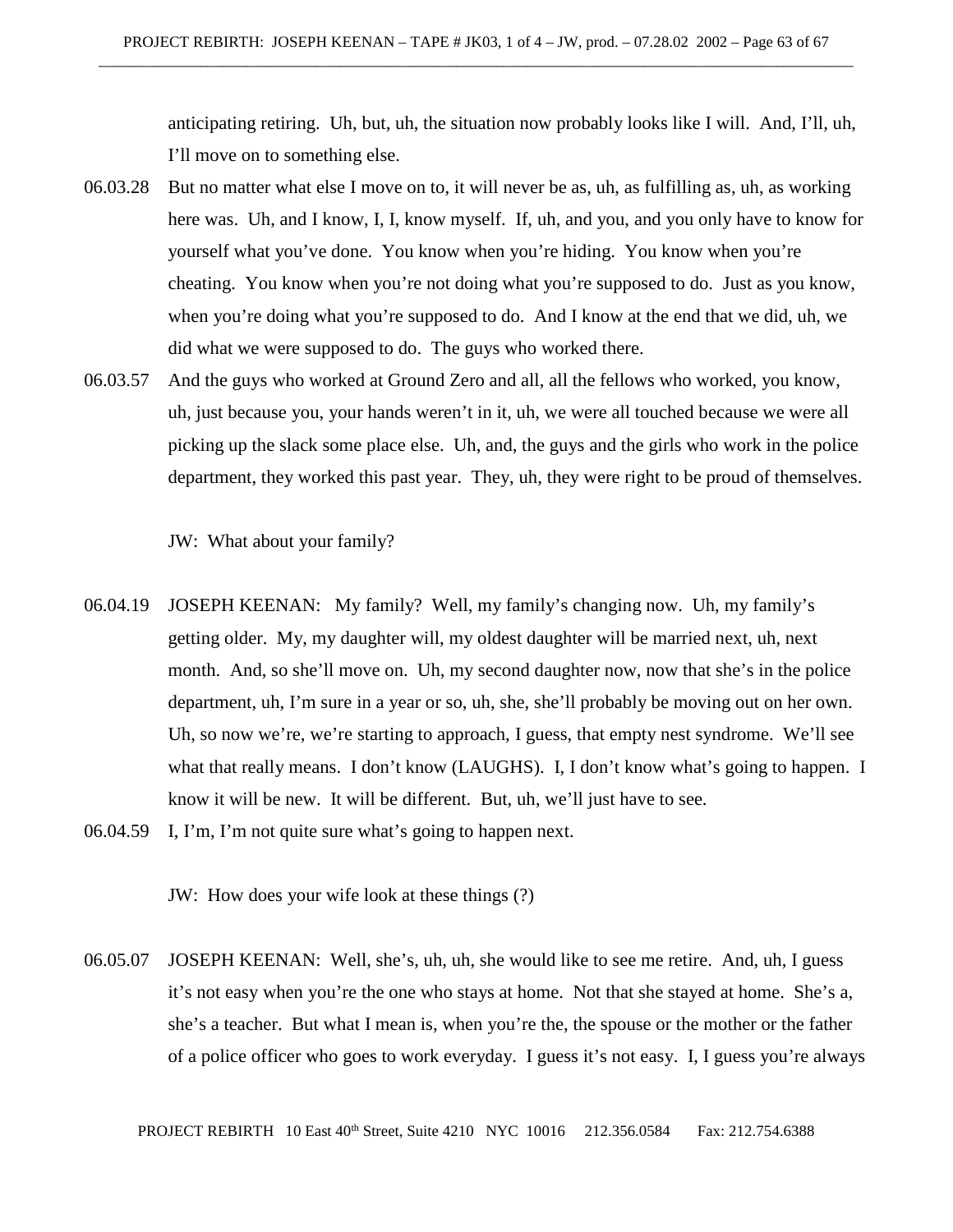thinking about where are they, what are they doing, or (?) you'll see something that will trigger that thought.

- 06.05.30 We being at work, we don't think that way, because we're at work. We, we're doing what we do. Uh, so, the pressure of not worrying about that, I, I guess she looks forward to. And now my daughter messed the whole thing up and now she'll have to worry about daughter (LAUGHS). But, uh, uh, at least I'll be home or I'll, I'll be out of, uh, out of, out of the police work, you know, and, uh, I know my Mom, my Mom grew up, my Mom's lived her whole life, I guess, uh, in that situation with my Dad being on the police force, and then myself, and now her granddaughter.
- 06.06.06 So she's not going to get a break about thinking about that. But, uh, it, it, it should make things easier at home, I guess, if I, uh, if I (?) switch occupations (LAUGHS) and spend a little more time at home. It will definitely be more time at home. Because, uh, police work is, uh, demanding schedule-wise. So whatever I do after this, uh, I can't, I can't even imagine the schedule approaching the same, same magnitude.

06.06.33

JW: You were a teacher before?

- 06.06.37 JOSEPH KEENAN: Well, uh, yeah. I worked for City University. I, I, was in the, the, in the counseling department of, of City University, yeah, in the tutorial program. Uh, so I did, uh, I did, uh, work in, in teaching. I, I, I might do that again. I, I, I might try that again. If, uh, have to go out and sell myself to some school, but, uh, uh, that's something that's inviting. It's something I like.
- 06.06.59 I did it some time, I did it a couple of times in the police department. I taught recruits and then I taught detectives for a while, uh, so, uh, uh, that's something I think I could like. I'll try that, maybe. Maybe I'll try to stay home for a little while too and, and do nothing for a short period and see what that's like before I move on to, to the next step. (UNINTELLIGIBLE CONVERSATION)
	- JW: Uh, you proud of Karen?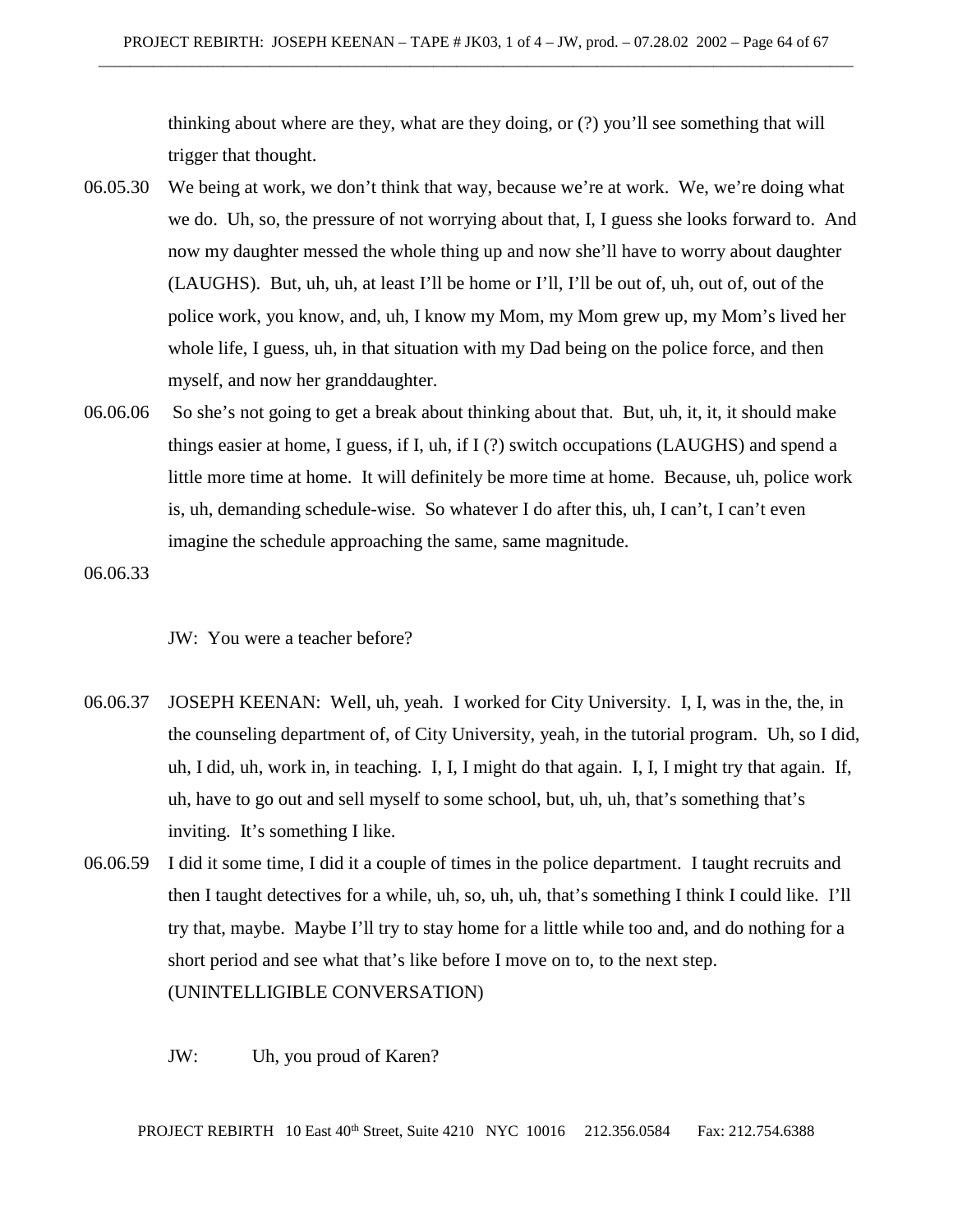- 06.07.27 JOSEPH KEENAN: Oh sure. Sure. I'm a, I'm proud she's made the, uh, uh, the decision she did. I know, I know she'll try her best. Uh, I, I know she'll do what she thinks is right. She's already, couple of time, correcting the, in her three weeks of experience, corrected me on a couple of things I said. Which is good. It shows she's thinking. Uh, uh, I'm sure she'll do her best. Uh, uh, as the others too, you know, they, they, they do my, they do the best, uh, at what they're doing too. My, my other daughter works hard. My son's still in school. Hopefully he'll work hard (LAUGHS). I have to talk to him about it. (LAUGHS)
- 06.08.01 I'm kind, I'm, I'm, uh, I'm happy that Karen's chosen to do what I do. Because, uh, uh, I, I guess that'll show that I didn't jade her against it. I didn't, I didn't turn her away from it. I must have brought home a, a favorable feeling about what I did. It's hard to know. 'Cos, uh, I wasn't looking at it from outside. But I guess I did. And, uh, if she feels comfortable. If she wants to try the same thing, good. I'm, I'm happy with that.

JW: As an officer, uh, and a, and a person who's line of duty is to protect, uh, and help people. If you step back away, and look at our country and where we are right now, do you worry about the future?

- 06.08.52 JOSEPH KEENAN: Sure. You always worry about the future. Because in a, a large situation such as ours and, and, in our country, uh, we have to worry about outside, what happens to us from outside. Aside from the financial considerations or the markets and, uh, and the, and the political situation of, of, other countries. I, I think we're strong enough. I think we proved that. I think we're proof, I, we proved we're strong enough. We proved it more than once. Uh, and, uh, we're, uh, a, as Americans, we're snobs, you know. Uh, let the rest of the world worry about us. Uh, because we know we can, uh, we can take (?) whatever's handed to us.
- 06.09.31 We've proven that a couple times. And, uh, as a New Yorker, uh, I've lived here my whole life. I was born in Brooklyn. I still live in Brooklyn. Probably live about five miles from where I as born. I haven't gone too far. Uh, (?) uh, you know, I, I'm proud of what the city has done. I'm proud to say I'm part of this. Uh, I hope my grandchildren and their children will say, gee, my grandpa did that. Uh, he was proud of, I'm, I'm proud of the way we acted. We reacted, uh, and, uh, as a New Yorker, I was always proud of being a New Yorker now.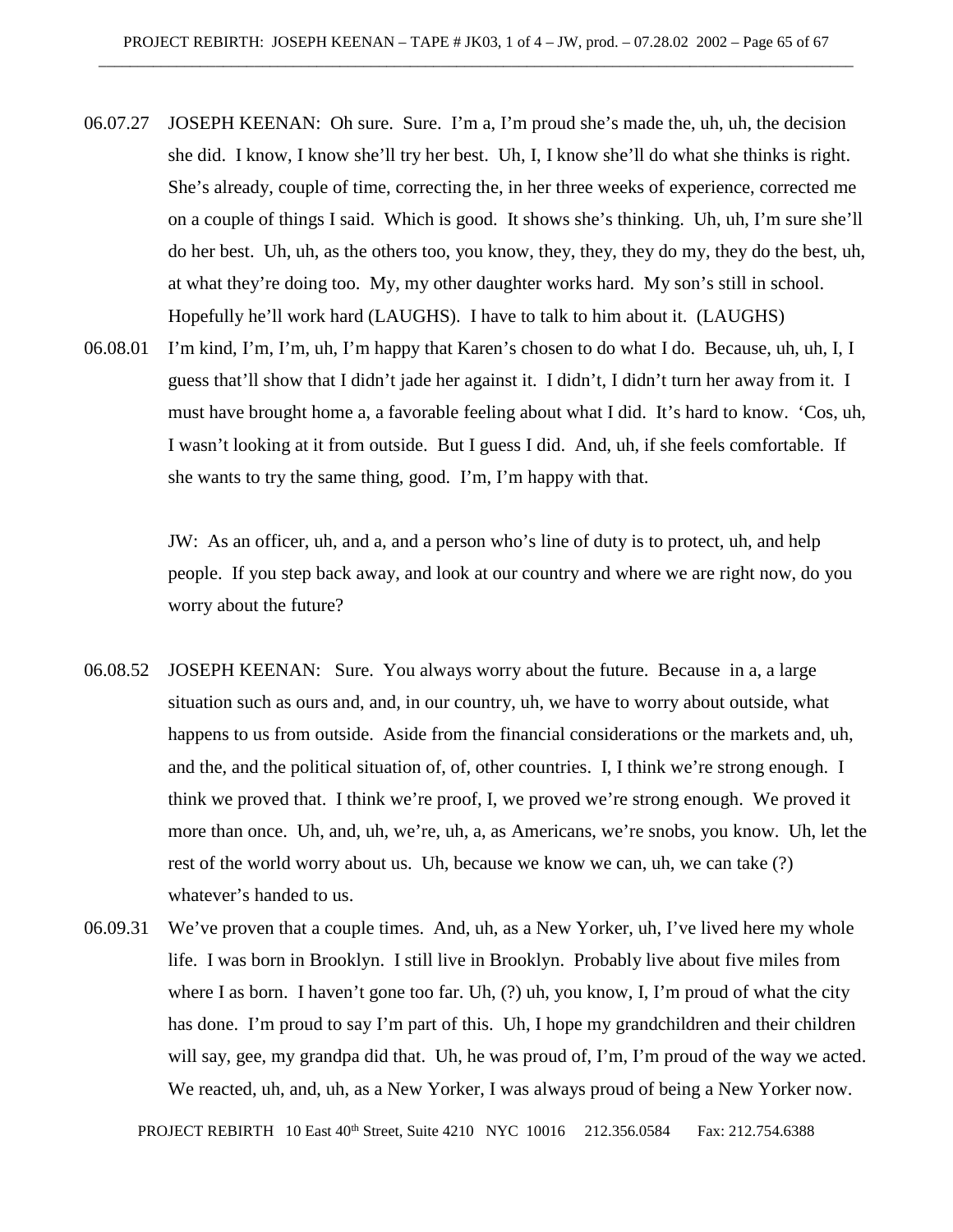- 06.10.03 But now, you know, the, the rest of the country knows who we are. The rest of the country knows what we can do. And the, and those people who attacked us, (?) they picked on the (LAUGHS) wrong city. Uh, you know, America's strong and I'm sure, no matter where this had happened, uh, we could have, we could have handled it. But New York stepped up, there is not question they picked on the, the done the wrong city. If they tried to, they tried to break our spirit, uh, just the opposite happened.
- 06.10.32 They made us stronger. You had to see it. You had to see it the first, the first month. The first few days, uh, when it was happening. Uh, strangers helping each other. Uh, now people who had walked by each other on the street (?) starting to get back a little bit to, to normal situation. But there was no question, everybody stepped up. People helped. Uh, uh, just people in the street who couldn't do anything else.
- 06.10.58 There was nothing for them to do that, that could help the situation, they stood in the street and they yelled at, yelled to you as you walked by. Or as you drove by and they waived and they, they waived flags and had signs. Uh, it's good. It was a good situation in that sense. Uh, uh, uh, New York has proven, I think, that we can survive. Sure, we're hurt. There's no question we got hurt, you know. It's hurt us financially, uh, it, it, a lot of people, a lot of innocent people were killed.
- 06.11.31 People who did nothing wrong. All they did was get up in the morning, buy a cup of coffee and go to work. It's all they did. They just went, went to work to support their families. And, and they were all good people because the were out there doing (LAUGHS) what they were supposed to do. They were, it was 8:30, 9:00 o'clock in the morning and they were going to work. Those poor people who uh, couldn't have been more innocent in this situation. Uh, were all killed for no reason. And everybody else regrouped around it and then, and they're trying to fix it.
- 06.11.59 They hurt us. Sure. Sure we were hurt. Country was hurt on a whole. New York City was thrown in, into, uh, a terrible situation. We were hurt financially. But, uh, uh, ten years from now we'll probably be stronger. We'll come back from this. And I'm, and I'm glad that I was, you know, wish it never happened, you know. Nobody ever wishes that it had happened, you know. But if it had to happen, I'm glad I was here. I'm glad I was here rather than someplace else. Because I had my chance to touch.